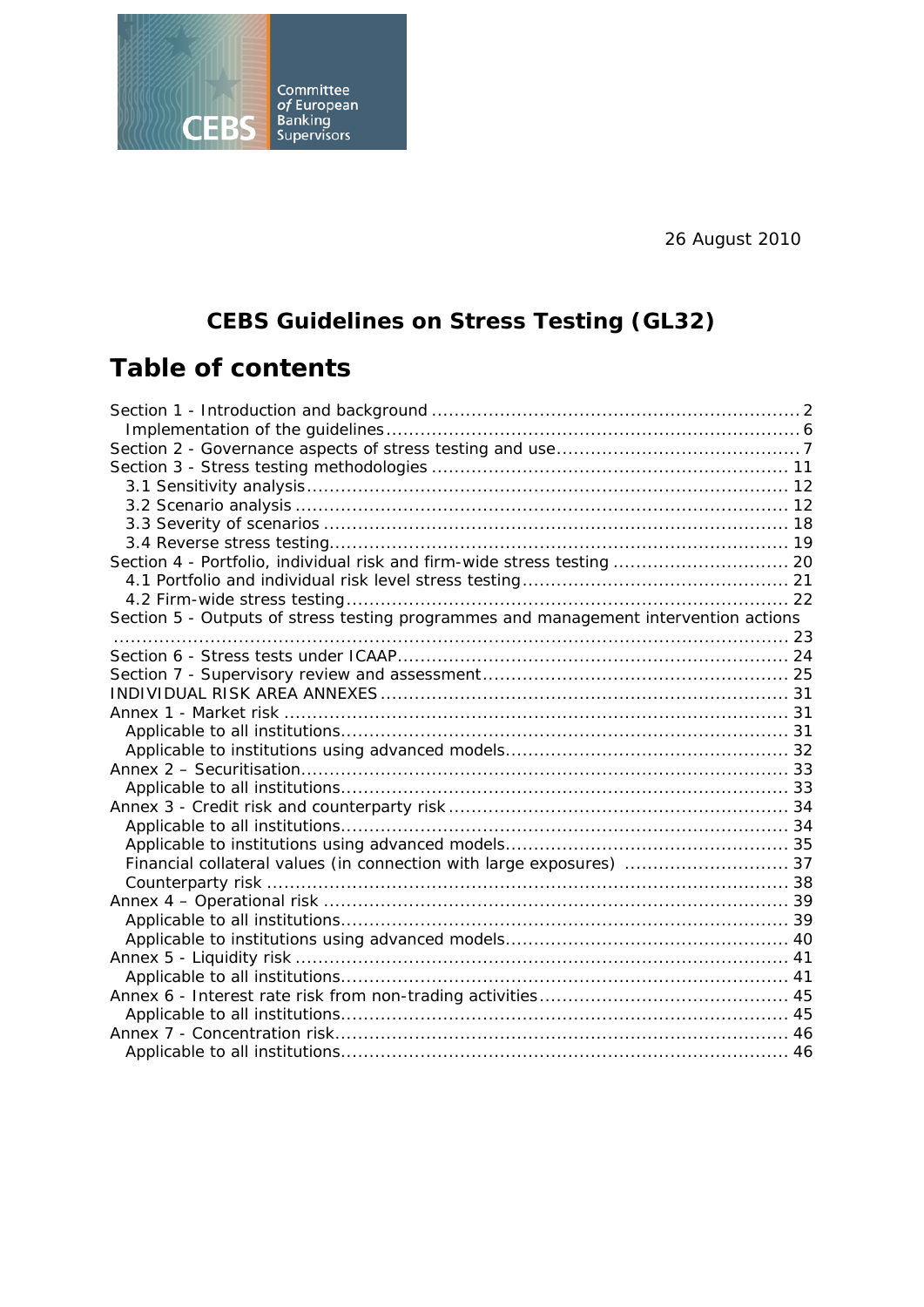# <span id="page-1-0"></span>**Section 1 - Introduction and background**

- 1. Stress testing is a key risk management tool within financial institutions. The Capital Requirement Directive (CRD), and, in particular, supervisory review under Pillar 2 requires institutions to take a forward-looking view in their risk management, strategic planning and capital planning<sup>[1](#page-1-1)</sup>. One of the tools institutions can use to facilitate this forward-looking perspective in risk management is stress testing. CEBS has addressed stress testing in its Guidelines on technical aspects of stress testing under the supervisory review process that were published on 14 December [2](#page-1-2)006<sup>2</sup> and which are being replaced by the current revision.
- 2. Since that time there have been a number of developments in stress testing with regard to its methodologies and usage. In particular, the financial crisis of 2008-2009 highlighted significant lessons in relation to stress testing practices. In many instances supervisors observed that stress testing did not appear to be sufficiently integrated into institutions' risk management frameworks or senior management decision-making. In general, where it was used, scenarios were not sufficiently severe nor was there appropriate consideration given to the potential crystallisation of confluences of events. In other instances, supervisors observed that risk concentrations and feedback effects were not considered in a meaningful fashion.
- 3. Supervisory expectations of institutions' stress testing practices have developed in the light of recent experience both within the EU and beyond, as evidenced in the comprehensive revision of the Basel Committee on Banking Supervision's (BCBS) revision of its Principles for sound stress testing practices and supervision $3$ .
- 4. These guidelines will assist institutions in understanding supervisory expectations of appropriate stress testing governance and infrastructure, and also cover the use of stress testing as a risk management tool. These guidelines are designed to be as practical as possible and identify the relevant building blocks required for an effective stress testing programme from simple sensitivity analysis on single portfolios to complex macroeconomic scenario stress testing on a firm-wide basis.
- 5. Figure 1 depicts the "building block" approach which guides the structure of these guidelines. That structure focuses on the overarching principles of governance including:

<span id="page-1-2"></span>0e77efe5728e/GL03stresstesting.aspx

<span id="page-1-1"></span><sup>&</sup>lt;sup>1</sup> Please refer to ICAAP 8 of the CEBS Guidelines on the Application of the Supervisory Review Process under Pillar 2 (GL03) published on 25 January 2006. (see: [http://www.c](http://www.c-ebs.org/getdoc/5b3ff026-4232-4644-b593-d652fa6ed1ec/GL10.aspx)[ebs.org/getdoc/5b3ff026-4232-4644-b593-d652fa6ed1ec/GL10.aspx](http://www.c-ebs.org/getdoc/5b3ff026-4232-4644-b593-d652fa6ed1ec/GL10.aspx)) <sup>2</sup> Please see [http://www.c-ebs.org/getdoc/e68d361e-eb02-4e28-baf8-](http://www.c-ebs.org/getdoc/e68d361e-eb02-4e28-baf8-0e77efe5728e/GL03stresstesting.aspx)

<span id="page-1-3"></span><sup>&</sup>lt;sup>3</sup> Please refer to BCBS Principles for sound stress testing practices and supervision, May 2009 (see [http://www.bis.org/publ/bcbs155.pdf\)](http://www.bis.org/publ/bcbs155.pdf)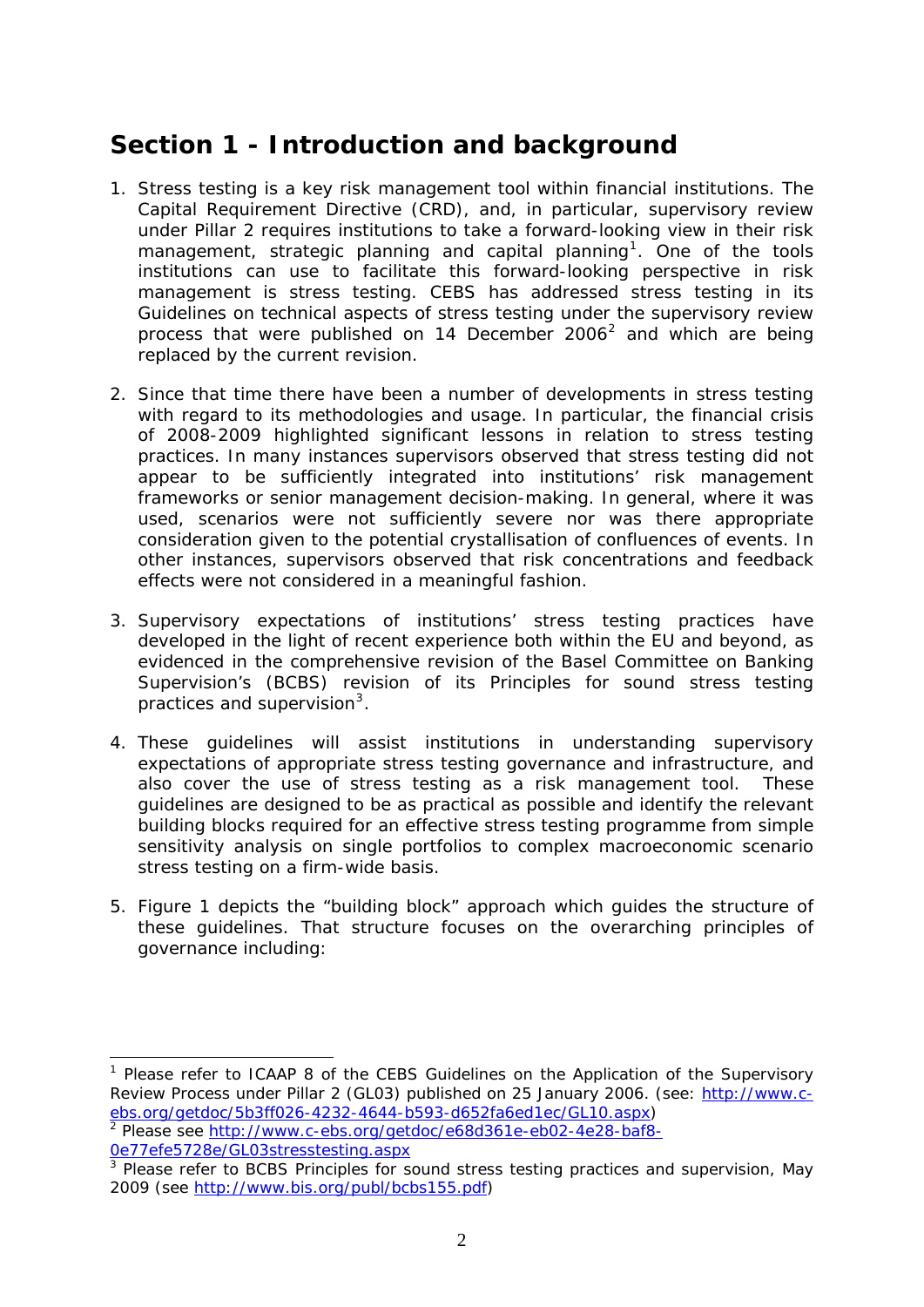- stress testing governance structures and their use including the application of CEBS's High level principles for risk management<sup>[4](#page-2-0)</sup> to stress testing outlined in Section 2;
- possible methodologies including the importance of undertaking both simple sensitivity analyses and more complex scenario stress testing – dealt with in Section 3, (Qualitative and quantitative approaches to reverse stress testing are also addressed here);
- a multi-layered approach to stress testing programmes, from simple portfolio-level to comprehensive firm-wide scenario analyses – introduced in Section 4;
- outputs of stress testing programmes including the interaction between the outcomes of stress tests and management intervention/mitigating actions – discussed in Section 5;
- use of stress tests to assess the viability of the institution's capital plan in adverse circumstances in the context of ICAAP – discussed in Section 6; and
- supervisory review and assessment giving practical guidelines to supervisors on particular topics ranging from challenge to scenario selection to stress testing outcomes and capital planning – addressed in Section 7.
- 6. The range of stress tests that institutions should undertake as part of their stress testing programmes should be complementary. For example, stress testing of a credit portfolio is likely to inform a broader credit risk stress test and, similarly, firm-wide scenario stress testing is likely to draw on experience from individual risk stress tests, whilst taking into account that simple aggregation is unlikely to be sufficient.
- 7. The guidelines describe both quantitative and qualitative aspects of stress testing while noting the principle of proportionality; that small and simple institutions may focus more on the qualitative aspects whilst larger more complex institutions will require more sophisticated stress testing techniques. However, in all cases, it is expected that there will be a key qualitative narrative running through the stress testing programme that will clearly identify the links between an institution's risk appetite, its business strategy and the potential impact of external and internal events on its business model. The management body will take a particular interest in ensuring this narrative is coherent and in keeping with its stated risk appetite.

<span id="page-2-0"></span><sup>&</sup>lt;sup>4</sup> CEBS High level principles for risk management published on 16 February 2010 (see [http://www.c-ebs.org/documents/Publications/Standards---Guidelines/2010/Risk](http://www.c-ebs.org/documents/Publications/Standards---Guidelines/2010/Risk-management/HighLevelprinciplesonriskmanagement.aspx)[management/HighLevelprinciplesonriskmanagement.aspx\)](http://www.c-ebs.org/documents/Publications/Standards---Guidelines/2010/Risk-management/HighLevelprinciplesonriskmanagement.aspx)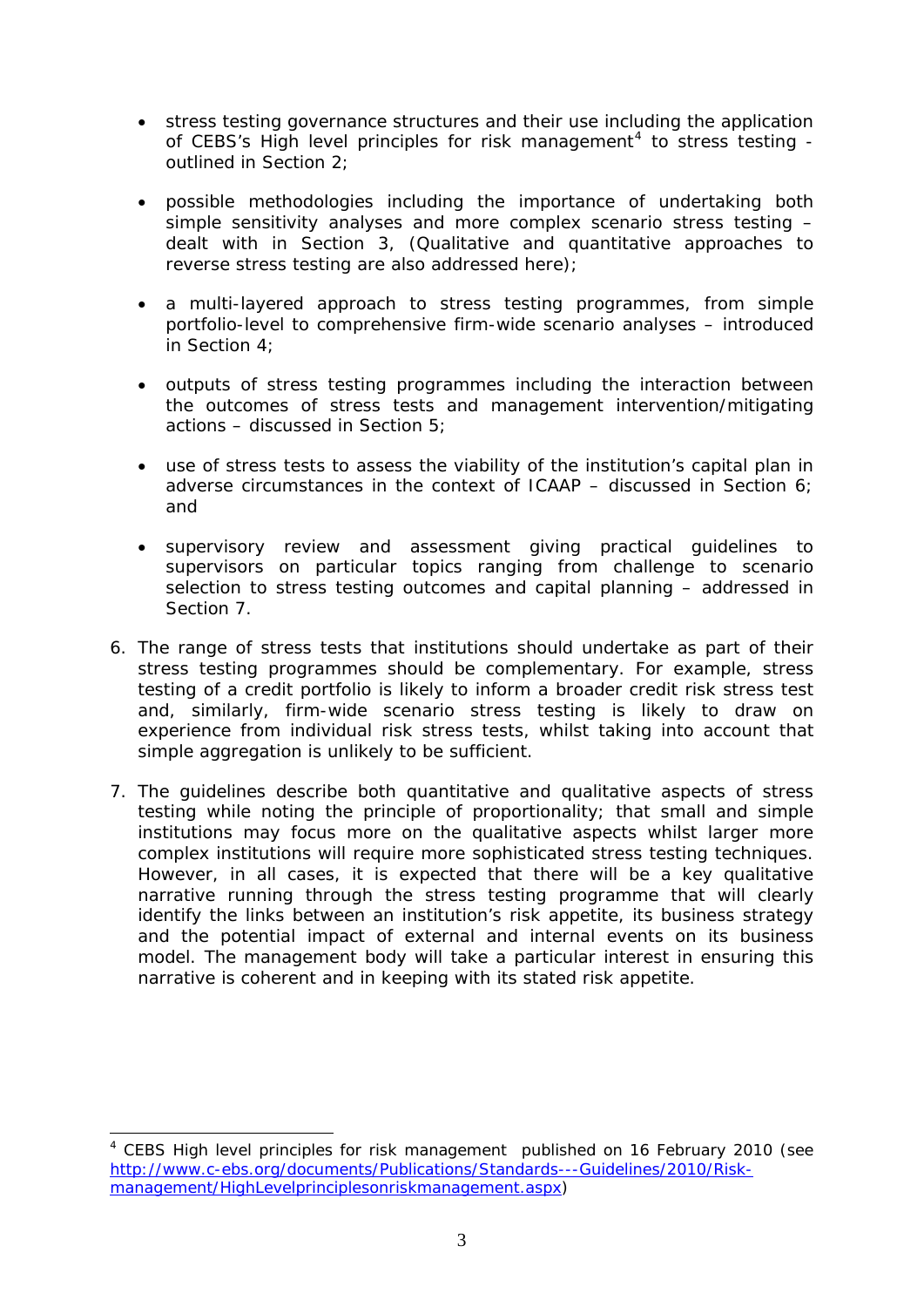

**Figure 1. The "building block" approach to the guidelines** 

1

- 8. The guidelines are supplemented by a range of annexes that provide examples of stress testing specific risks (market risk (Annex 1), securitisation (Annex 2), credit risk (Annex 3), operational risk (Annex 4), liquidity risk<sup>[5](#page-3-0)</sup> (Annex 5), interest rate risk in banking book (Annex 6), and concentration risk (Annex 7)). The annexes illustrate some practices in relation to stress testing these risk types, but are not exhaustive lists of practices. Some of the practices discussed in the annexes are applicable to all institutions, whereas others are related specifically to the institutions using advanced approaches for calculation of regulatory capital requirement (internal market risk models, IRBA and AMA).
- 9. The guidelines form part of the suite of CEBS guidelines and complement the Guidelines on the Application of the Supervisory Review Process under Pillar 2  $(GL03)$ <sup>[6](#page-3-1)</sup> and focus on the enhancement of the risk management practices of institutions. These guidelines do not introduce new Pillar 1 or Pillar 2

<span id="page-3-0"></span><sup>&</sup>lt;sup>5</sup> In the implementation of principles contained in this Annex, national supervisory authorities and institutions should be aware about ongoing discussions regarding the proposals for changes to the liquidity regime to be introduced in the CRD IV. CEBS is closely monitoring the regulatory developments, has participated in the public consultation of the proposals for the CRD IV, and will amend, if necessary, the principles put forward here, once the legislative proposals are finalised.

<span id="page-3-1"></span><sup>&</sup>lt;sup>6</sup> CEBS Guidelines on the Application of the Supervisory Review Process under Pillar 2 (GL03) published on 25 January 2006 (see [http://www.c-ebs.org/getdoc/00ec6db3](http://www.c-ebs.org/getdoc/00ec6db3-bb41-467c-acb9-8e271f617675/GL03.aspx) [bb41-467c-acb9-8e271f617675/GL03.aspx\)](http://www.c-ebs.org/getdoc/00ec6db3-bb41-467c-acb9-8e271f617675/GL03.aspx)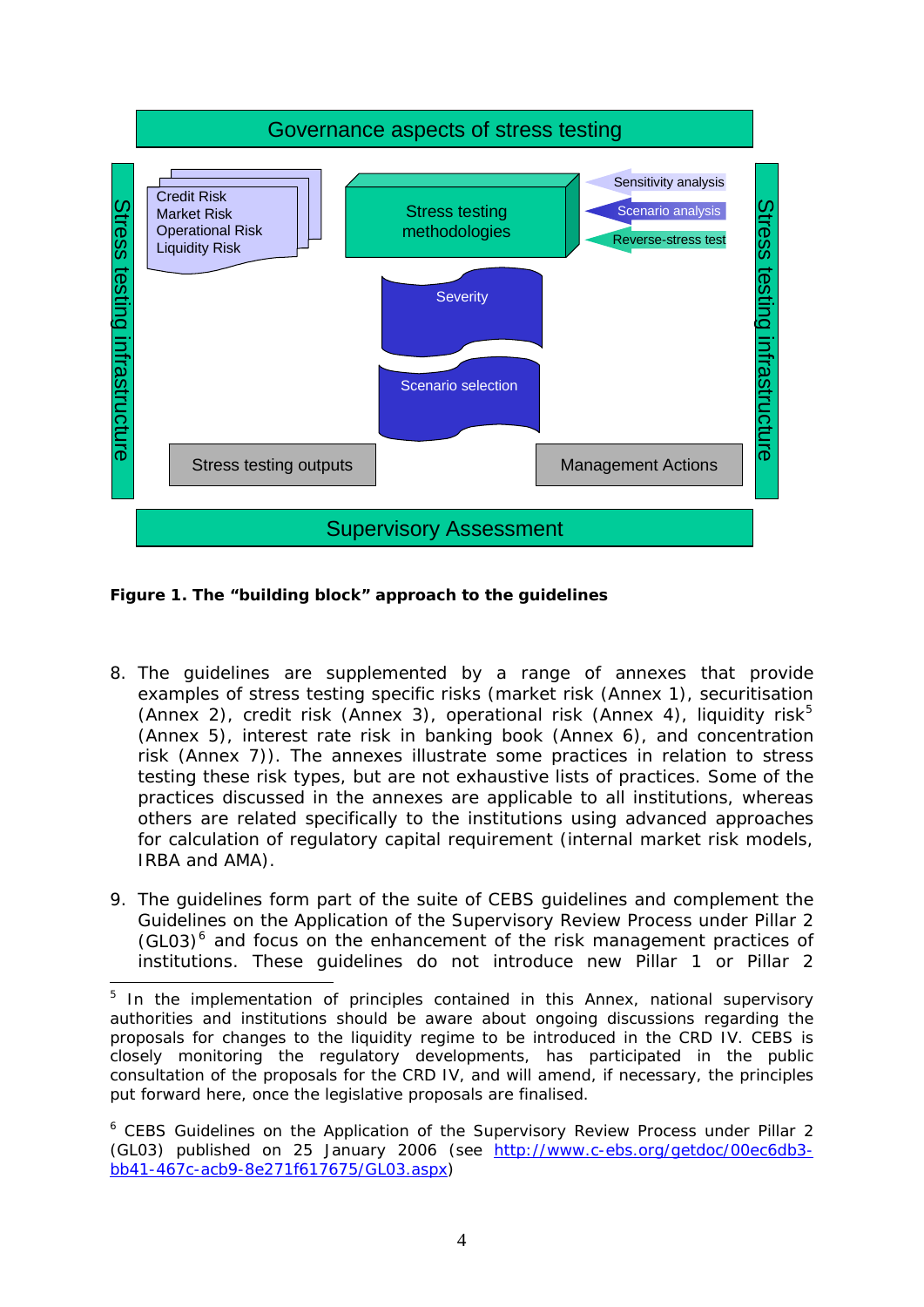regulatory requirements and do not address issues such as supervisory stress testing.

- 10.These guidelines should be implemented proportionately, taking account of the nature, scale, and complexity of the activities of the institution concerned as well as their risk profiles. The principle of proportionality applies to all aspects of these guidelines, including the methodology, as well as the frequency and the degree of detail of the stress tests. CEBS acknowledges that smaller and/or less complex institutions may not be able to perform complex firm-wide macro-economic scenario based stress tests. However, they should still address stress testing at least in a qualitative manner while quantitatively limiting themselves to more simple sensitivity analyses of the specific risk types to which they are most exposed. This will allow smaller and/or less complex institutions to identify, assess and test their resilience to shocks relating to the material risks they face. However, in developing their stress testing programmes all institutions should consider to the extent possible interactions between risks, for example intra- or inter-risk concentrations<sup>[7](#page-4-0)</sup>, rather than simply focus on the analysis of single risk factors in isolation. To this end, the qualitative approach to reverse stress testing discussed in these guidelines may be beneficial.
- 11.Large and complex institutions are expected to have an appropriate infrastructure in place to undertake a variety of the stress testing approaches that are covered in these guidelines from simple portfolio based sensitivity analyses to complex macro scenario driven firm-wide exercises. Moreover, large and complex institutions are expected to include in their stress testing programmes rigorous firm-wide stress tests covering all material risks and entities, as well as the interactions between different risk types (see Section 4.2).
- 12.Cross-border institutions are expected to implement these guidelines and set up stress testing programmes covering the consolidated level and, where applicable, material entities and/or business lines subject to the principle of proportionality and relevance.
- 13.Where the Pillar 1 minimum capital requirements of the Basel II framework are determined by supervisory approved internal models (for example, the internal model-based approach to determine market risk capital or the internal ratings-based (IRB) approaches for credit risk) institutions should conduct stress tests to assess the robustness of the outputs of their internal models used under Pillar 1 and their capital cushions above the regulatory minimum.
- 14.There is a clear difference between the establishment of minimum regulatory capital under Pillar 1, which is identified as capital against unexpected loss and the assessment of risk in a stress test. Pillar 1 sets capital against

<span id="page-4-0"></span> $<sup>7</sup>$  Stress testing is deemed to be one of the methods for identifying interactions between</sup> risk factors and identification of inter-risk concentration as discussed in the CEBS revised Guidelines on concentration risk management under supervisory review process (GL31).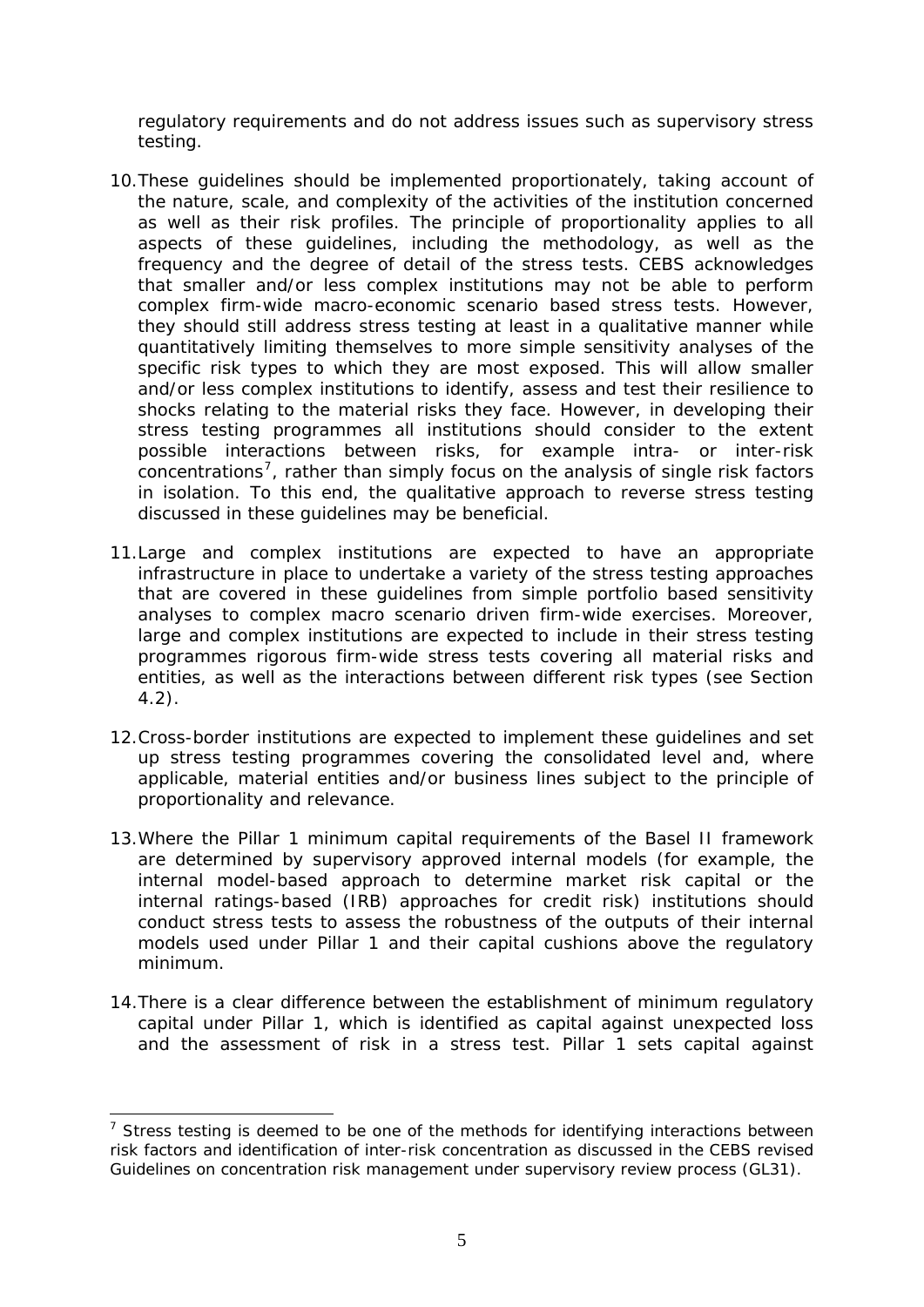<span id="page-5-0"></span>unexpected tail events to a specific confidence level<sup>8</sup>, which might be interpreted as a measure of regulatory solvency. Stress testing, particularly in reference to stress testing under Pillar 2 is about understanding, inter alia, what happens to an institution's ability to meet its internal capital requirements when external conditions change for the worse over a period of time.

15.Of course, CEBS recognises that stress testing is more than a simple capital assessment and is one of the risk management tools, which allow for better understanding of an institution's risk profile and its resilience to internal and external shocks. Given the natural limitations of the methodologies, parameters and data used, as well as overall uncertainty about forward looking assessment and the actual occurrence of assumed scenarios, stress testing cannot provide for absolute safety. Therefore, stress testing should be used by institutions in combination with other risk management and control tools to make informed business decisions. Supervisors should not rely solely on the results of stress tests to make a decision regarding risk profile and capital adequacy of an institution, but should use it in combination with other supervisory tools, including within the framework of colleges of supervisors, where applicable.

#### *Implementation of the guidelines*

1

- 16.CEBS will expect its members to apply the present guidelines by 31 December 2010, meaning that by this date the guidelines should be transposed into national supervisory guidelines and reflected in the national supervisory manuals/handbooks, where applicable, and implemented in supervisory practices.
- 17.CEBS also expects institutions to make progress in implementing the guidelines following the transposition and recommendations/requirements of national supervisory authorities, and to put in place implementation programmes aimed at ensuring timely/ compliance with the new guidelines (e.g. gap analysis, implementation plans, etc.).
- 18.To ensure harmonisation of practices across Member States, CEBS will conduct an implementation study one year after the implementation date. The implementation study will be focused on the transposition of the guidelines into national regulations and on their implementation in supervisory practices, as well as on the progress made by institutions.

<sup>&</sup>lt;sup>8</sup> For example, Internal Ratings Based models under Pillar 1 for credit risk, nominally assess risk to a 99.9% confidence interval for a one in a thousand event.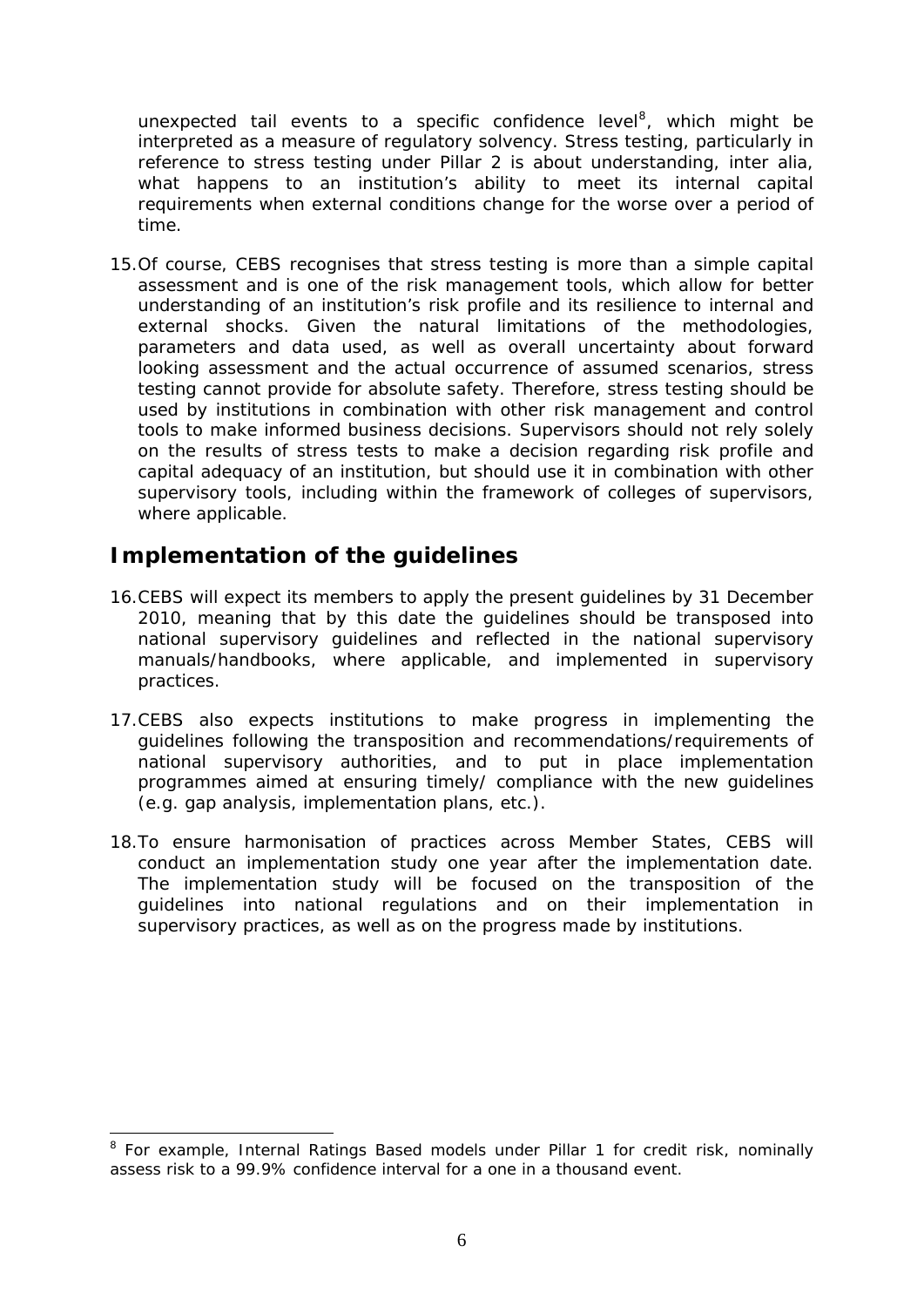# <span id="page-6-0"></span>**Section 2 - Governance aspects of stress testing and use**

19.It should be noted that general risk management principles, as stipulated in the CEBS High-level principles for risk management, $9$  apply fully to the governance and oversight of stress testing programmes. In this section CEBS elaborates on these high-level principles with respect to their application to stress testing.

**Guideline 1. The management body**[10](#page-6-2) **has ultimate responsibility for the overall stress testing programme of the institution. Its engagement is essential for the effective operation of stress testing. The management body should be able to understand the impact of stress events on the overall risk profile of the institution.** 

- 20.The management body has ultimate responsibility for the overall stress testing programme. This is essential in order to ensure the authority of the stress testing programme at all levels of the institution and to ensure that the management body fully understands the impact of stress events on the overall risk profile of the institution. Their engagement will also help to maximise effective use of the programme, especially with respect to firmwide stress testing and capital planning, in terms of the outputs of the stress tests and the limitations of the stress tests (e.g. probability of the event occurring or judgmental bias in a stress test's specification).
- 21.Practical aspects of stress testing, such as identification of risk drivers, implementation, management, etc., may be delegated to senior management. However, the management body (or relevant designated committee) should actively engage in the discussion, and where necessary challenge, the key modelling assumptions and scenario selection and is expected to question assumptions underlying the stress tests from a common/business sense perspective, e.g. whether assumptions about correlations in a stressed environment are reasonable. The management body should take responsibility for agreeing on and where necessary challenging the credibility of management intervention and mitigating actions based on stress test results (as one of a range of risk management tools).
- 22.As an example, the management body may also consider engaging in stress testing committees where thorough discussions with risk managers about the design, assumptions, results, limitations and implications of the stress testing programme are conducted.

<span id="page-6-1"></span><sup>&</sup>lt;sup>9</sup> CEBS High level principles for risk management published on 16 February 2010 (see [http://www.c-ebs.org/documents/Publications/Standards---Guidelines/2010/Risk](http://www.c-ebs.org/documents/Publications/Standards---Guidelines/2010/Risk-management/HighLevelprinciplesonriskmanagement.aspx)[management/HighLevelprinciplesonriskmanagement.aspx\)](http://www.c-ebs.org/documents/Publications/Standards---Guidelines/2010/Risk-management/HighLevelprinciplesonriskmanagement.aspx)

<span id="page-6-2"></span><sup>&</sup>lt;sup>10</sup> The term 'Management body' as defined in Article 11 of the CRD should be understood to embrace different structures, such as unitary and dual board structures and not any particular board structure. The management body represents the top management level of an institution, and senior management (which is not defined in the CRD) should be understood to represent the level of management below the management body (see also CEBS Guidelines on the Application of the Supervisory Review Process under Pillar 2 (GL03).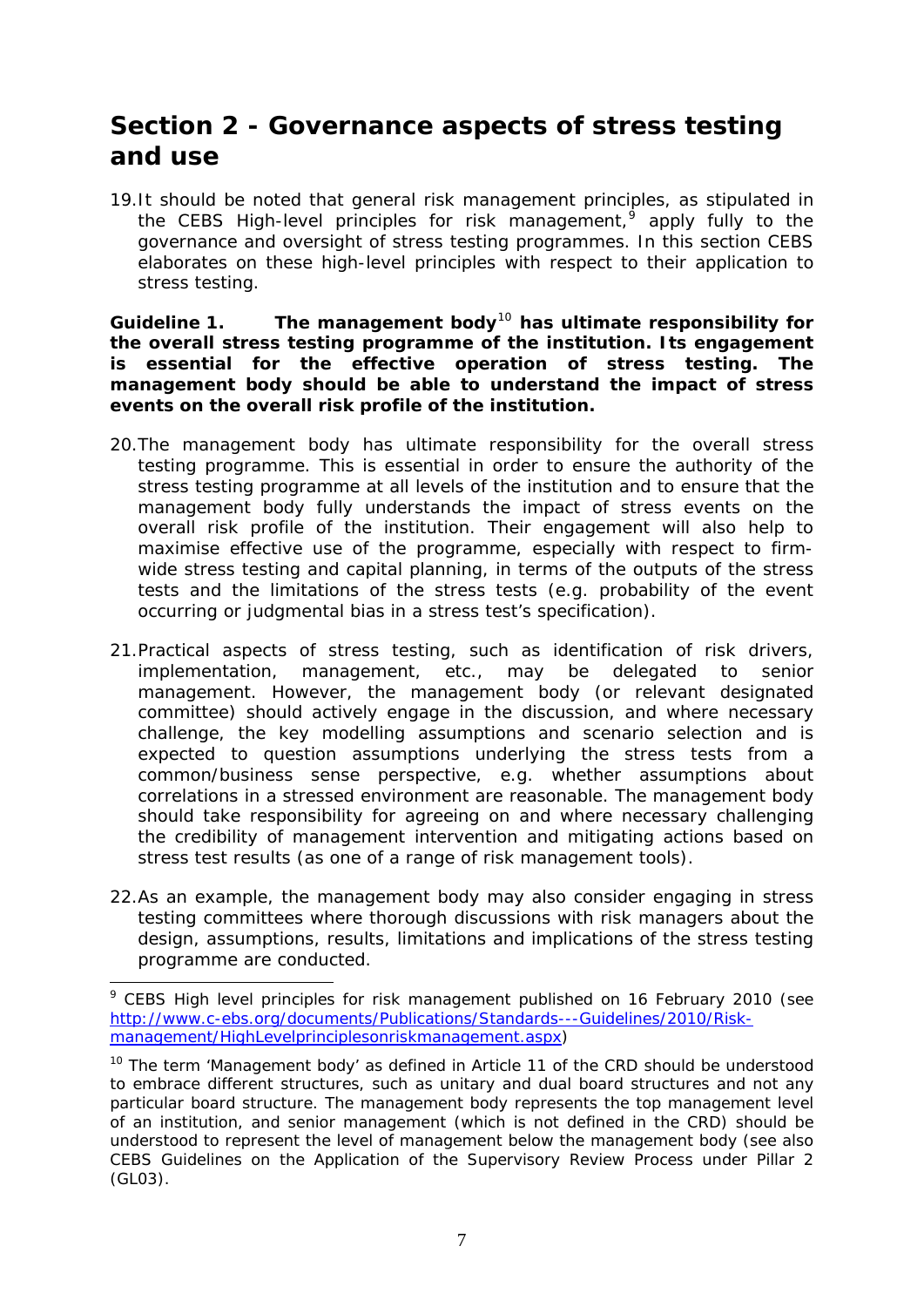#### **Guideline 2. The stress testing programme should be an integral part of an institution's risk management framework and be supported by an effective infrastructure.**

- 23.Stress testing should be integrated into an institution's risk management processes. For example, the stress test programme should:
	- a. analyse the aggregate of an institution's businesses and risk types as well as the separate components of portfolios, risk types and business lines;
	- b. factor in the relationships between risk types;
	- c. support bottom-up and top-down stress testing, including reverse stress-testing<sup>[11](#page-7-0)</sup>;
	- d. have a flexible platform that enables modelling of a wide variety of stress tests across business lines and risk types as and when the senior management require;
	- e. draw data from across the organisation, as needed; and
	- f. enable intervention to adjust assumptions in a straight forward manner.
- 24.As one component of demonstrating that the stress testing programme is embedded in risk management, supervisors expect to see stress testing as an integral part of the Internal Capital Adequacy Assessment Process (ICAAP). The ICAAP should be forward-looking and take into account the impact of a severe scenario that could impact the institution. The ICAAP should demonstrate that stress testing reports provide the management body and senior management with a thorough understanding of the material risks to which the institution may be exposed<sup>[12](#page-7-1)</sup>.
- 25.In order for stress testing to be a meaningful part of the risk management framework, stress tests should be undertaken with appropriate frequency. In some risk areas, stress testing is necessarily done frequently while overarching firm-wide stress testing may be done with lower frequency. For large complex institutions they will have a number of risk areas requiring frequent stress testing e.g. market risk, which will inform the broader stress testing framework. Smaller, simpler institutions may not have the same range of requirements. The frequency of stress tests should be proportionate to risk areas and the need for overall firm-wide stress testing. The stress testing programme should also allow for ad hoc stress tests.
- 26.The stress testing programme should be supported by an appropriate infrastructure and/or data framework allowing for both flexibility and appropriate levels of quality and control. Infrastructure and/or data

<span id="page-7-0"></span><sup>&</sup>lt;sup>11</sup> Bottom-up stress test generally means stress testing specific exposures and risk factors and then the results are aggregated. Top-down stress testing means stress testing exposures at an aggregated level and then allocating the results to relevant entities/business lines. For reverse stress testing see Section 3.4.

<span id="page-7-1"></span> $12$  CEBS Guidelines on the Application of the Supervisory Review Process under Pillar 2 (see [http://www.c-ebs.org/getdoc/00ec6db3-bb41-467c-acb9-8e271f617675/GL03.aspx\)](http://www.c-ebs.org/getdoc/00ec6db3-bb41-467c-acb9-8e271f617675/GL03.aspx)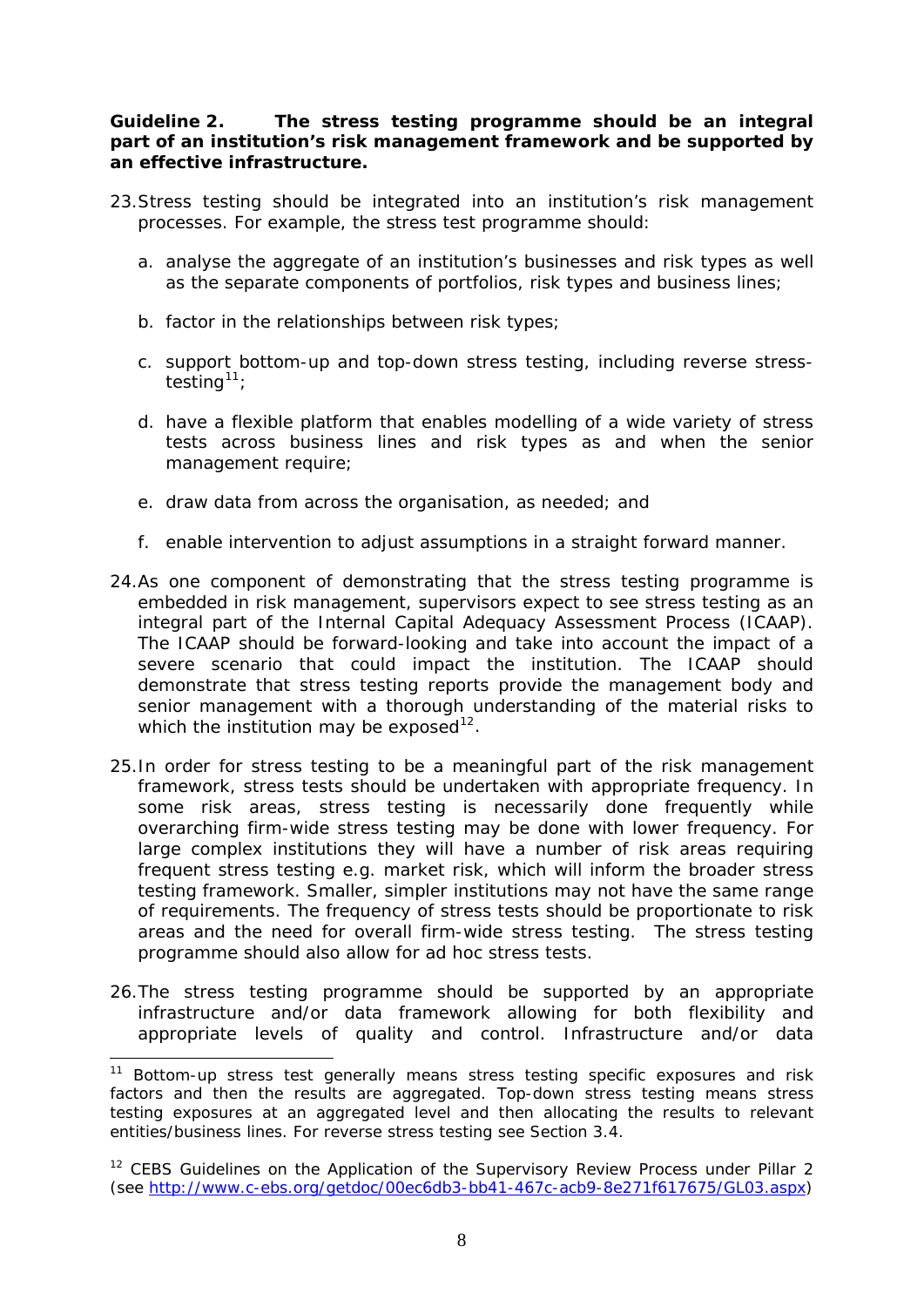frameworks should be proportionate to the size, complexity, risk and business profile of an institution, and allow for the performance of stress tests covering all material risks an institution is exposed to. An institution should ensure that it devotes sufficient resources to developing and maintaining such infrastructures and/or data frameworks including appropriate resources and IT systems, where applicable, that facilitate effective data delivery and processing in a quantitative and qualitative manner.

27.The stress testing infrastructure and/or data framework of a cross-border group, should allow stress tests to be conducted at various levels of the organisation, including at the consolidating level, but also at the level of material entities. Alternatively, in cases where the institution applies a centralised approach to risk management, and stress tests are being conducted predominantly at the consolidated level, the design of the stress testing programme should allow for articulation of the impact/results of the group (consolidated) level stress tests to material entities and/or business lines.

#### **Guideline 3. Stress testing programmes should be actionable and inform decision making at all appropriate management levels of an institution.**

- 28.The stress testing programme, as part of a range of risk management tools, supports different business decisions and processes including strategic decisions. Such decisions should take into consideration the shortfalls of stress testing and the limitations of the assumptions used.
- 29.The management body and senior management have responsibility for evaluating relevant output from the stress testing programme and for taking appropriate management actions. These measures or actions may vary depending on the circumstances and other available information (see also Guideline 15 for specific management intervention and mitigating actions to address outcomes of stress tests), examples of such actions, although not exhaustive are:
	- a. reviewing the set of limits, especially in cases where legislative requirements indicate that the results of the stress tests should be reflected in the limits set by institutions (i.e. requirements relative to market risks and to credit risk mitigation techniques);
	- b. use of risk mitigation techniques;
	- c. reducing exposures or business in specific sectors, countries, regions or portfolios;
	- d. reconsidering the funding policy;
	- e. reviewing capital and liquidity adequacy;
	- f. reviewing strategy;
	- g. reviewing the risk appetite; and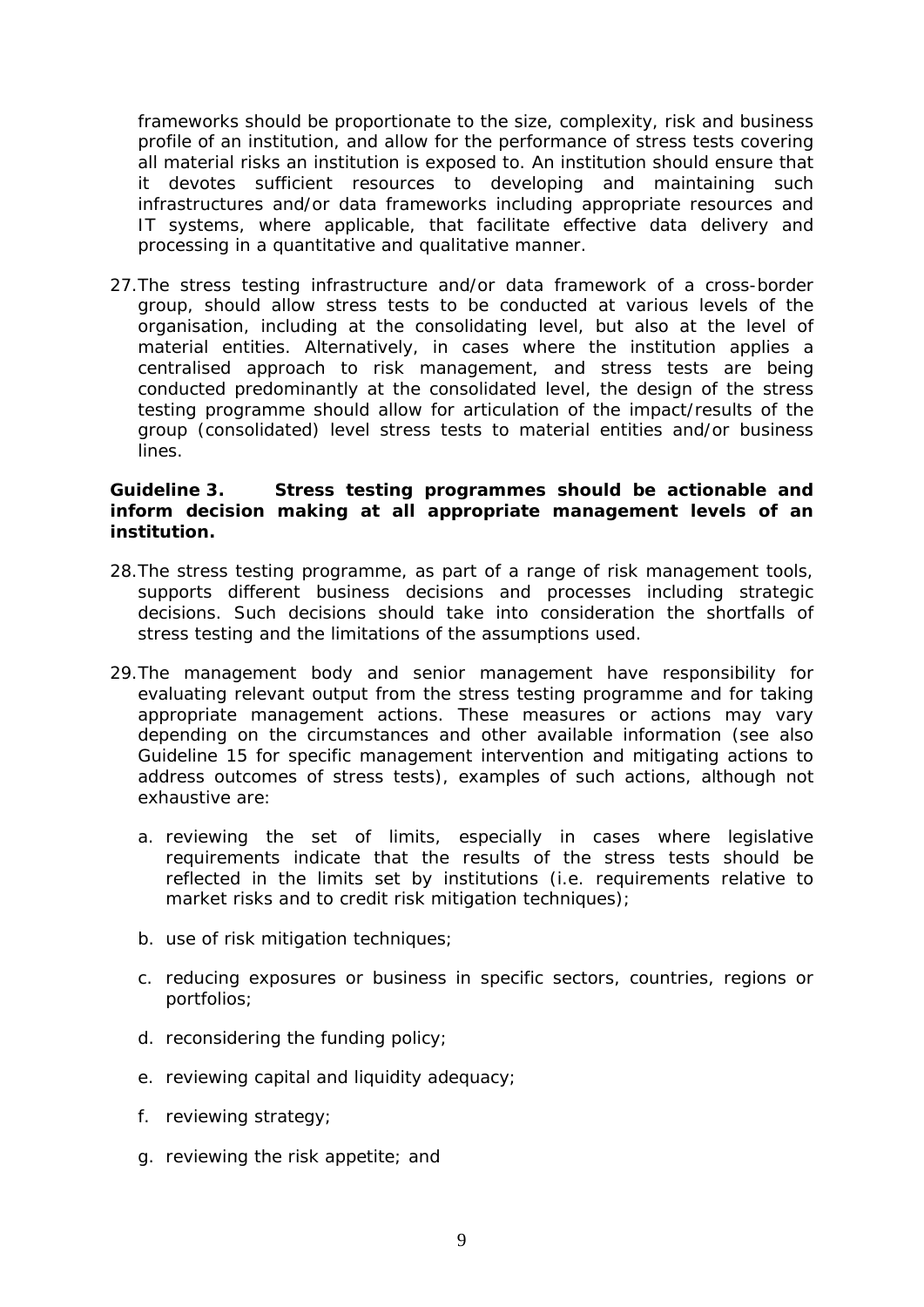- h. review of the contingency of the framework or development of a framework where one does not exist.
- 30.The results of stress tests should also be used as input to the process of establishing an institution's risk appetite and fixing exposure limits as well as a planning tool to determine the effectiveness of new and existing business strategies and their impact on capital utilisation. Stress testing results could mean that an institution is comfortable with the risk-return consequences or it could decide to de-risk its portfolio. Stress tests are also a suitable tool to identify tail risk, for which explicit risk appetite levels may be set.

#### **Guideline 4. An institution should have clear responsibilities, allocated resources and written policies and procedures in place to facilitate the implementation of the stress testing programme.**

- 31.The stress testing programme should be governed by internal policies and procedures and clear responsibilities should be assigned for the overall stress testing programme in the institution.
- 32.The following aspects should be detailed in policies and procedures governing the stress testing programme:
	- a. the types of stress testing and the main purpose of each component of the programme;
	- b. frequency of stress testing exercises, which is likely to vary depending on type and purpose;
	- c. the methodological details of each component, including the definition of relevant scenarios and the role of expert judgement; and
	- d. the range of business assumptions and remedial actions envisaged, based on the purpose, type and result of the stress testing, including an assessment of the feasibility of corrective actions in stress situations and a changing business environment.
- 33.An institution should ensure that it devotes sufficient resources and develops explicit procedures to undertake rigorous, forward-looking stress testing. An institution should document the assumptions and fundamental elements for each stress testing exercise. These include the reasoning and judgements underlying the chosen scenarios and the sensitivity of stress testing results to the range and severity of the scenarios, and to the range of business assumptions and planned remedial actions.

#### **Guideline 5. The institution should regularly review its stress testing programme and assess its effectiveness and fitness for purpose.**

34.The effectiveness and robustness of stress tests should be assessed regularly, qualitatively as well as quantitatively, in light of changing external conditions to ensure that they are up-to-date. The frequency of assessment of different parts of the stress testing programme should be set appropriately. An independent control function should play a key role in the process.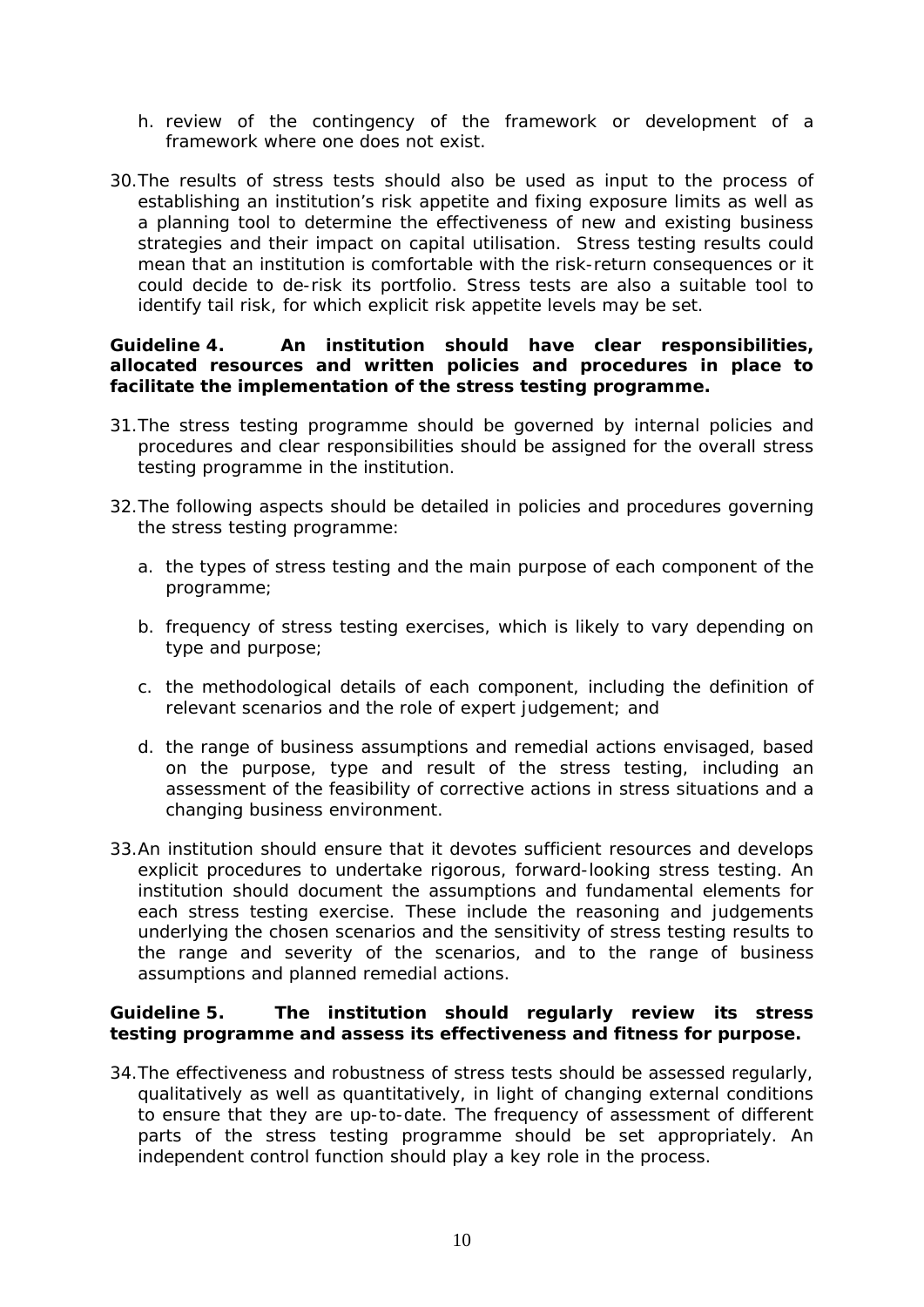- <span id="page-10-0"></span>35.The following areas of assessment of the stress testing programme should be considered:
	- a. the effectiveness of the programme in meeting its intended purposes;
	- b. the need for development work;
	- c. systems implementation;
	- d. management oversight;
	- e. business and/or managerial assumptions used;
	- f. any other assumptions used;
	- g. data quality; and
	- h. documentation.
- 36.A sound and robust stress testing programme (e.g. design, scenarios, use of judgement and results) should be challenged by views from across the organisation. This requires dialogue between risk managers, economists, business managers and other relevant experts before it goes to senior management for challenge. Challenge between risk managers and business managers is likely to focus on the use and appropriateness of the stress testing programme from a business perspective. The insights of specialists within macro-economic analysis are likely to be most valuable in the process of scenario selection and in the validation of stress test results. Involvement of different experts will help ensure that the challenge of the stress test programme is both quantitative and qualitative.

### **Section 3 - Stress testing methodologies**

37.The use of appropriate methodologies in stress testing programmes is key to fulfilling their purposes. Whilst these guidelines do not prescribe methodologies, they are designed to enhance institutions' practices in stress testing, in particular by identifying the types of methodologies that should be considered by an institution in designing its stress testing programme proportionate to its size and complexity. In a general sense, an effective stress testing programme should consist of sensitivity analyses (single and simple multi-factor analyses) and scenario analyses addressing all material risks at various levels of the institution. The combination of approaches as well as the level of detail will depend on the size and complexity of the specific institution. A smaller institution may place greater emphasis on the qualitative elements of its stress testing programme supported by quantitative outputs of the balance sheet, whereas large sophisticated institutions would be expected to run complex models which would be complemented by appropriate qualitative oversight.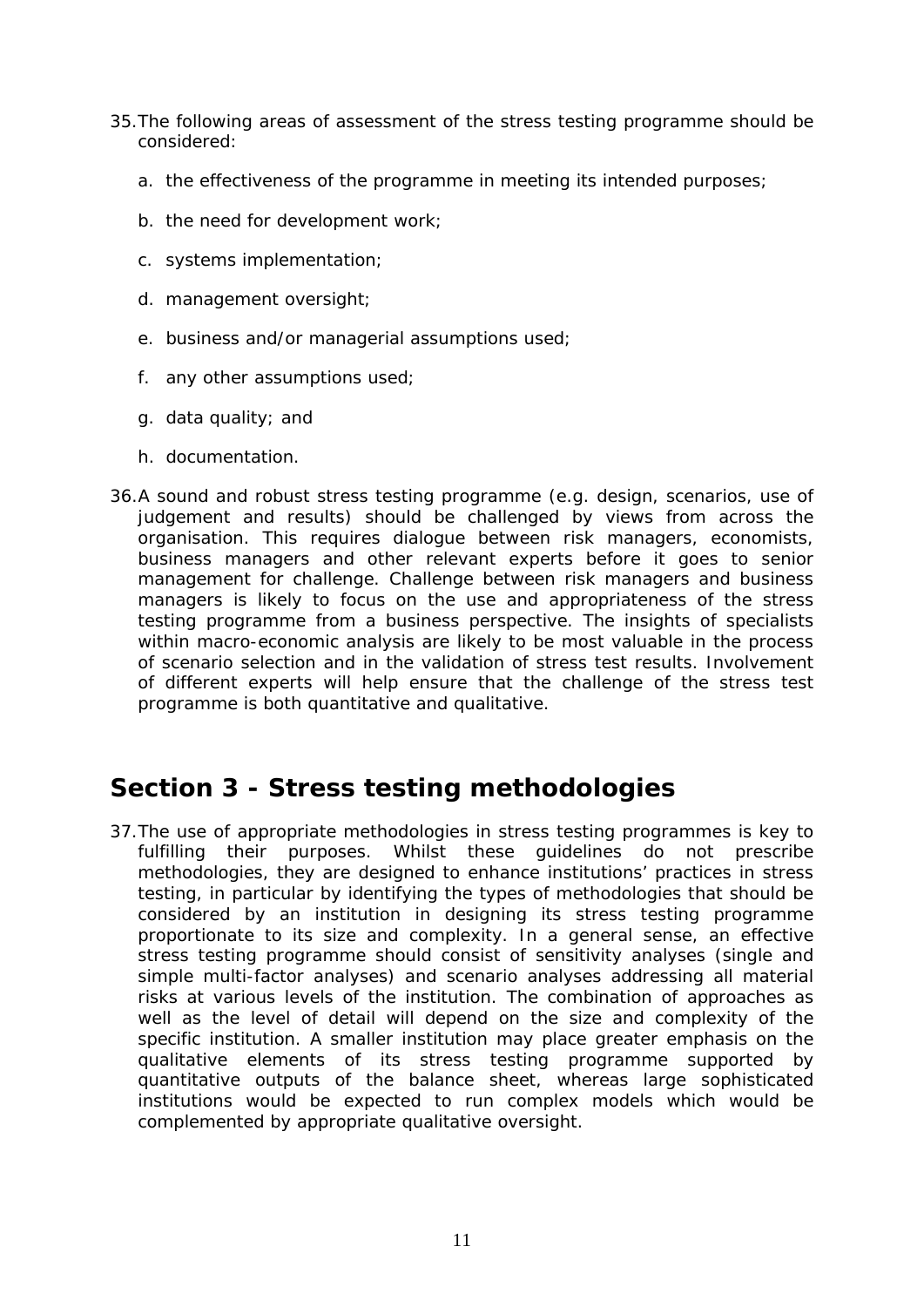### <span id="page-11-0"></span>*3.1 Sensitivity analysis*

#### **Guideline 6. Institutions should perform sensitivity analyses for specific portfolios or risks.**

- 38.Sensitivity analysis is the simple stressing of one risk driver to assess the sensitivity of the institution to that risk driver. For example, institutions might choose a simple interest rate shift stress or a straight forward shift in probabilities of defaults (PDs), or the default of their largest counterparties, or a decline in value of liquid assets. Such analyses provide information about key risks and enhance understanding about potential risk concentrations in one or several risk factors.
- 39.An institution should identify relevant risk drivers in particular: macroeconomic risk drivers (e.g. interest rates), credit risk drivers (e.g. a change in bankruptcy law or a shift in PDs), financial risk drivers (e.g. increased volatility in financial instruments markets), and external events (e.g. operational risk events, market events, events affecting regional areas or industry sectors etc).
- 40.The institution should then stress the identified risk drivers using different degrees of severity. The severity of single factor shocks is likely to be influenced by long-term historical experience but institutions are advised to supplement this with hypothetical assumptions to test the institution's vulnerability to specific risk factors.
- 41.An institution can conduct sensitivity analyses at the level of individual exposures, portfolios or business units, as well as firm-wide, against specific risk areas as sensitivity analysis is likely to lend itself to risk-specific stress testing.
- 42.Furthermore single factor analysis can be supplemented by simple multifactor sensitivity analyses, where a combined occurrence is assumed, without necessarily having a scenario in mind.

#### *3.2 Scenario analysis*

**Guideline 7. Institutions should undertake scenario analysis as part of their suite of stress tests which should be (i) dynamic and forwardlooking and (ii) incorporate the simultaneous occurrence of events across the institution.** 

- 43.Forward-looking hypothetical scenario analysis is a core part of the suite of stress tests that institutions should include in their stress testing programmes.
- 44.The development of a hypothetical scenario can start from historically observed realisations of risk parameters, but relying solely on historical scenarios has proved to be insufficient. Pure historical scenarios can give insights into impact but not into the confluence of events that may occur. Moreover, as historical scenarios are purely backward-looking, they tend to neglect recent developments and current vulnerabilities. Therefore, scenario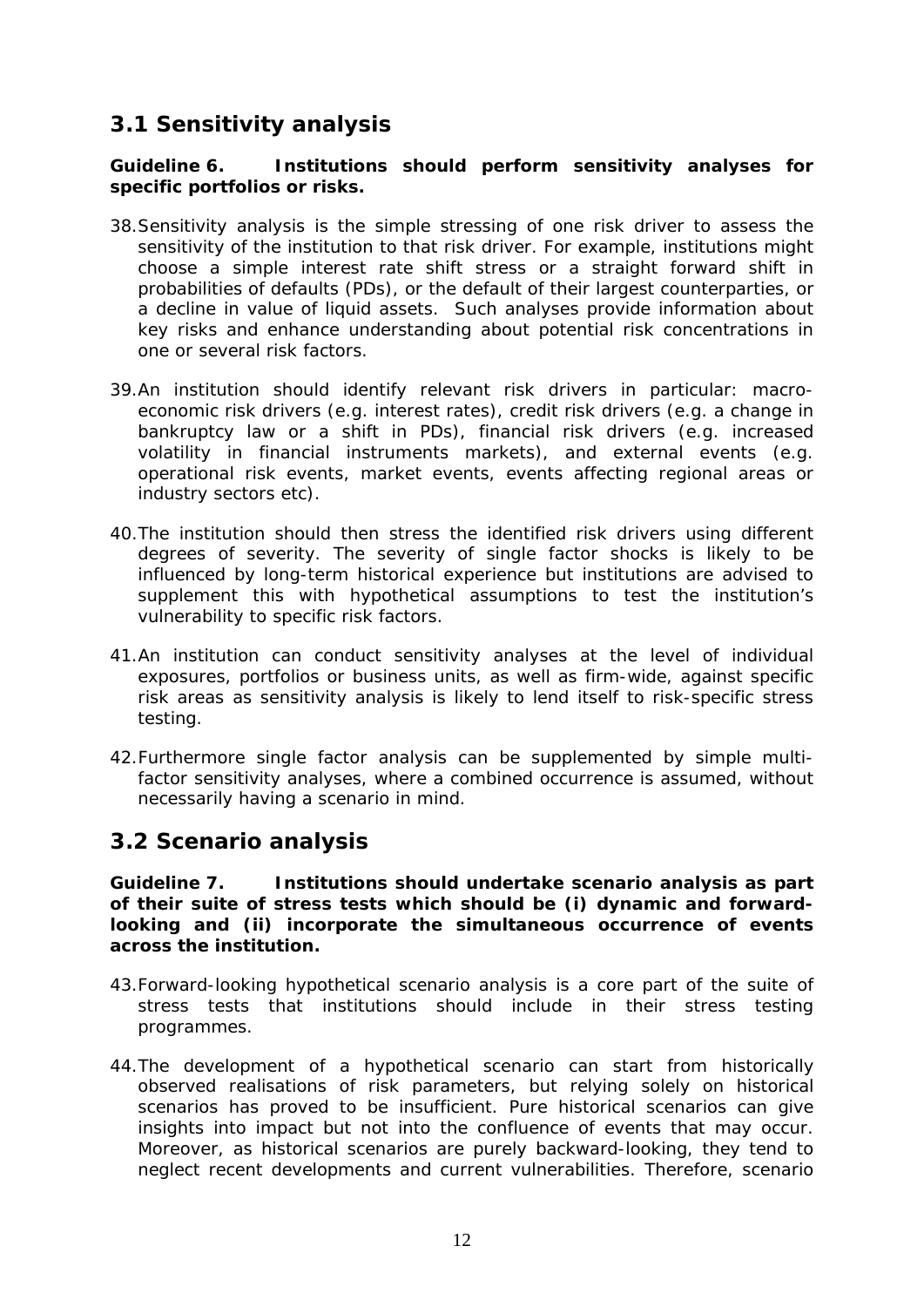design should take into account systematic and institution-specific changes in the present and near future and thus be forward-looking.

- 45.A range of scenarios should be considered encompassing different events and degrees of severity. The varying degrees of severity might be captured in the analysis of different events but would ideally encompass a program of several events with several degrees of severity. Moreover, scenarios should:
	- a. Address all the material risk types of an institution (e.g. credit risk, market risk, operational risk, interest rate risk and liquidity risk). No material risk type should be left unconsidered.
	- b. Address the main risk factors the institution may be exposed to. In this regard the results obtained from single factor analyses (see above), which aim at providing information about the sensitivity towards single risk factors, may be used to identify scenarios that include a stress of a combined set of highly plausible risk factors. No material risk factor should be left unstressed or unconsidered.
	- c. Address major institution-specific vulnerabilities. These should take the regional and sectoral characteristics of an institution into account as well as considering specific product or business line exposures and funding policies. Therefore, concentration risk, both intra- and inter–risk types, should be identified a priori.
	- d. Contain a narrative scenario which should include various trigger events, such as monetary policy, financial sector developments, commodity prices, political events and natural disasters. Narrative in this regard means that the co-movement of risk factors and the corresponding reaction of market participants are not implausible or paradoxical but yield a consistent picture of a possible overall future state.
	- e. Be internally consistent so that identified risk drivers behave in ways which are consistent with the other risk drivers in a stress.
	- f. Take into account developments in technology such as newly developed and sophisticated financial products and their interaction with the valuation of more traditional products.
	- g. Be forward-looking and include severe outcomes.
- 46.Institutions should determine the time horizon of stress testing in accordance with the characteristics of the portfolio of the institution such as maturity and liquidity of the stressed positions, where applicable, as well as the risk profile and purposes of the particular exercise (see also Section 6 for discussion on the time horizon of the stress under ICAAP).

#### **Guideline 8. An institution should identify appropriate and meaningful mechanisms for translating scenarios into relevant internal risk parameters that provide a firm-wide view of risks.**

47.The formulation of a scenario includes explicit estimates/assumptions about the dependence structure between the main underlying economic and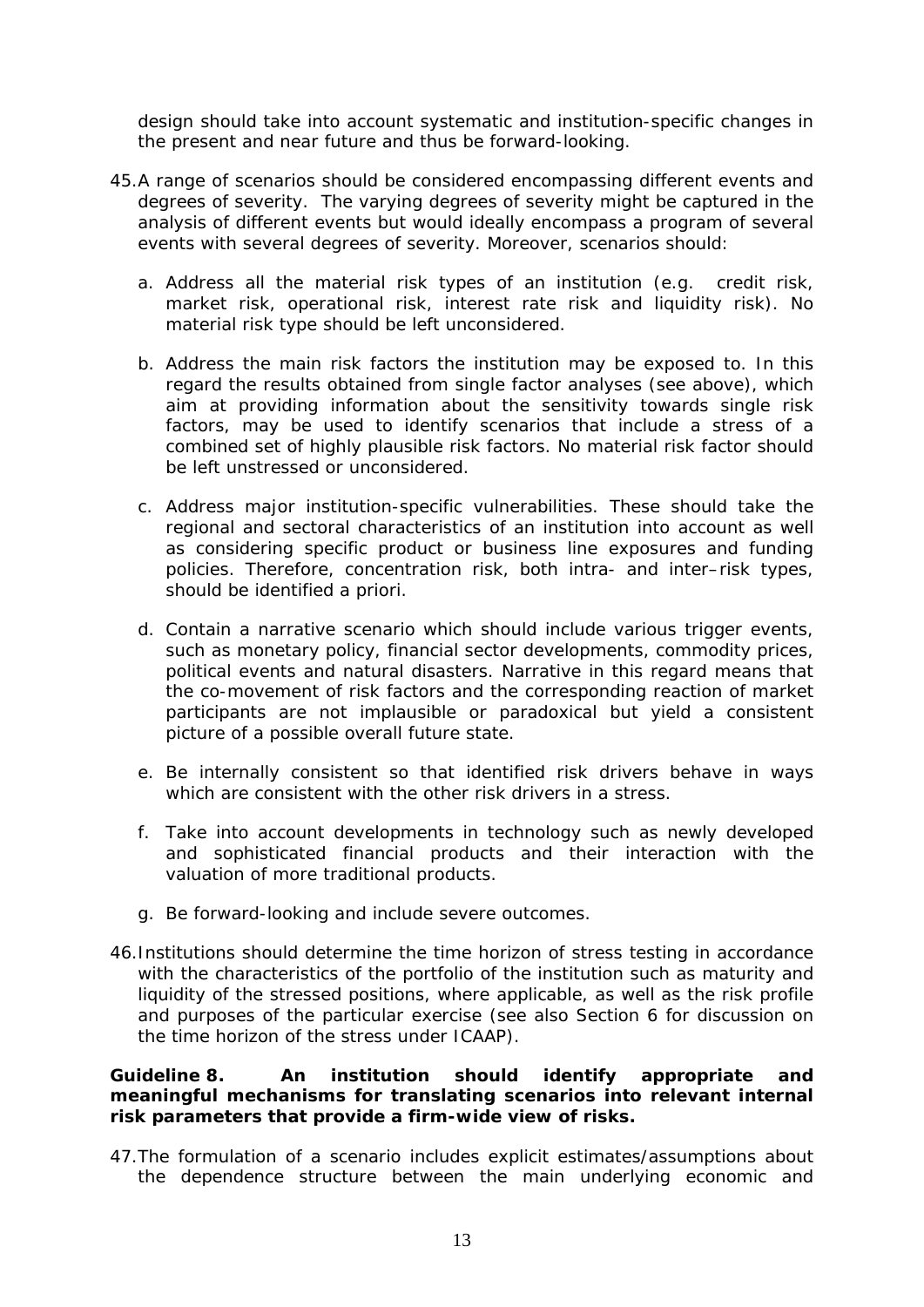financial drivers such as interest rates, GDP, unemployment, equity, consumer and property prices, etc. The chosen scenario should be applied to all relevant positions (on- and off-balance sheet) of the institution

- 48.It is key that the scenario composition, as well as the translation from macroeconomic variables to internal risk parameters, is done consistently. Two main challenges emerge:
	- a. the formulation of a scenario that incorporates all facets of an economic environment in a sound manner; and
	- b. the transformation of these into internally consistent loss parameters (e.g. PD, LGD, write-offs, fair value haircuts etc.).
- 49.The links between underlying economic factors and internal losses or stressed risk parameters are likely to be based primarily on institutional experience and analysis, which may be supplemented by external research and at times supervisory guidance. Benchmarks, such as those based on external research, may be quantitative or qualitative.
- 50.Due to the complexity involved in modelling hypothetical and macro-economic based scenarios:
	- a. institutions should be aware of the model risk involved. A regular and conservative expert review of the model's assumptions and mechanics are important as well as a conservative modelling approach to account for model risk; and
	- b. a degree of conservatism may be appropriate when making assumptions that are hard to measure in a quantitative way (e.g. diversification) but that influence the model's outputs. Nevertheless, the institution is expected to be aware of the dependencies excluded and review their incorporation on a regular basis.
- 51.The transformation of external variables or events into internal losses or increased risk parameters is another challenging task. An institution should be aware of the possible dynamic interactions among risk drivers, the effects on earnings and on the off-balance sheet position.
- 52.A deep (probabilistic) understanding of how macro-economic variables and institution specific effects would impact the institution at any given point in time is important in stress testing modelling. Ideally, this transformation should be based on quantitative modelling where data is relatively rich and be based on expert judgement with supporting quantitative analysis where data is relatively scarce.

#### **Guideline 9. System-wide interactions and feedback effects should be incorporated within scenario stress testing.**

53.The stress test should explicitly identify interdependences, e.g. among economic regions and among economic sectors. The overall scenario should take into account system-wide dynamics – such as leverage building up across the system, closure of certain markets, risk concentrations in a whole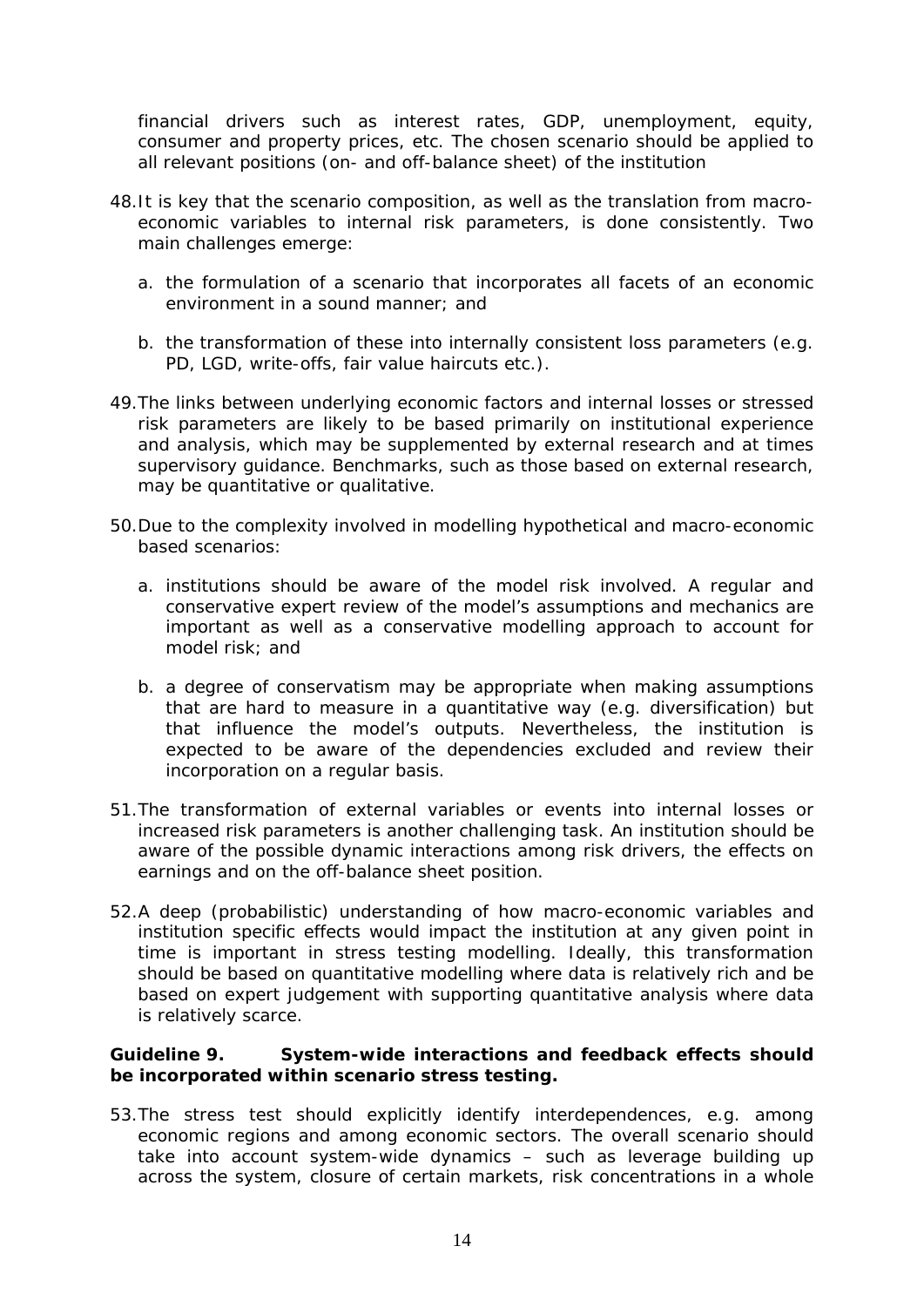asset class such as mortgages, and adverse feedback dynamics, for example through interactions among valuations, losses, margining requirements and insurance relations.

54.The strong links between the real economy and financial economy as well as the process of globalisation have amplified the need to look at system-wide interactions and feedback effects. Such analysis can be very difficult to model quantitatively as it encompasses the reaction and behaviour of other market participants under adverse conditions. Thus, institutions may make qualitative assessments of the feedback effects of stress, for example, these effects would affect assumptions about management actions discussed below. Such assumptions should be documented and reviewed by senior management.

#### **Box 1. Stress testing for internal models for the calculation of regulatory capital requirements for market risks[13](#page-14-0)**

Under Annex V of the Directive 2006/49/EC, institutions applying for the use of internal models to calculate capital requirements for market risks shall frequently conduct a rigorous programme of stress testing, the results of which shall be reviewed by senior management and reflected in the policies and limits it sets. Depending on the nature of the portfolio, the stress tests could factor in (where applicable):

- illiquidity/gapping of prices (including interest rates and exchange rates),
- concentrated positions (in relation to market turnover);
- one-way markets;

-

- non-linear products / deep out-of-the-money positions;
- events and jumps-to-default; and
- significant shifts in correlations and volatility.

In particular, they should cover other risks that may not be captured appropriately in the minimum capital requirements for market risks (such as recovery rate uncertainty, implied correlations or skew risk).

For institutions that are allowed to apply internal models where the regulatory capital is calculated under a more risk-sensitive approach, being assessed against a 10 day time horizon and 99 percentile confidence level, it is important that tail events beyond that confidence level, such as those noted in the section above, are considered. Based on current guidelines, a rigorous stress testing programme should satisfy the following criteria:

<span id="page-14-0"></span> $13$  In the implementation of principles contained in this Box, national supervisory authorities and institutions should be aware about the proposals for changes to stress testing for internal models for market risks to be introduced in the CRD III. The proposals include stress testing for validation of internal risk models for market risks and a disclosure requirement for descriptions of stress tests for market risks. CEBS is closely monitoring the regulatory developments, has participated in the public consultation of the proposals for the CRD III, and will amend, if necessary, the stress testing for internal models for market risks put forward here, once the legislative proposals are finalised.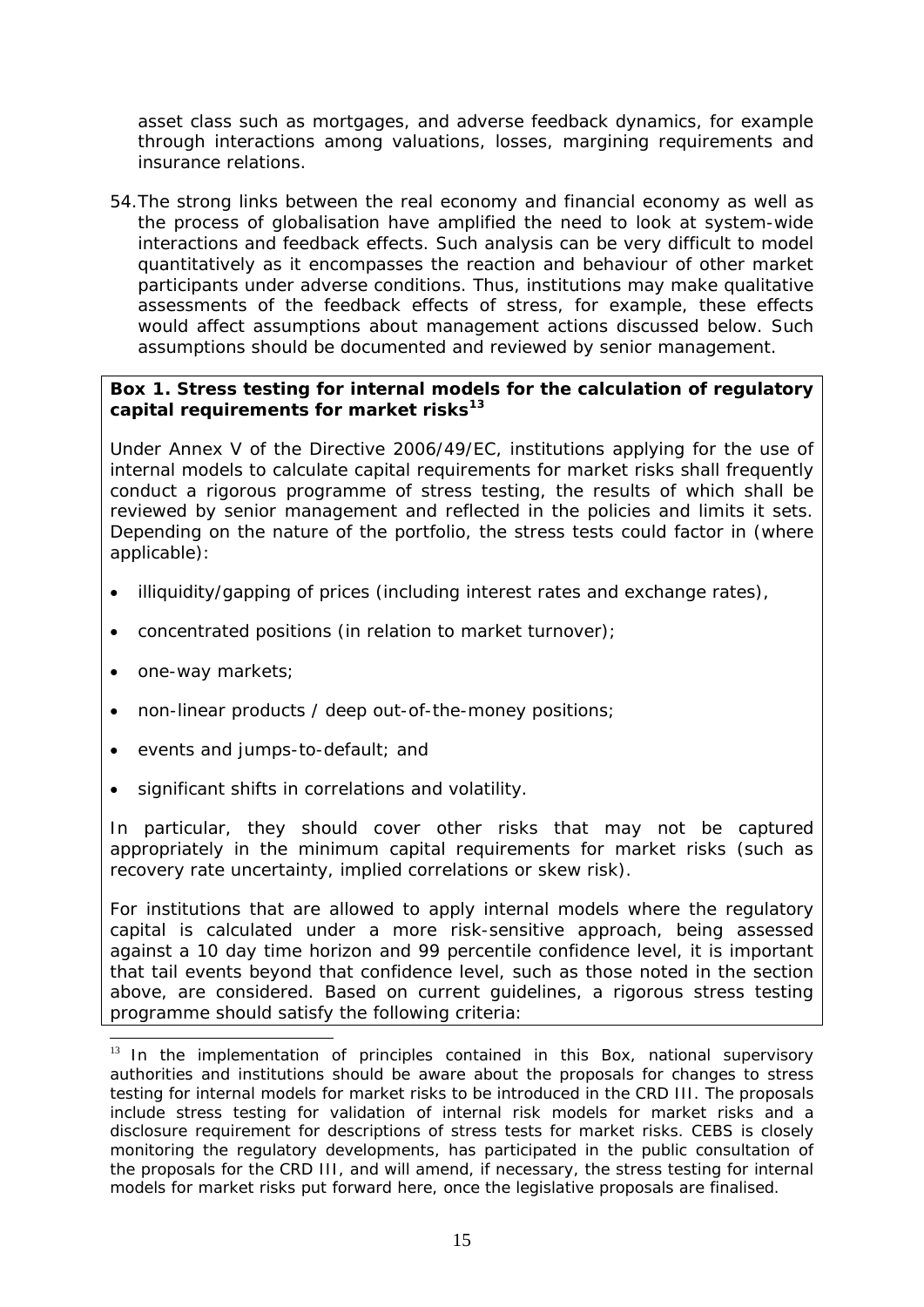- all material risk drivers which could entail extraordinarily large losses, or which could severely hamper risk management, should be encompassed. Those factors include events with low probability for all main risk types, especially the various components of market risks. The impact of stress situations on both linear and non-linear products should be captured. The tests should be applied at an appropriate level, as defined by the institution.
- the programme should assess the consequences of major market disturbances and identify plausible situations which could entail extraordinarily high losses. At portfolio level, the effects of changed correlations should be explored. Mitigating effects as consequences of contingency plans may be taken into account if the plans are based on plausible assumptions about market liquidity.
- the programme should encompass situations identified by institutions as exceptional, but plausible, based on their portfolios' characteristics.
- institutions should list the measures taken to reduce their risks and preserve their own funds. In particular, limits on exchange rate, interest rate, equity price and commodity price risks set by institutions should be checked against the results of the stress testing calculations.

Bearing in mind the results of stress testing, supervisors may consider whether an institution has sufficient own funds to cover the minimum capital requirements, taking into account the nature and scale of the institution's trading activities and any other relevant factors, such as valuation adjustments made by an institution.

#### **Box 2. Stress testing for IRB institutions[14](#page-15-0)**

-

Article 124 of the CRD requires credit institutions applying an IRB approach to undertake stress testing. These institutions are subject to specific provisions in Annex VII, Part 4 of the CRD, Section 1.8, paragraphs 40 to 42 and paragraph 114.

Furthermore, according to Article 84(2) of the CRD, institutions shall only be given permission to calculate their risk-weighted exposure amounts using the IRB approach if the competent authority is satisfied that the credit institution's systems for the management and rating of credit risk exposures meet the minimum requirements of Annex VII Part 4 of the CRD.

Paragraph 40 of Annex VII Part 4 requires institutions to examine potential unfavourable effects on their credit exposures and their "ability to withstand such changes" by means of stress testing. The "ability to withstand such changes" means,

<span id="page-15-0"></span> $14$  In the implementation of principles contained in this Box, national supervisory authorities and institutions should be aware about the proposals for changes to stress testing to be introduced in the CRD III and the CRD IV. Current proposals do not include changes to stress testing for IRB institutions which would affect these guidelines. However, changes in further proposals cannot be ruled out. CEBS is closely monitoring the regulatory developments, has participated in the public consultation of the proposals for the CRD III and CRD IV, and will amend, if necessary, the stress testing for IRB institutions put forward here, once the legislative proposals are finalised.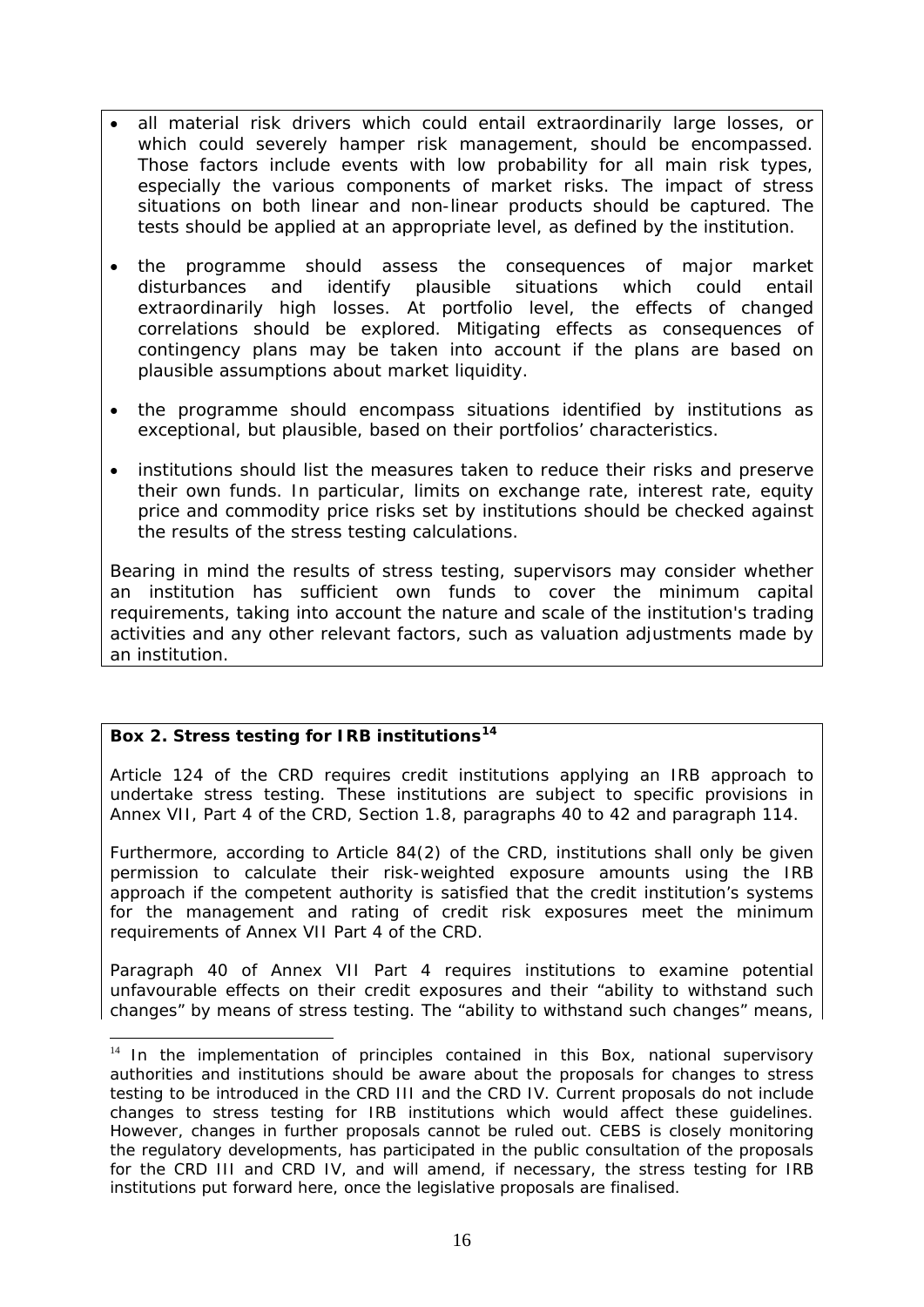amongst other measures, that the institution's available capital resources cover credit risks for the credit portfolio derived from a particular stress scenario. Stress testing in this case consists of "identifying possible events or future changes in economic conditions that could have unfavourable effects on an institution's credit exposures". By contrast, the paragraph 41 stress test is designed to address the effect of certain specific conditions, including at least mild recession scenarios, on its total capital requirements for credit risk. Since those capital requirements could change depending on the stage within the economic cycle, those stress tests should show the potential impact on capital requirements. The stress tests could, thus, show the need for possible action on the part of the institution, including the possible need for an increase in own funds.

Institutions should assess the impact of ratings migration on capital requirements with respect to the economic cycle. This could include a significant and sustained deterioration in the economic climate. To this end, institutions should consider a range of stress tests and scenario analyses which may go beyond a mild recession. It is up to institutions to determine how this translates into specific risk drivers and how these risk drivers in turn affect an institution's total capital requirements for credit risk. Institutions may find it helpful to develop these linkages on an asset by asset class basis (for example, factors relevant to mortgages may be different to corporate asset classes).

Where an institution has numerous businesses, questions of diversification may arise, particularly across different geographic areas which may be subject to economic conditions that are not synchronised. Therefore, it is not necessarily assumed that the aggregated impact is equal to the simple sum of each business's figures. However, in the spirit of the test, institutions should apply reasonable conservatism in specifying correlations and be able to justify their choices.

These stress tests should be undertaken at least annually. This aims to ensure that stress testing becomes a useful tool for both institutions and supervisors in anticipating changes to the level of regulatory capital requirements for credit risk and, therefore, encourages good risk management.

The result of the stress test has no direct effect on the Article 75 requirement and does not necessarily mean an additional requirement (i.e. extra capital or other measures), for example, to the extent that:

- institutions are dealing with products or counterparties that can be shown to be countercyclical;
- institutions can demonstrate credible management actions which can counter potential capital deficits; or
- if the economy is already in a recession. However, there may be repercussions under the supervisory review process (see below).

The function responsible for IRB stress testing could be the Credit Risk Control function (as defined in the CEBS Guidelines on the implementation, validation and assessment of AMA and IRB approaches) in order to maintain the objectivity of stress testing, insofar as that fits into the overall stress testing framework (see above).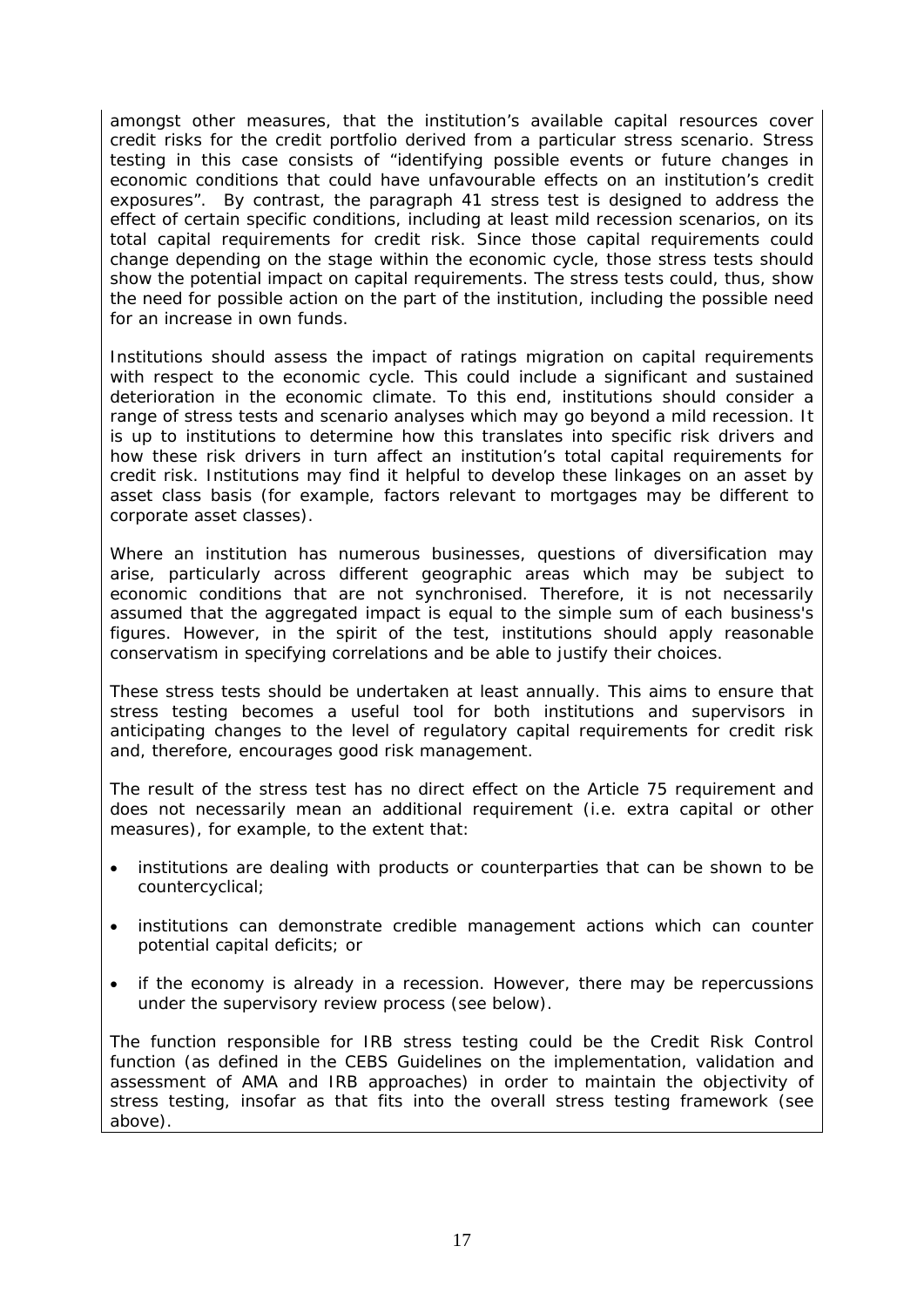<span id="page-17-0"></span>Some stress test calculations may function as one tool for assessing the robustness of the LGD estimation. For further details refer to the CEBS Guidelines on the implementation, validation and assessment of AMA and IRB approaches<sup>[15](#page-17-1)</sup>.

### *3.3 Severity of scenarios*

1

**Guideline 10. Stress testing should be based on exceptional but plausible events. The stress testing programme should cover a range of scenarios with different severities including scenarios which reflect a severe economic downturn.** 

- 55.Ensuring that a stressed scenario is appropriately severe is one of the elements required for ensuring that stress tests are:
	- a. meaningful in terms of providing the appropriate type of information, as laid out elsewhere in these guidelines, which is designed to promote the stability of the institution and the financial system at all points in the economic cycle; and
	- b. consistently applied across the institution, recognising that identical scenarios are not necessarily severe for all business lines.
- 56.Various degrees of severity should be considered for both sensitivity analysis and scenario stress testing but for capital planning at least a severe economic downturn is required.
- 57.Severity is to be understood in the light of the specific vulnerabilities of the respective institution, which might not be equal to the perspective of the total economy, that is, a simple country or region specific macro-economic stress scenario may be less relevant to some institutions' risk profile than others; for example, if they have a specific industry exposure which is counter-cyclical or if their risks are primarily international and less impacted by national scenarios.
- 58.The assumption of a linear response of the results to stressed parameters may not always hold and it is therefore crucial for an institution to achieve high awareness of non-linear interactions between macro parameters and stressed parameters. For example, it might be that only at a certain level of stress, certain hedging strategies might break down or – on the contrary come into effect; a subsidiary may also fail to be liquid only at a certain level of stress triggering further repercussion throughout the group.
- 59.Scenarios may include absolute or relative changes of parameters. An absolute scenario is one which, from a cycle neutral baseline, always has the same degree of severity. Thus, for example, in a downturn the stress would have a smaller impact compared to that experienced during a benign

<span id="page-17-1"></span> $15$  Guidelines on the implementation, validation and assessment of Advanced Measurement (AMA) and Internal Ratings Based (IRB) Approaches (GL10) published on 4 April 2006. (see: [http://www.c-ebs.org/getdoc/5b3ff026-4232-4644-b593](http://www.c-ebs.org/getdoc/5b3ff026-4232-4644-b593-d652fa6ed1ec/GL10.aspx) [d652fa6ed1ec/GL10.aspx](http://www.c-ebs.org/getdoc/5b3ff026-4232-4644-b593-d652fa6ed1ec/GL10.aspx))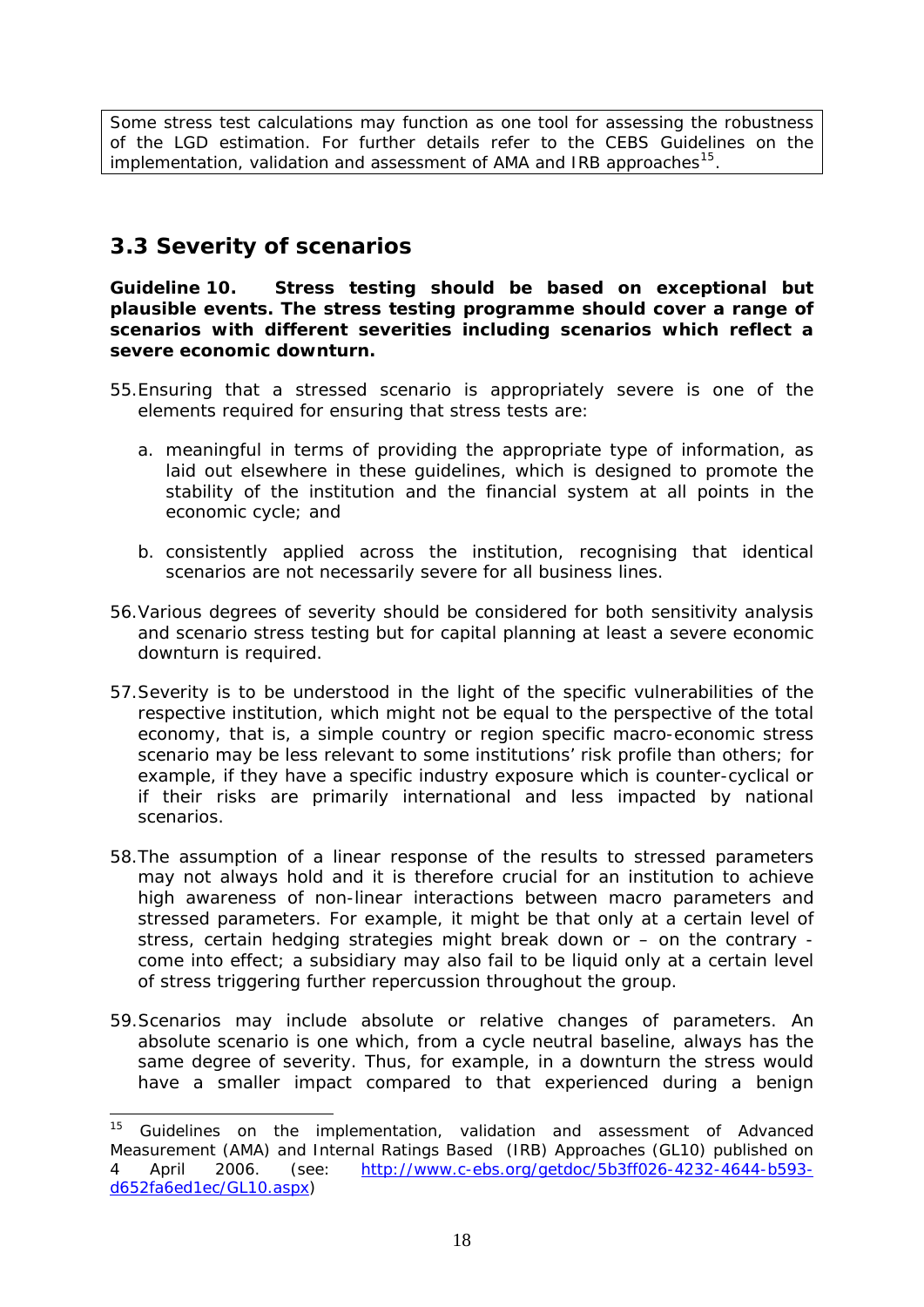<span id="page-18-0"></span>economic environment. A relative scenario, on the other hand, is a stress relative to the current situation and thus would be more severe in a downturn. It is unlikely that stress scenarios will be entirely absolute or relative. However, it is important that an institution is aware of the impact of absolute and / or relative changes on the severity of the chosen scenarios. Institutions should be able to explain why they consider absolute or relative stress scenarios.

- 60.Institutions should consider their capital requirements and resources over a plausible macro-economic base case, as well as a more severe stress scenario. Institutions should be able to provide the forecasts that underpin their base case capital planning.
- 61.Institutions may assess the appropriate level of severity of their capital planning stress against the scenario outlined in their reverse stress testing programme (see following section). Identifying how the capital planning stress relates to the reverse stress test may help senior management justify why the severe stress scenario is appropriately severe.
- 62.In developing severe downturn scenarios, institutions should also consider plausibility to the fullest extent possible. For example, as an economy enters recession institutions should not necessarily always assume a further specific level of stress. There may be times when the stressed scenario is close to the base case scenario, but supplemented with specific shocks (e.g. interest rates, exchange rates).

### *3.4 Reverse stress testing*

63.Reverse stress testing consists in identifying a significant negative outcome and then identifying the causes and consequences that could led to such an outcome. In particular, a scenario or combination of scenarios that threaten the viability of the institution's business model is of particular use as a risk management tool in identifying possible combinations of events and risk concentrations within an institution that might not be generally considered in regular stress testing. A key objective of such stress testing is to overcome disaster myopia and the possibility that a false sense of security might arise from regular stress testing in which institutions identify manageable impacts. The scenario considered should remain relevant to the institution.

#### **Guideline 11. Institutions should develop reverse stress tests as one of their risk management tools to complement the range of stress tests they undertake.**

64.No single definition of reverse stress testing methodology is provided for the purposes of these guidelines. Reverse stress tests evolve around causes, consequences and impact, all of which are relevant and any of which can be taken as a starting point. Moreover, qualitative and quantitative approaches are appropriate, depending on the size and complexity of the institution. For example, a reverse stress test for simple and small institutions could be a qualitative discussion of key risk factors and their possible combination in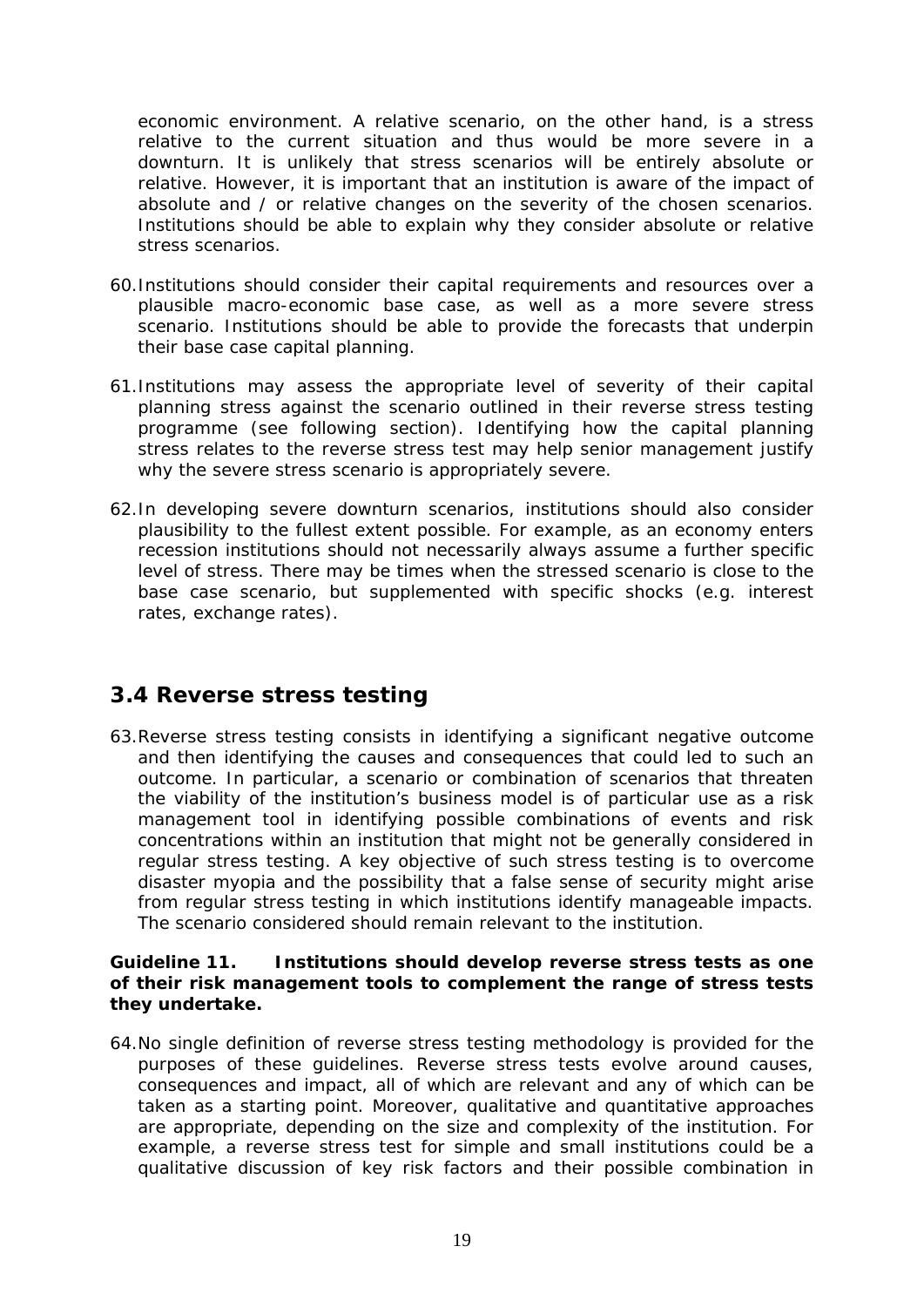<span id="page-19-0"></span>relation to the institution's risk profile at a senior management level<sup>16</sup>. Alternatively, a more sophisticated quantitative approach could be used in identifying a specific loss level, or some other impact on the balance sheet (e.g. movements in capital ratios), and working backwards in a quantitative manner to identify the macro-economic risk drivers, and the required amplitude of movement, that would cause it.

- 65.Reverse stress testing is seen as one of the risk management tools usefully complementing the "usual" stress testing, which examines outcomes of predetermined scenarios. Reverse stress testing is a useful tool in risk management as it helps to understand potential fault lines in the business. Reverse stress testing is not expected to result in capital planning and capital add-ons. Instead, its use as a risk management tool is in identifying scenarios, and the underlying dynamism of risk drivers in those scenarios, that could cause an institution's business model to fail. This analysis will be useful in assessing assumptions made about the business model, business strategy and the capital plan. Reverse stress test results may also be used for monitoring and contingency planning.
- 66.Reverse stress testing should be carried out regularly by all institutions at the same level of application as ICAAP. As a starting point reverse stress testing may be carried out in a more qualitative manner than other types of stress testing as senior management consider the types of events likely to lead to insolvency.
- 67.Even for large and complex institutions reverse stress testing may be undertaken in a more qualitative manner, focusing on the events and materialisation of risk concentrations that could cause their business models to become unviable. As experience is developed, this might then be mapped into more sophisticated qualitative and quantitative approaches developed for other stress testing. Even in a qualitative sense, the impact of macroeconomic shocks on an institution's solvency should consider first round and feedback effects as far as possible. Given the importance of a clear narrative running through the reverse stress test to identify business vulnerabilities and to develop an understanding of feedback and non linear effects, reverse stress testing is more than a simple sensitivity analysis e.g. simply shifting one relevant parameter to some extreme.

# **Section 4 - Portfolio, individual risk and firm-wide stress testing**

68.Stress testing programmes should encompass all the material risks (both onand off-balance sheet) relevant for the banking group. To be effective, stress testing should consist of a multi-layered approach to capture risks at various

1

 $16$  For example, some institutions might identify a particular concentration in a particular exposure class or sector that may lead to business failure. Depositors might identify a number of steps that would occur in sequence that would result in reputation risk crystallising and depositors losing confidence in an institution.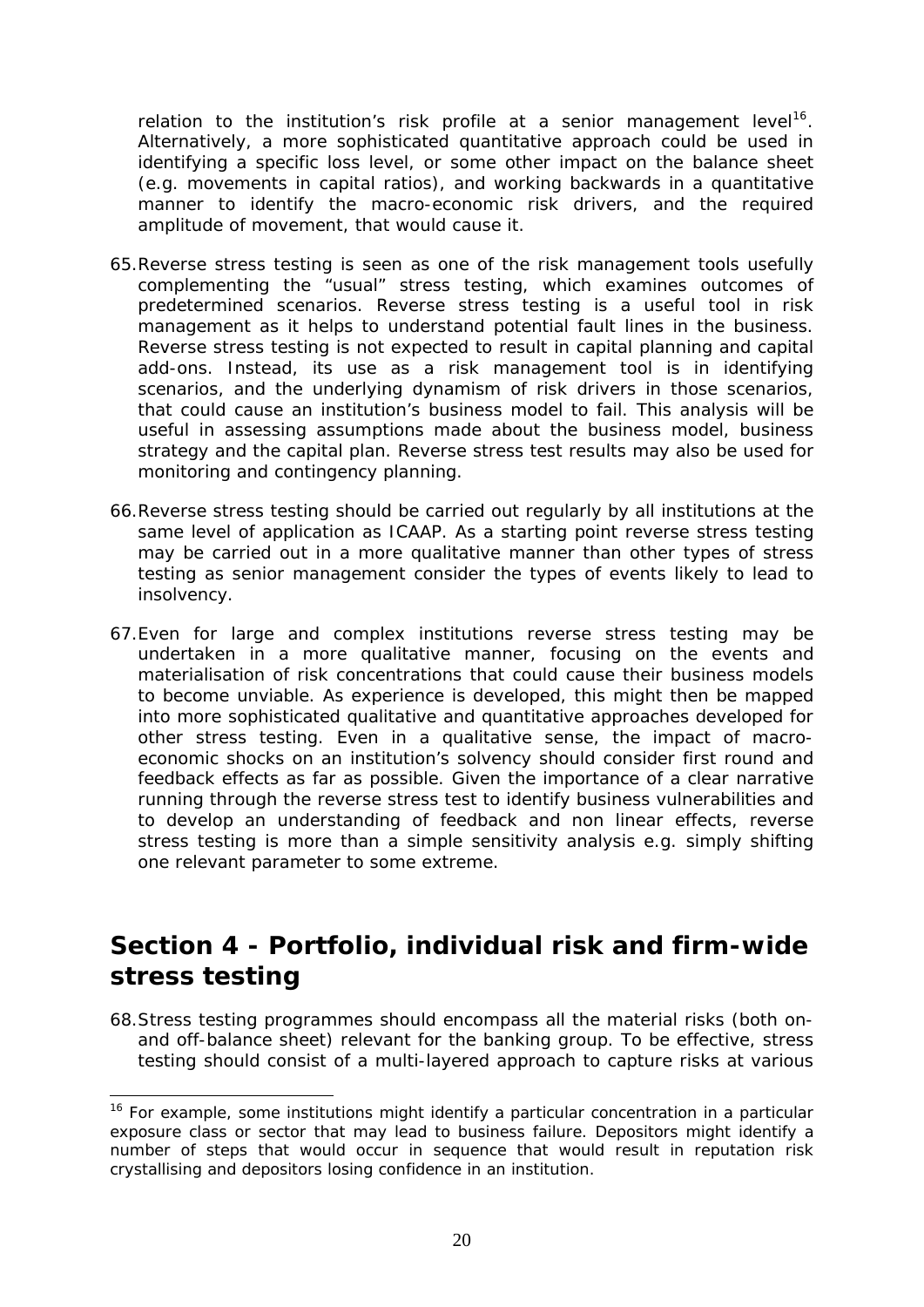<span id="page-20-0"></span>levels in an institution. In this regard, according to the proportionality principle, the scope of stress testing could vary from simple portfolio level sensitivity analyses to comprehensive firm-wide scenario stress testing referring to the broadest perimeter.

### *4.1 Portfolio and individual risk level stress testing*

**Guideline 12. Institutions should perform stress tests on specific portfolios and the specific types of risk that affect them. Consideration should also be given to changes in correlations between risks that the institution identifies for a given portfolio.** 

- 69.It is important to perform stress tests on an individual portfolio basis using both sensitivity and scenario analysis. Institutions should identify stresses that are severe with respect to a specific portfolio. For instance, in the case of a mortgage portfolio a decrease in house prices, high unemployment and a decline in GDP provide a severe scenario. Other portfolios, like for instance insurance, are exposed to different risk drivers and therefore a different stress scenario should be applied<sup>[17](#page-20-1)</sup>.
- 70.Institutions should ensure they stress portfolios and business units to identify risk concentrations that may arise across their book. For example, a credit risk stress across asset classes and portfolios may identify potential concentrations between retail and corporate exposures.
- 71.Institutions should perform stress tests taking into account changes in correlations between risks recognising interactions between risk types, such as market and credit risk, particularly in times of stress. For example, an institution invested in asset backed securities (ABS) and credit default swaps (CDS) could experience market and credit risk at the same time if ABS values fell and it was downgraded. The downgrade could trigger a clause in the CDS contracts obliging the institution to deliver collateral to counterparties. The call for collateral could decrease the possibility of obtaining secured funding forcing the institution to sell ABS, further decreasing the value of the portfolio.

<span id="page-20-1"></span><sup>-</sup><sup>17</sup> In the conduct of stress tests on other than banking portfolios and banking-related risks, institutions should be mindful of the special requirements for the stress testing of such risks and activities set up by the respective supervisory authorities, where relevant (e.g. stress testing of insurance operations might be subject to specific requirements put forward by insurance regulators/supervisors).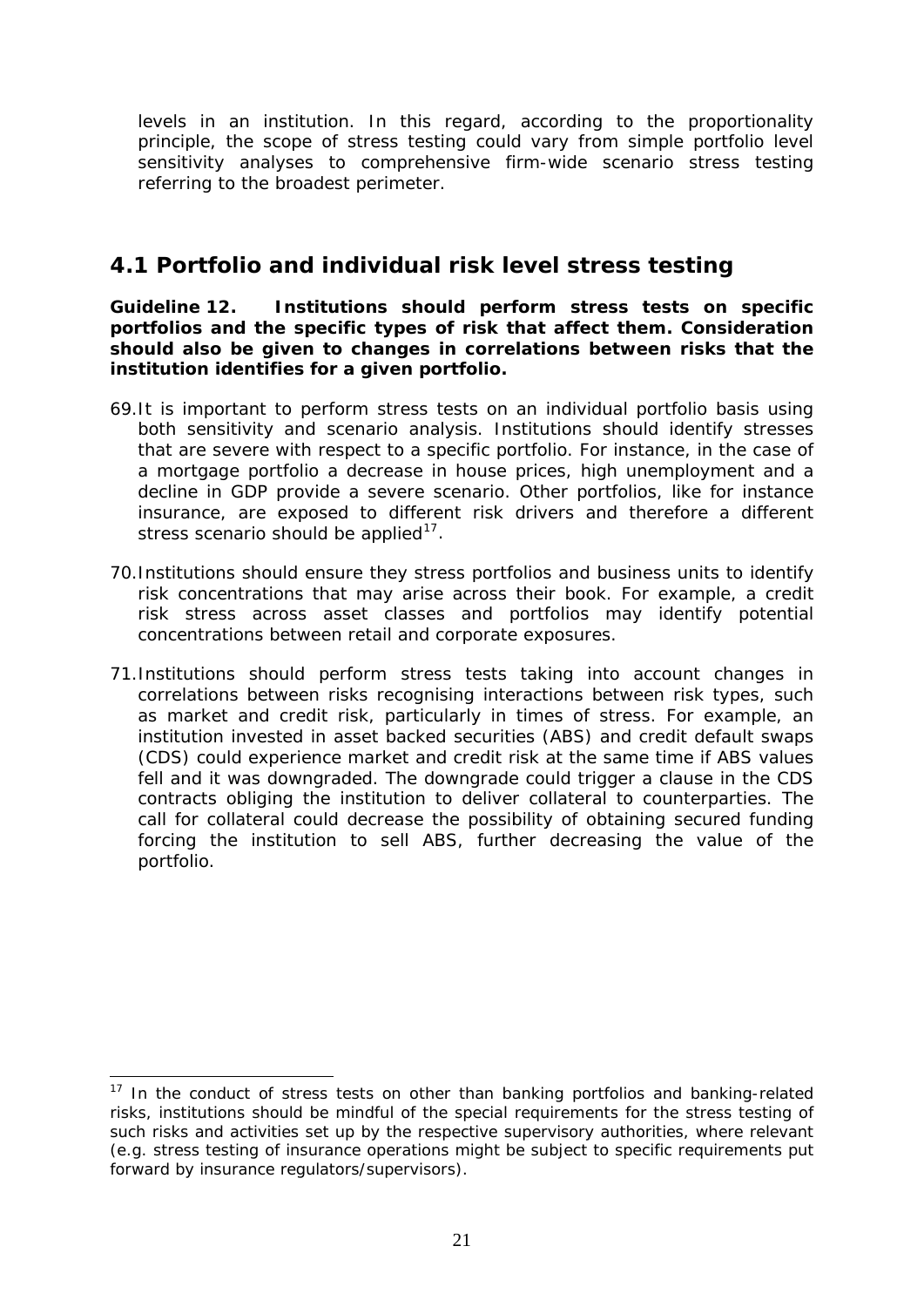### <span id="page-21-0"></span>*4.2 Firm-wide stress testing*

**Guideline 13. Stress testing should be conducted on a firm-wide basis[18](#page-21-1) covering a range of risks in order to deliver a complete and holistic picture of the institution's risks.** 

- 72.Risks at the firm-wide level may not be well reflected by simple aggregation of stress tests on individual risk areas or business units. Correlations, offsetting of individual exposures and concentrations may not be adequately captured and there may either be double counting of risks or underestimation of the impact of a stress scenario. Alternatively specific group risks may arise at a firm-wide level.
- 73.Therefore stress tests should be undertaken at a firm-wide level for all material risks. Once the material risks have been identified, institutions should derive material risk drivers to inform the firm-wide stress. When looking at risks at a firm-wide level particular attention should be paid to risk concentrations on a holistic basis. Better insight can be obtained with respect to the correlations between and within risk categories. Notably, in times of stress correlations between risk categories tend to increase (for instance between market and funding liquidity risk).
- 74.Depending on the organisational structure and business model of a particular institution, a complete evaluation of all the risks affecting the institution would require the performance of stress test exercises at both consolidated and the level of material entities, which might be at the solo and/or a subconsolidated level if appropriate. For instance, financial conglomerates are also expected to take into account the risks stemming from their insurance activities<sup>[19](#page-21-2)</sup>. Furthermore, an institution which is internationally active is also expected to perform stress tests at the level of business units in specific geographic regions or business sectors or business lines. The added value is that a severe stress scenario differs for different businesses and different geographic regions.
- 75.Firm-wide stress tests should be embedded in the risk management framework of the institution and should incorporate views from parties across the organisation. This is also the case for scenario selection and any assumptions used in stress testing programmes.

<span id="page-21-1"></span><sup>-</sup> $18$  The firm-wide stress test or enterprise-wide stress should consider all the risks in an enterprise to the broadest perimeter of consolidation. This should include, as necessary, relevant non-banking financial institutions in a group.

<span id="page-21-2"></span><sup>&</sup>lt;sup>19</sup> In the conduct of stress tests on other than banking portfolios and banking related risks, institutions should be mindful of the special requirements for the stress testing of such risks and activities set up by the respective supervisory authorities, where relevant (e.g. stress testing of insurance operations might be subject to specific requirements put forward by insurance regulators/supervisors).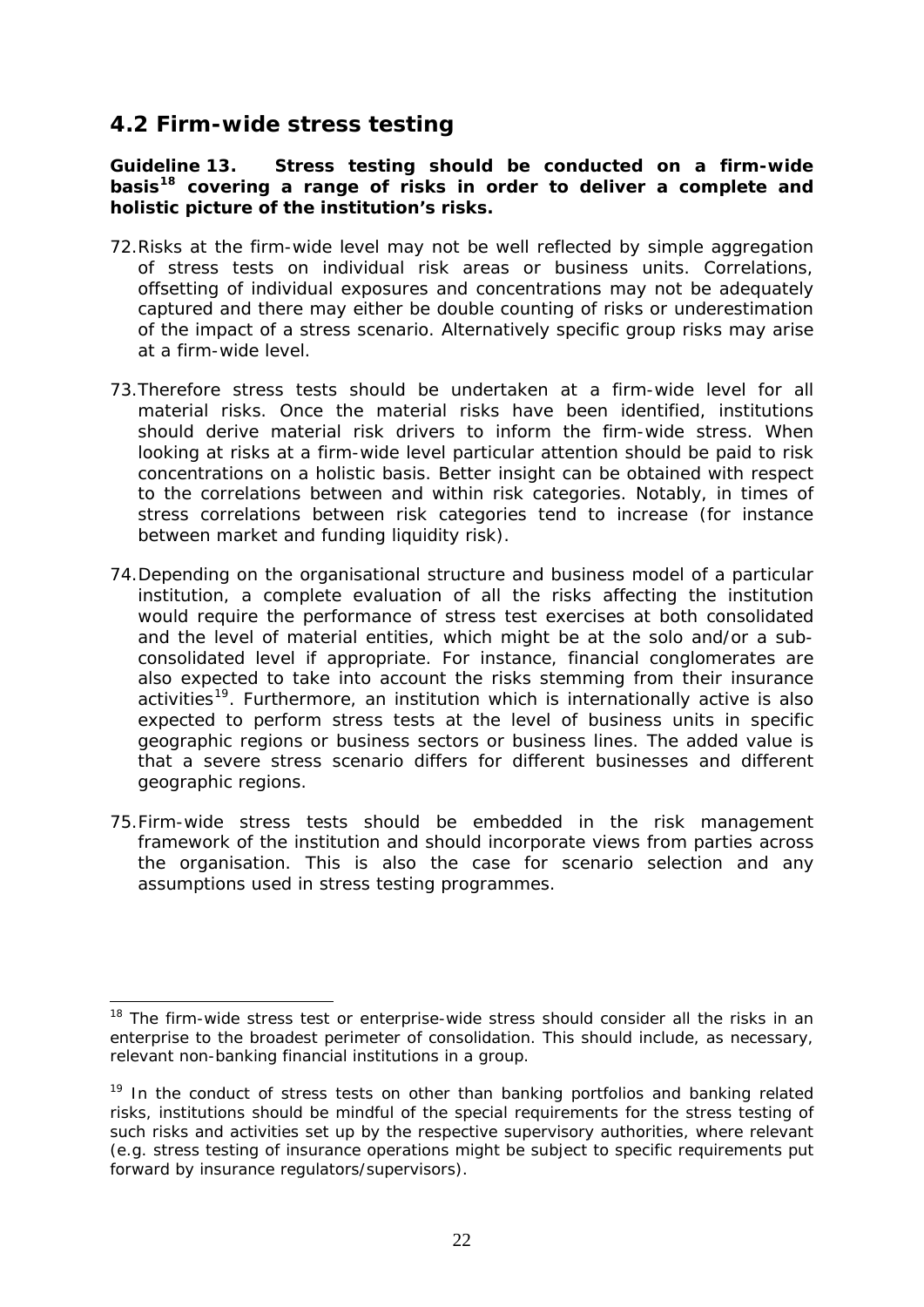## <span id="page-22-0"></span>**Section 5 - Outputs of stress testing programmes and management intervention actions**

**Guideline 14. An institution should identify outputs in relation to its regulatory capital and resources, and also relevant balance sheet and P&L impacts, as a result of its stress testing programme.** 

- 76.One essential output from a stress testing exercise is the estimate of the losses under a range of scenarios. The aim is to assess the capacity of an institution to absorb losses stemming from various shocks applied in the scenarios.
- 77.When undertaking stress testing, it is crucial to estimate potential losses which can derive from a specific configuration of macro-economic variables determined internally or exogenously. These potential losses mainly depend on:
	- a. the risks already taken by an institution at a certain point in time the starting point of the exercise; and
	- b. developments in the volume, asset quality and prices of investment and funding activities under the scenarios contemplated.
- 78.When stress testing over a specific time period, consideration should be given to appropriately conservative adjustments to profit and loss forecasts. Notably, loss assumptions in the stress do not have to coincide with accounting losses shown at that specific point in time.
- 79.With regard to credit risk, institutions need to be aware of the impact of their ratings philosophies on the outcome. Misunderstandings can arise if they are not clearly specified when analysing measures of losses in a stress test.

#### **Guideline 15. Institutions should identify credible management actions addressing the outputs of stress tests and aimed at ensuring their ongoing solvency through the stressed scenario.**

- 80.Institutions are expected to consider a broad range of mitigating techniques and contingency plans against a range of plausible stressed conditions (not necessarily reverse stress tests) with a focus on at least a severe but plausible negative scenario.
- 81.To assess their possible responses to a stressed situation institutions should consider the actions that are most relevant and when they would have to take them. Some actions may be required immediately. Others might be contingent on specific events happening, in which case clearly defined triggers for action should be identified beforehand. Others may be actions which the management would take, but these should be clearly agreed upon beforehand (for example, shareholders should be aware that dividends would be cut in some circumstances). Institutions should not overestimate their ability to take mitigating management actions recognising the possible impact of the stressed scenarios on other market participants (e.g. capital raising in stressed market conditions can be challenging).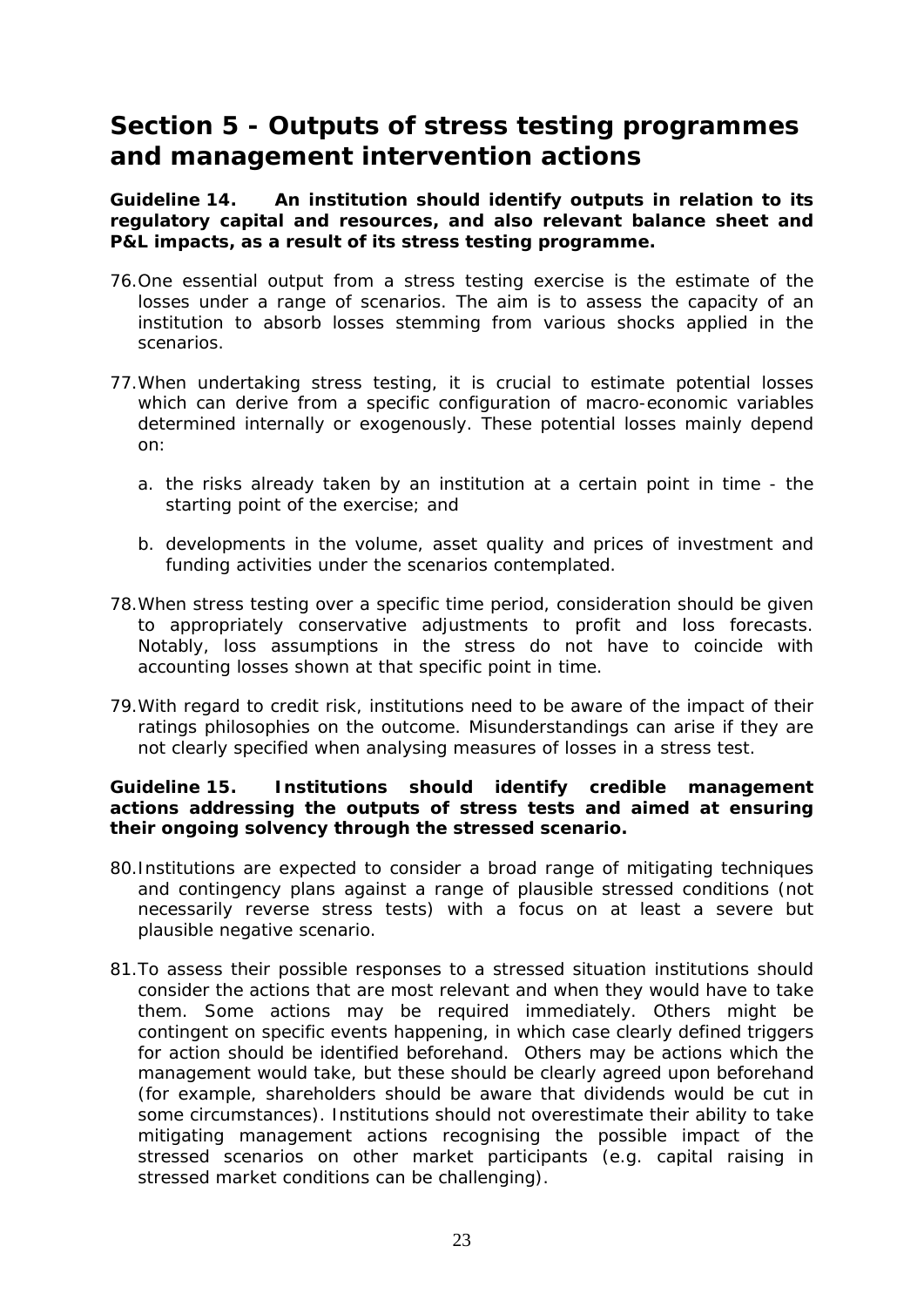- <span id="page-23-0"></span>82.When considering the impact of management actions, institutions should explain the impact of the stress on both gross and net bases. Gross would obviously include assumptions about strategy, growth and associated revenue but exclude specific management actions in a stress such as winding down a business line or raising capital.
- 83.Management intervention and mitigating actions may involve, for example:
	- a. the review of limits;
	- b. the revision of policies, such as those that relate to funding or capital adequacy;
	- c. changes in the overall strategy and business plan including a reduction of exposures to specific sectors, countries, regions, instruments or portfolios;
	- d. recourse to risk mitigation techniques; and
	- e. capital raising.

1

- 84.One of the measures available to management may be the raising of additional capital. The presence of a capital buffer, of appropriate quality, can be a significant mitigating factor as higher levels of capital increase the degree of freedom management has when taking mitigating actions.
- 85.A contingency plan should contain emergency actions in case standard measures turn out to be inadequate in the face of the most adverse scenarios. When defining their contingency plans institutions should take into consideration the reduction of the efficiency as a consequence of extremely severe stressed situations.

### **Section 6 - Stress tests under ICAAP**

#### **Guideline 16. Institutions should evaluate the reliability of their capital planning based on stress test results[20](#page-23-1).**

- 86.Stress test results should be used to assess the viability of its capital plan in adverse circumstances. To be effective for capital planning purposes, a range of scenarios should be considered including at least an adverse economic scenario that is severe but plausible, such as a severe economic downturn and/or a system-wide shock to liquidity. The stress should be firm-wide covering all relevant risk areas and material entities within the institution.
- 87.The stress tests should be forward-looking, cover the same period as the institution's ICAAP, be updated at least as regularly as the ICAAP and reflect

<span id="page-23-1"></span><sup>&</sup>lt;sup>20</sup> It should be noted that the assessment of stress tests is an important element of the ICAAP-SREP dialogue between institutions and supervisors (Element 4 of the dialogue as discussed in the CEBS Guidelines on the application of supervisory review process under Pillar 2 (GL03)).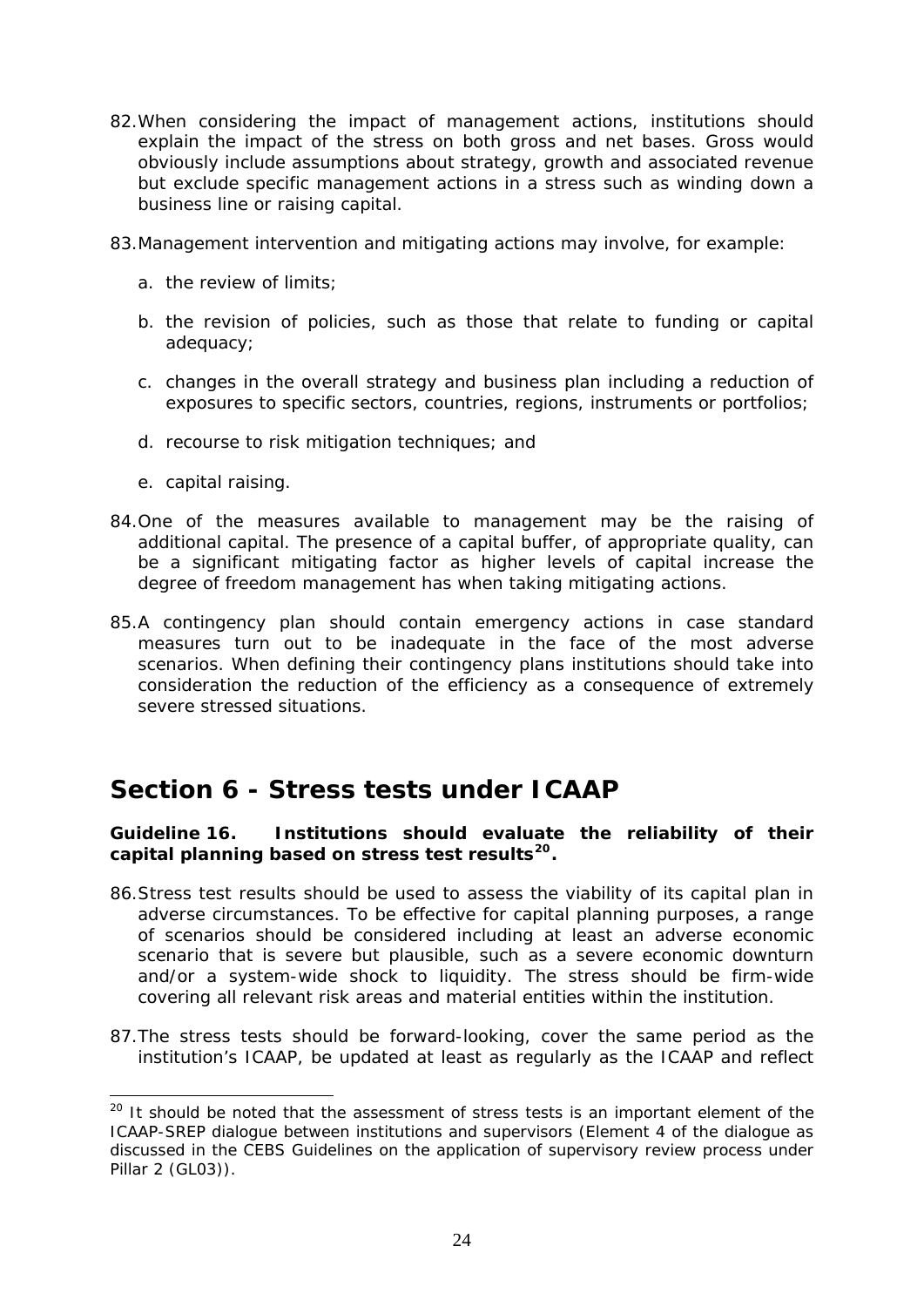<span id="page-24-0"></span>all entities on which ICAAPs for the group are required. Selection of an appropriate time horizon for the forward-looking capital planning stress test will vary with the size and complexity of an institution, but all capital planning stress tests undertaken by institutions should cover a period of at least two years.

88.The scenarios used for the capital planning stress test should take account of all relevant material risks that the institution is exposed to including all Pillar 1 risks and any relevant Pillar 2 risks (as per firm-wide stress testing). This may involve institutions combining individual stresses of specific risk areas or undertaking a holistic firm-wide stress (see Section 4 of these guidelines).

#### **Guideline 17. Stress tests under ICAAP should be consistent with an institution's risk appetite and strategy and contain credible mitigating management actions.**

- 89.As a part of their stress testing programmes, institutions should develop firmwide stress tests that are consistent with the risk appetite and overall (i.e. including business) strategy of the institution as set by the management body. Institutions are expected to demonstrate a clear link between their risk appetite, their business strategy, their capital planning and stress testing programmes. In particular, institutions should assess and be able to demonstrate (by credible management actions, plans and other concrete steps, including changes in business strategy, reinforcing the capital base and/or other contingency plans) their ability to remain above regulatory minimum capital requirements during a stress that is consistent with their stated risk appetite.
- 90.The assumptions used in the capital planning stress tests should be accurate with respect to institutions' possible behaviour in a time of stress and should be consistent with their stated risk appetite and business strategy. Resulting management actions based on changes to business strategy should have been identified, discussed and agreed at the most senior levels of the organisation if they are to be considered credible.
- 91.Institutions should document the results of their stress tests both gross and net of management actions. Mitigating management actions designed to reduce the impact of a stressed event should be clearly documented including explanations that justify the credibility and feasibility of those actions in a stressed environment. For example, actions such as asset sales, capital raising, capital injections from other parts of the group and rapid shifts in business strategies should all be treated with caution in times of stress.

### **Section 7 - Supervisory review and assessment**

92.The review and assessment of the stress testing programmes and their results, including management mitigative actions is a part of the overall assessment of an institution's risk and business profile, as well as its compliance with the CRD and other regulatory requirements. Supervisors acknowledge the limitations of stress testing and the need for a flexible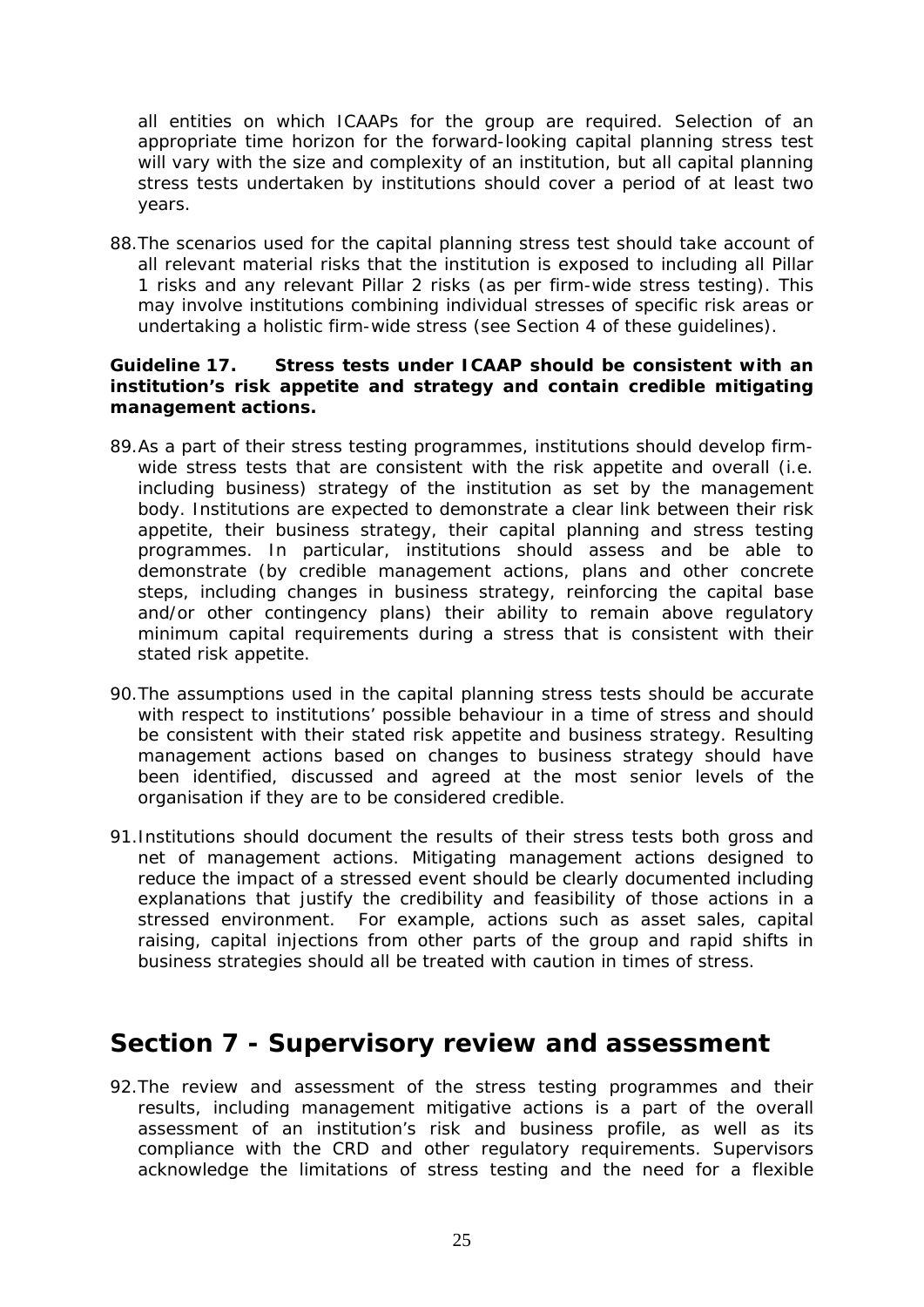approach reflecting the principles of proportionality and relevance to the particular institutions.

#### **Guideline 18. Supervisors should undertake regular reviews of institutions' stress testing programmes covering scenario selection, methodologies, infrastructure and use of stress tests.**

- 93.Supervisors should assess institutions' compliance with these guidelines taking into account the principle of proportionality and relevance. In their review, supervisors should evaluate the extent to which stress testing is embedded in an institution's risk management framework. They should also assess whether institutions devote sufficient resources and have adequate procedures in place to undertake rigorous, forward-looking stress testing in order to identify circumstances that could result in significant adverse impact on the institution and its viability.
- 94.Supervisors should consider whether senior management have been sufficiently involved in the stress testing programme and the management body sufficiently informed. Supervisors should require institutions to submit firm-wide stress testing results to them on a regular basis. They should also assess the extent of integration of stress testing outputs into decision-making throughout the organisation, including the strategic business decisions of the management body and senior management.
- 95.In cases where a supervisory assessment reveals material deficiencies in the stress testing programme and its use, supervisors should require the institution to develop a plan of remedial actions aimed at improving the stress testing programmes and practices. For example, where liquidity stress testing output is insufficiently integrated into the institution's decision-making, supervisors may suggest actions ranging from improvements in the stress testing framework to increasing the liquidity buffer of the institution until stress testing improves.
- 96.An important aspect of the supervisory review of stress testing programmes is the ongoing dialogue with an institution at all levels, both technical and management. In their reviews, supervisors will consider all sources of information about stress testing programmes and methodologies, including institutions' own internal assessments and validation as well as reviews undertaken by independent control functions. It is important that supervisors also engage in the dialogue with the management bodies and senior management of institutions in relation to major macro-economic and financial market vulnerabilities as well as institution-specific threats to institutions' ongoing business.
- 97.Supervisors are expected to review institutions' stress testing programmes in their entirety and with due consideration for the institution's organisation and business models. Such reviews will also address the extent to which reverse stress testing is used as a risk management tool, acknowledging that this does not lead directly to capital outcomes.

**Guideline 19. Supervisors should review stress testing outputs in order to assess the resilience of individual institutions to adverse economic conditions and whether they are able to maintain sufficient**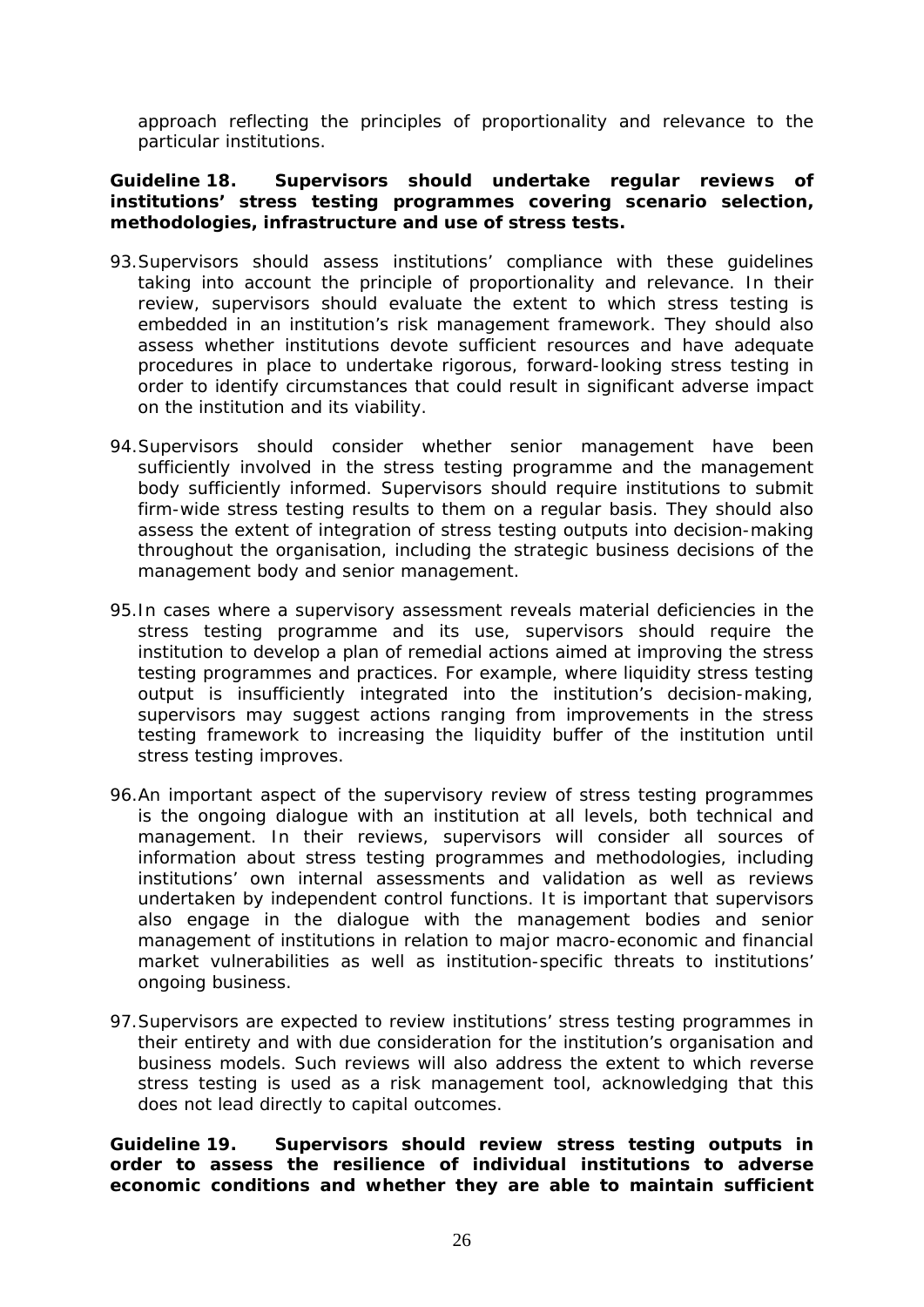**capital and liquidity. In doing this, supervisors should take into account details of movements in capital and capital needs, and liquidity and liquidity needs, under stressed conditions**<sup>21</sup>**.** 

- 98.Supervisors should review how firm-wide stress scenarios for capital planning impact total capital and capital needs, including details of the anticipated sequence of these impacts. For example, losses or reductions in an institution's revenues and profits will negatively impact capital. In addition, it is expected that in a stressed scenario capital needs will change where, for example, credit migrations occur. Supervisors should ensure they have access to the details of the main assumptions and drivers of movements in capital and capital needs.
- 99.Supervisors should review and assess institutions' stress tests in order to understand the combined impact of changes in capital and capital needs, and liquidity and liquidity needs, under stressed conditions on the institution's capital adequacy and liquidity in relation to all relevant ratios in the supervisory framework. To that end, supervisors should assess whether the institution is able to remain above the minimum required regulatory capital ratios at all times in a severe but plausible stressed event. They may also consider how the quality of capital the institution is holding effects the results of the stress test and should ensure that capital is available to absorb losses and increases in regulatory capital requirements.
- 100. In conducting this assessment, supervisors should consider the transferability of capital and liquidity in financial groups during stressed conditions, taking account of potential funding difficulties that may be expected in stressed conditions.

#### **Guideline 20. Supervisors should evaluate and challenge the scope, severity, assumptions and mitigating actions of firm-wide stress tests.**

- 101. Supervisors should ensure that an institution conducts stress tests at multiple levels in the organisation. They should ensure that an institution's stress tests are rigorous, include different types of tests, and incorporate a range of scenarios (from mild to severe). Supervisors should assess the scenarios chosen by the institution for consistency with its risk appetite and overall risk profile and business plan.
- 102. When challenging scenarios and assumptions, supervisors may use appropriate benchmarking criteria and compare the severity of scenarios, their parameters and other assumptions, where applicable, with scenarios used in the relevant regional stress test exercises done by various authorities, including CEBS/EBA, IMF and ESCB/ESRB.
- 103. Supervisors should consider the effectiveness of institutions' stress testing programmes in identifying relevant business vulnerabilities. This will include a review of the key assumptions used in stress testing in the light of current (at the time of the exercise) and future market conditions.

 $21$  See also CEBS Guidelines on liquidity buffers and survival period (GL28) published on 9 December 2009 (see [http://www.c-ebs.org/documents/Publications/Standards---](http://www.c-ebs.org/documents/Publications/Standards---Guidelines/2009/Liquidity-Buffers/Guidelines-on-Liquidity-Buffers.aspx) [Guidelines/2009/Liquidity-Buffers/Guidelines-on-Liquidity-Buffers.aspx\)](http://www.c-ebs.org/documents/Publications/Standards---Guidelines/2009/Liquidity-Buffers/Guidelines-on-Liquidity-Buffers.aspx)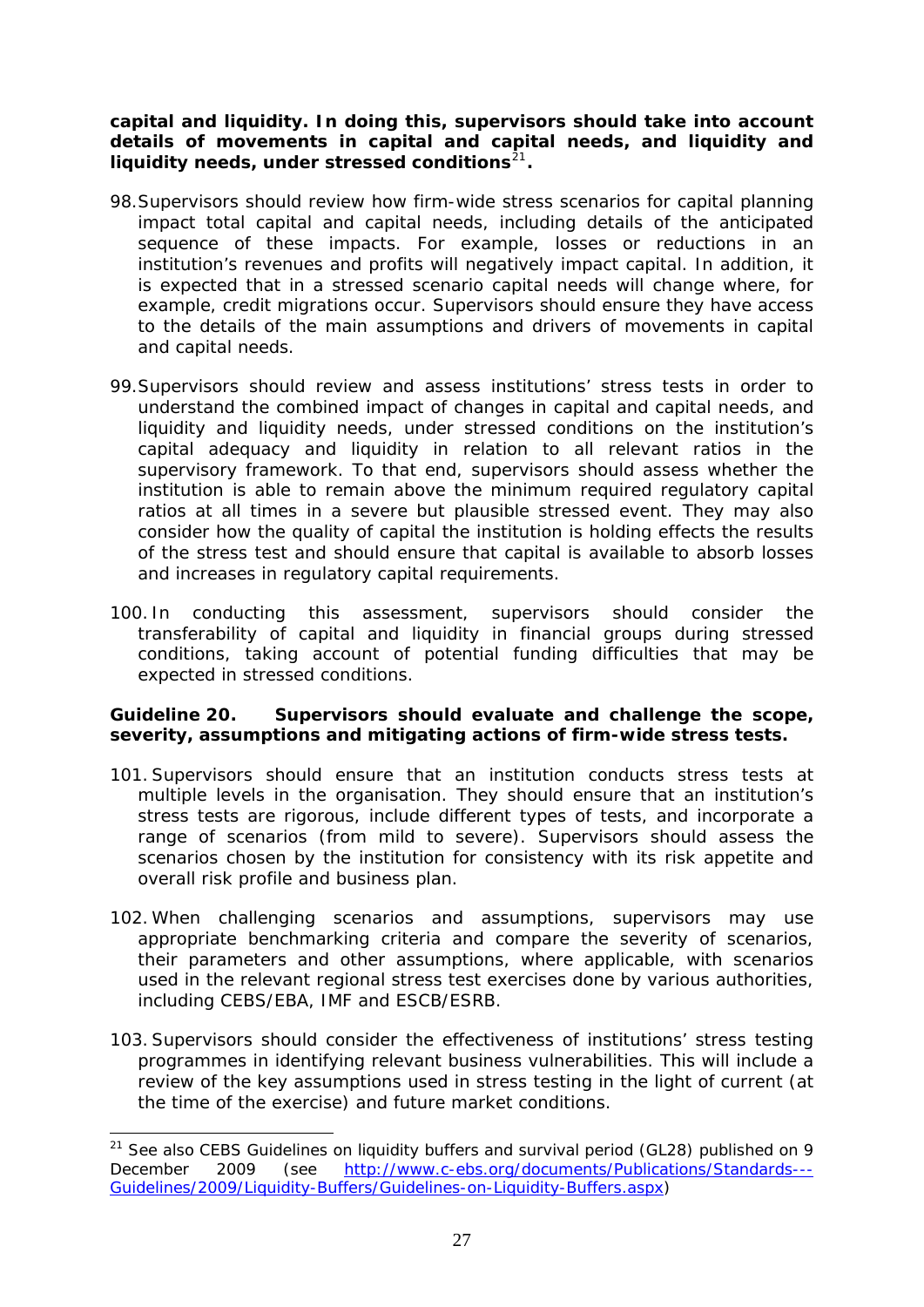- 104. Supervisors should assess the feasibility of proposed management actions in stressed conditions, challenge their credibility and, if necessary, require stress tests to be re-run with a range of different mitigating management actions.
- 105. In cases where material shortcomings are identified in how an institution addresses the outputs of stress tests, or if mitigating management actions are not deemed credible, supervisors should require the institution to take further remedial actions.
- 106. Based on all the information provided to the supervisor from a range of stress tests, including a severe downturn, and the credibility of the mitigating management actions identified therein, supervisors may decide to take actions as set out in the Article 136 of the CRD. These actions may involve requesting an institution to take additional remedial action such as considering its strategy or future management actions to ensure its solvency during a stress.
- 107. The range of remedial actions as an outcome of the SREP might include supervisors identifying appropriate institution specific (idiosyncratic) capital buffers<sup>[22](#page-27-0)</sup> and/or liquidity buffers. Supervisors may also require, where deemed necessary, an institution to maintain appropriate additional institution-specific capital buffers in the current time such that those reserves are available to absorb losses during a severe scenario. In order for this to be effective, supervisors, institutions and other relevant parties need to understand that these capital buffers differ from other types of capital reserves that supervisors expect institutions to maintain as these reserves are designed to be used during an economic downturn.
- 108. In the case of a cross-border banking group, any discussion on the institution specific capital buffers which might be required to mitigate the outcome of stress tests should take place in the course of the process of the joint decision regarding the consolidated and solo capital adequacy as required by the Article 129(3) of the CRD and conducted in the context of the college of supervisors $^{23}$  $^{23}$  $^{23}$ .

**Guideline 21. In the case of a cross-border operating institution, appropriate discussions should be held between consolidating and host supervisors to ensure coordination of supervisory activities, including the stress testing activities, and also that firm-wide stress tests are undertaken at group level to address all the material risks of the institution and that stress test results reflect the impact of a scenario on** 

 $\overline{a}$ 

<span id="page-27-0"></span> $22$  In the discussion on capital buffers, one should clearly distinguish between general or systemic buffers (e.g. counter-cyclical capital buffers) being created to address wider issues, such as pro-cyclicality or systemic relevance of an institution, which are currently being debated in international and EU fora, and institution-specific (idiosyncratic) capital buffers set in order to cover the specific features and risk profile of a given institution.

<span id="page-27-1"></span> $23$  CEBS has elaborated on the process of the joint decision of the adequacy of own funds in the draft Guidelines for the joint assessment of the elements covered by the supervisory review and evaluation process and on the joint decision regarding the capital adequacy of cross border groups (CP39) , currently available as a consultation paper, see [http://www.c-ebs.org/documents/Publications/Consultation](http://www.c-ebs.org/documents/Publications/Consultation-papers/2010/CP39/CP39.aspx)[papers/2010/CP39/CP39.aspx](http://www.c-ebs.org/documents/Publications/Consultation-papers/2010/CP39/CP39.aspx).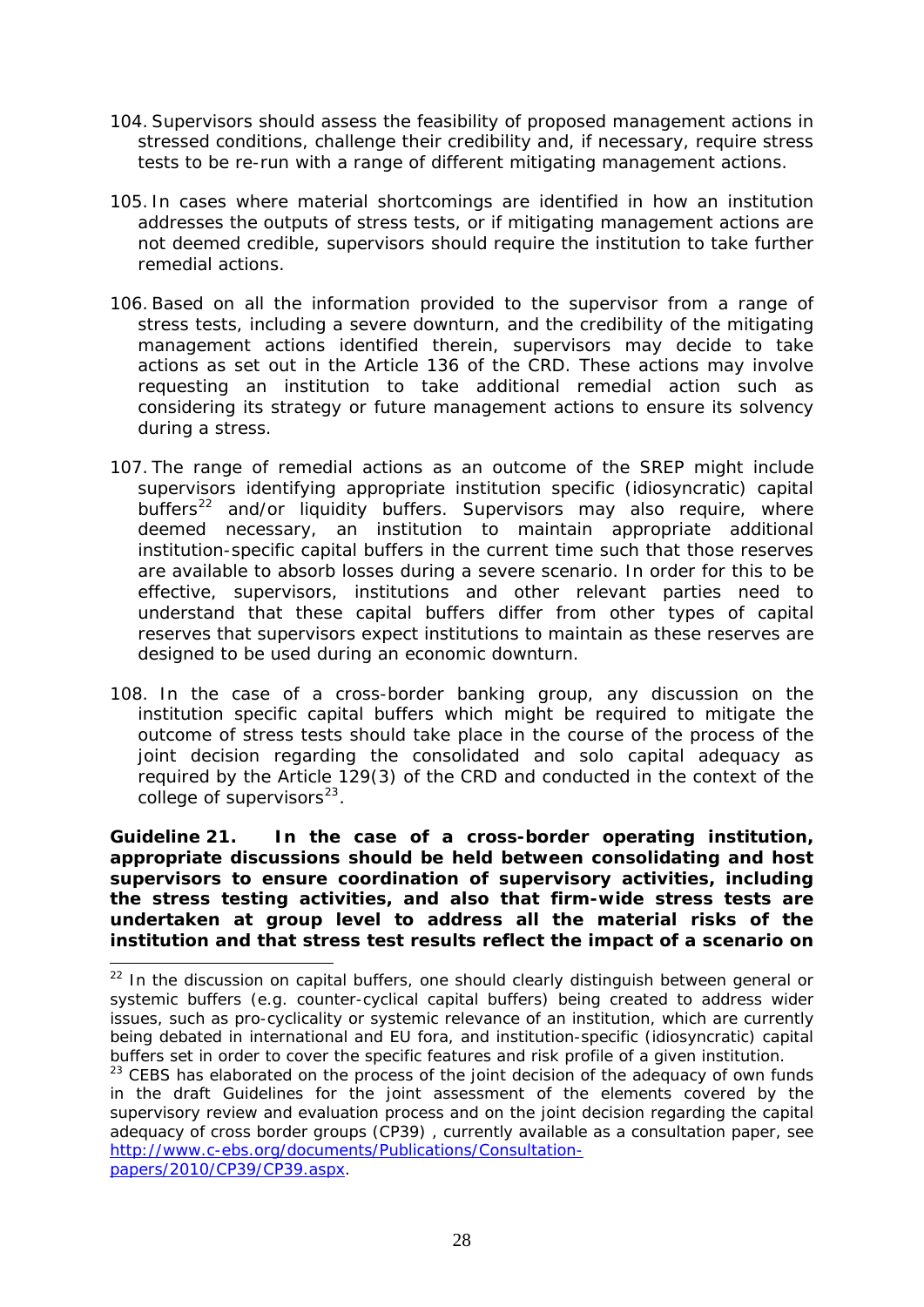**the group as a whole. Results of such group level firm-wide stress tests should be taken into account in the risk assessment of the institution and discussed in the relevant college of supervisors.** 

- 109. Following the principles of the home-host supervisory cooperation elaborated in the CEBS Guidelines for operational functioning of colleges $^{24}$  $^{24}$  $^{24}$ , colleges of supervisors play an essential role in the coordination of supervisory activities, including stress testing. In the context of the colleges of supervisors, home and host supervisors should assess the stress tests performed by a cross-border operating group as part of their stress testing programmes in order to ensure that all material risks to the group as a whole and all its material entities (subsidiaries) are adequately captured. The principles of the supervisory process described above also apply to discussions between consolidating and host supervisors.
- 110. Results of firm-wide stress tests should be discussed and challenged by the college of supervisors and should be taken into account in the risk assessment of the group and its entities.
- 111. The results of such firm-wide stress tests may be taken into account when deciding on the adequacy of the consolidated level of own funds held by the group with respect to its financial situation and risk profile and the required level of own funds for the application of Article 136(2) to each entity within the banking group and on a consolidated basis, as required by the Article 129(3) of the CRD.

**Guideline 22. Supervisors may consider recommending scenarios to institutions and undertaking their own stress tests on an individual institution-specific basis as well as implementing system-wide stress test exercises based on common scenarios as a part of their assessment of the overall system's resilience to shocks.** 

- 112. Institutions should be aware that as part of the supervisory review process, supervisors may consider, in addition to institutions' own stress testing, implementing recommended scenarios for institutions to use, as well as requiring institutions to undertake further stress tests. In addition, as part of their work on the assessment of the overall health of the system, supervisors may consider implementing system-wide supervisory stress test exercises, based on common scenarios for institutions within their given jurisdictions, or centrally coordinated EU-wide or regional exercises.
- 113. It should be clearly acknowledged, both by institutions and supervisors, that scenarios recommended by supervisors and supervisory stress tests are not a substitute for institutions' own scenario setting or stress testing and institutions are, in any event, expected to maintain compliance with these guidelines. Nonetheless, where supervisory assessments suggest that the scenarios used by institutions are inconsistent with an institution's risk profile

 $\overline{a}$ 

<span id="page-28-0"></span> $24$  CEBS Guidelines for the operational functioning of supervisory colleges (GL34) published on 15 June 2010 (see [http://www.c](http://www.c-ebs.org/documents/Publications/Standards---Guidelines/2010/Colleges/CollegeGuidelines.aspx)[ebs.org/documents/Publications/Standards---](http://www.c-ebs.org/documents/Publications/Standards---Guidelines/2010/Colleges/CollegeGuidelines.aspx) [Guidelines/2010/Colleges/CollegeGuidelines.aspx](http://www.c-ebs.org/documents/Publications/Standards---Guidelines/2010/Colleges/CollegeGuidelines.aspx)).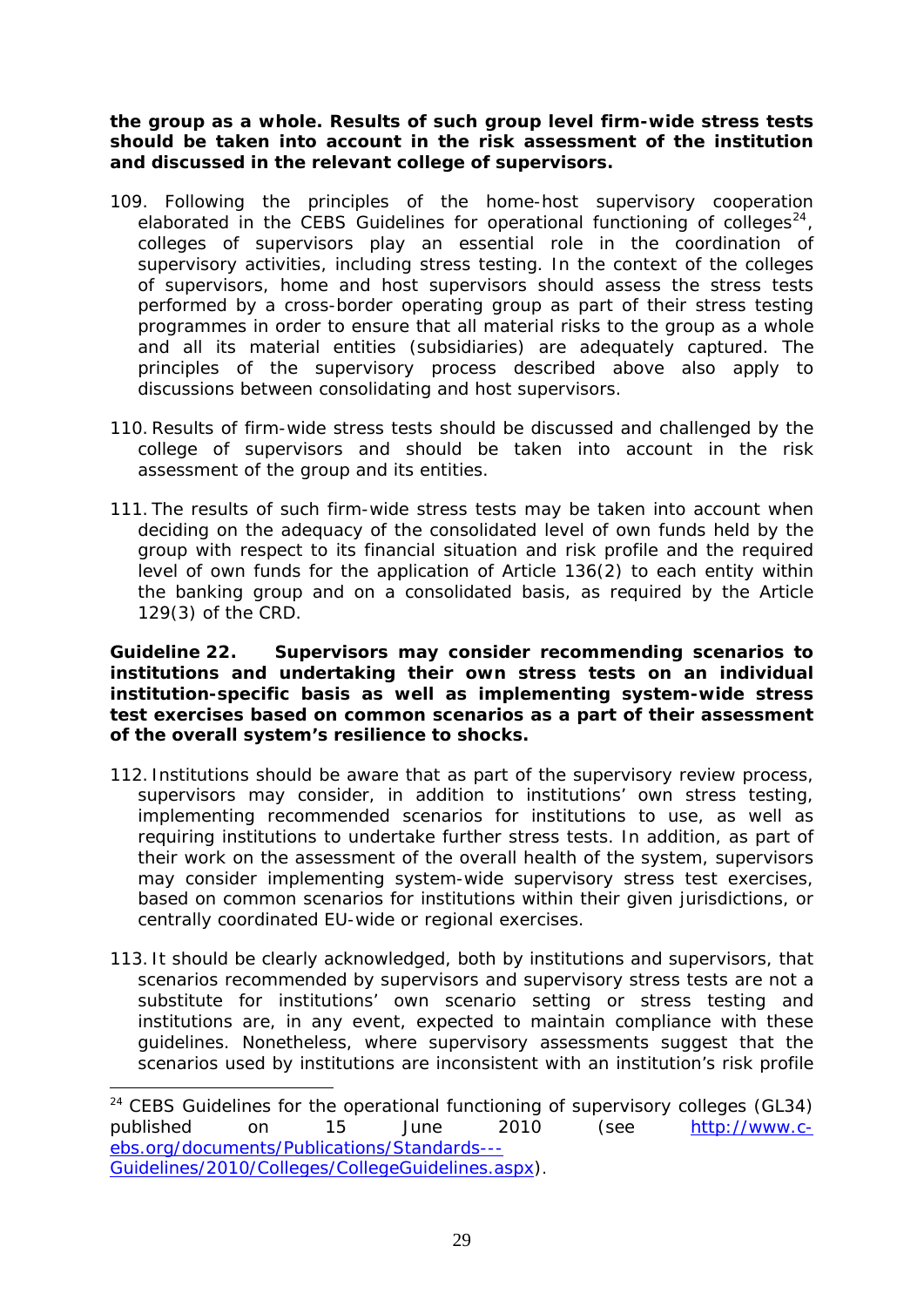or prevailing macro-economic conditions, supervisors may require institutions to use recommended scenarios or assumptions. Indeed, supervisorrecommended stress and/or scenarios can allow supervisors and institutions to better understand the impact of specific stress events on the institution. Recommended stress scenarios should be a complement to an institution's own stress testing programme.

- 114. Scenarios recommended by supervisors could be used in both system-wide stress testing and in individual institution-specific risk analysis. However, with regards to a system-wide stress test, supervisors should be aware that a given set of assumptions may be very severe for one institution but less severe for another due to differing characteristics of the underlying businesses. Furthermore, as previously stated, supervisors should make clear to the institutions that their recommended scenarios are not a substitute for stress tests that the institution has designed itself.
- 115. In the case of cross-border operating groups, stress testing programmes and their results will be discussed by the respective colleges of supervisors, in which, if deemed necessary, consolidating and host supervisors may agree within the college to prescribe a scenario reflecting potential macro-economic developments (see Chapter 5 of the CEBS Guidelines on the operational functioning of colleges $^{25}$  $^{25}$  $^{25}$ ).

1

<span id="page-29-0"></span><sup>&</sup>lt;sup>25</sup> CEBS Guidelines for the operational functioning of supervisory colleges (GL34) published on 15 June 2010 (see [http://www.c](http://www.c-ebs.org/documents/Publications/Standards---Guidelines/2010/Colleges/CollegeGuidelines.aspx)[ebs.org/documents/Publications/Standards---](http://www.c-ebs.org/documents/Publications/Standards---Guidelines/2010/Colleges/CollegeGuidelines.aspx) [Guidelines/2010/Colleges/CollegeGuidelines.aspx\)](http://www.c-ebs.org/documents/Publications/Standards---Guidelines/2010/Colleges/CollegeGuidelines.aspx).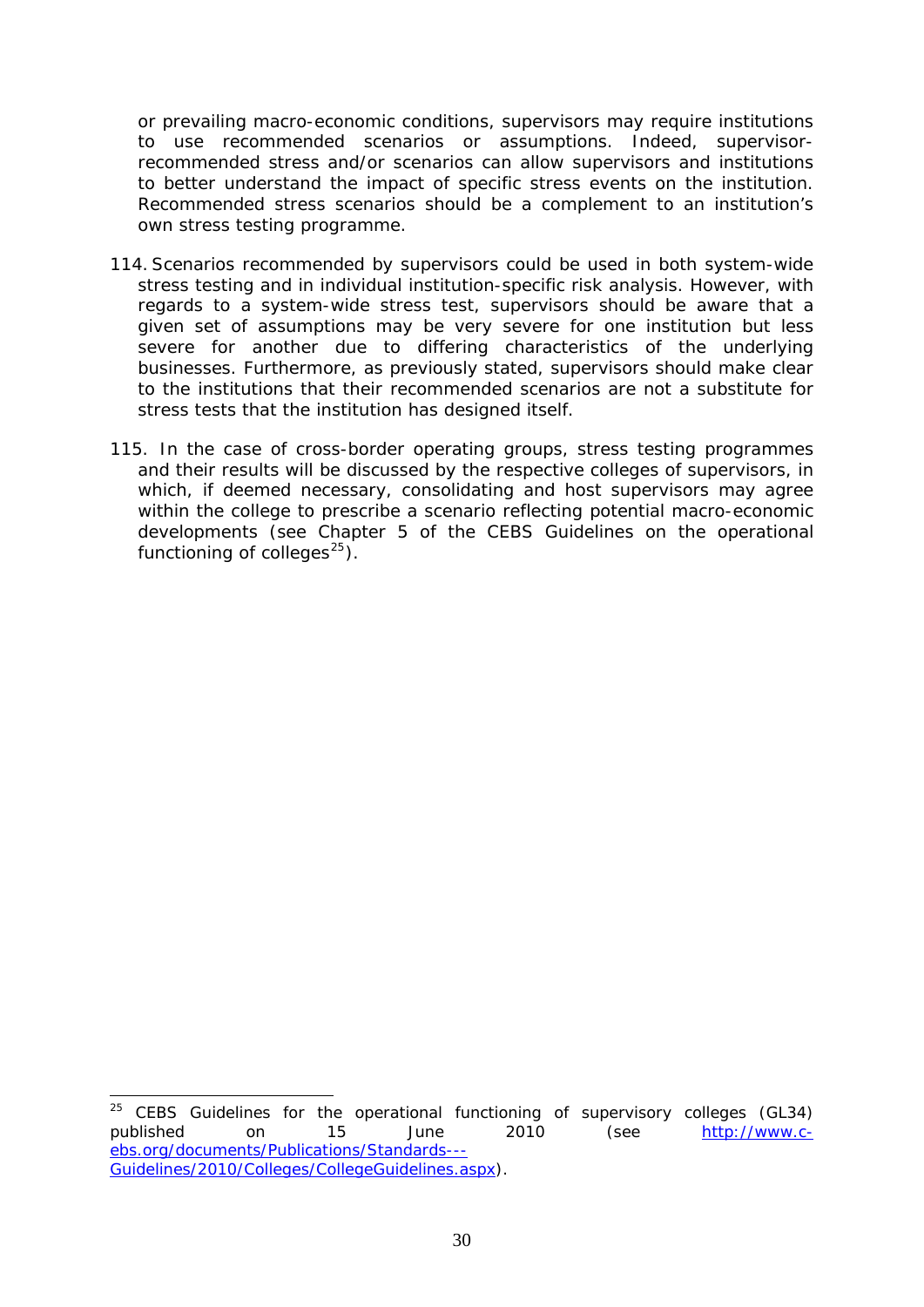# <span id="page-30-0"></span>**INDIVIDUAL RISK AREA ANNEXES**

- 1. The following annexes illustrate some practices in relation to stress testing in individual risk areas with the aim of enhancing risk management and capital planning processes. These examples should not be considered as an exhaustive list of practices. They do not intend to duplicate or propose new regulatory requirements affecting capital or liquidity regimes, and they acknowledge that there is no one way of setting up stress testing practices, but rather different ways that fit in with each institution's approach to the management of risks. Some of the practices discussed in the annexes are applicable to all institutions, whereas others are related specifically to the institutions using advanced approaches for the calculation of regulatory capital requirement (internal market risk models, IRBA and AMA).
- 2. Each annex is divided into three sections: (i) an introduction, (ii) practices applicable to all institutions and (iii) practices applicable to institutions using advanced models. Bearing in mind the principle of proportionality, stress tests are conducted by institutions with material exposure to any of the following risks. For institutions which are less complex and less exposed to a certain risk, the use of simpler forms of analysis may suffice.

### **Annex 1 - Market risk**

- 1. Market risk is the risk of losses in on- and off-balance-sheet positions arising from movements in market prices (e.g. stock prices, interest rates, foreign exchange rates).
- 2. Interest rate risk in trading book positions is a component of market risk (for interest rate risk in the banking book see Annex 6 of these guidelines.)
- 3. Under paragraph 10 of Annex V of the CRD, all institutions, irrespective of the method used for the calculation of capital requirements for market risks, shall implement policies and processes for the measurement and management of all material sources and effects of market risks.

### *Applicable to all institutions*

- 4. Stress tests are usually conducted by all institutions for their positions in financial instruments in the trading book as part of their firm-wide stress testing as well as for market risk management approaches and measures purposes.
- 5. If applicable, institutions can consider a range of exceptional but plausible market shocks or scenarios for their trading book positions. For example, "exceptional" changes in market prices, shortages of liquidity in the markets and defaults of large market participants can be taken into account.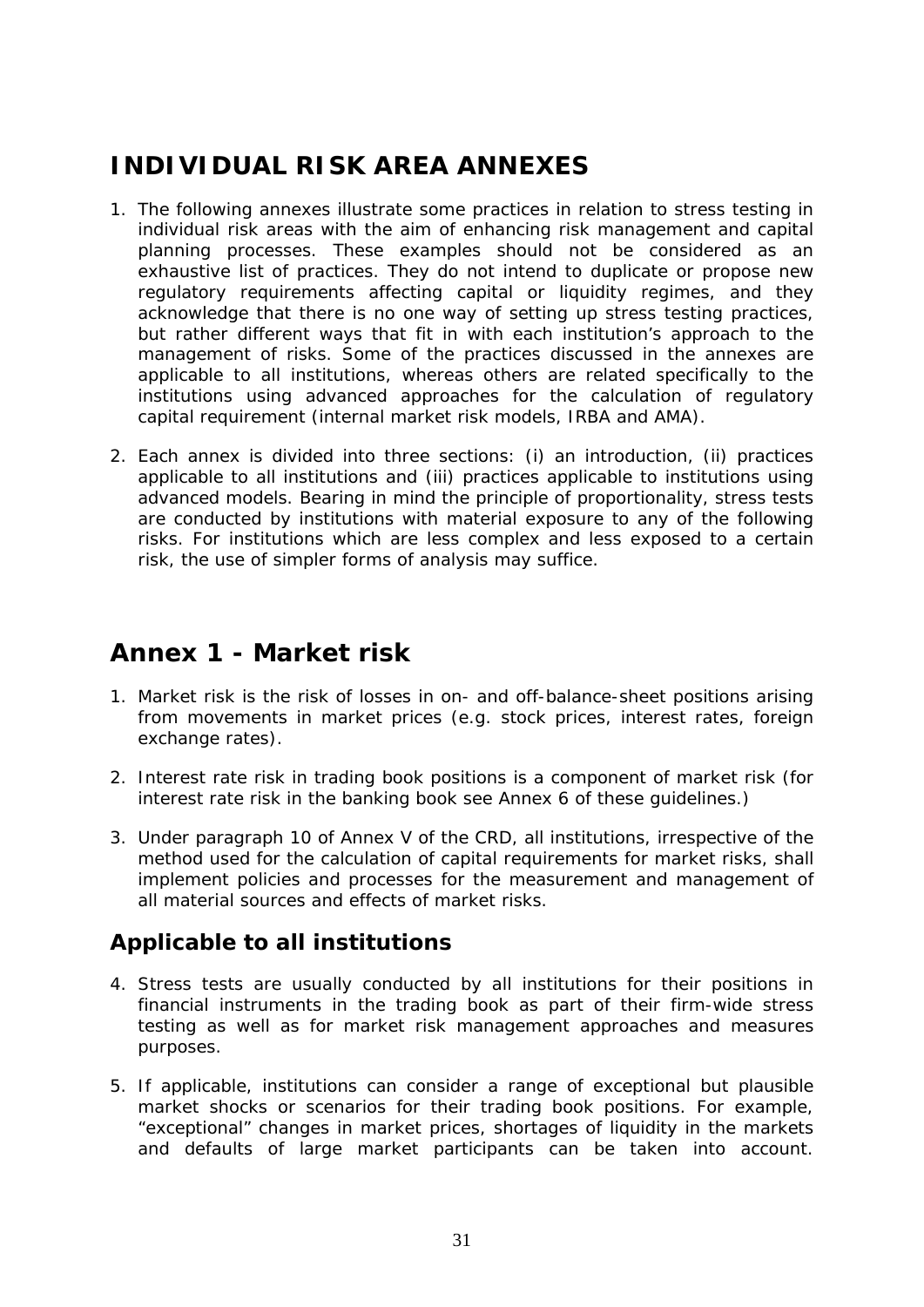<span id="page-31-0"></span>Dependencies between different markets and consequentially increasing correlations can also be factored in.

- 6. The stress tests applied and the calibration of those tests may reflect:
	- a. the nature of the portfolios;
	- b. the trading strategies of the institution; and
	- c. the possibility, and time it could take, to hedge out or manage risks under severe market conditions.
- 7. As instruments and trading strategies change, the stress tests evolve to accommodate the changes.

#### *Applicable to institutions using advanced models*

- 8. Under Annex V of the CRD, institutions applying to use internal models to calculate capital requirements for market risks must frequently conduct a rigorous stress testing programme.
- 9. As the internal models for market risk are Value at Risk (VaR) models the main weakness identified is related to fat tails. Reliance on historical data means that tail risk will be underestimated and not appropriately captured. Therefore, stress testing with severe hypothetical scenarios, reviewed by senior management, and a reflection in the policies and limits set, is essential.
- 10.For those institutions where regulatory capital is calculated under a more risk sensitive approach by being assessed against a 10 day time horizon and 99 percentile confidence level, it is still important that tail events beyond that confidence level are considered. Based on current guidelines, a rigorous stress testing programme could consider the following criteria:
	- a. Assessing the consequences of major market disturbances and identifying plausible situations which could entail extraordinarily high losses. These plausible situations might also include events with low probability for all main risk types, especially the various components of market risks. At portfolio level, the effects of changed correlations might be explored. Mitigating effects as consequences of contingency plans may have to be taken into account if the plans are based on plausible assumptions about market liquidity.
	- b. A list of the measures taken to reduce risks and preserve own funds. In particular, limits on exchange rate, interest rate, equity price and commodity price risks set by institutions may be taken into account against the results of the stress testing calculations.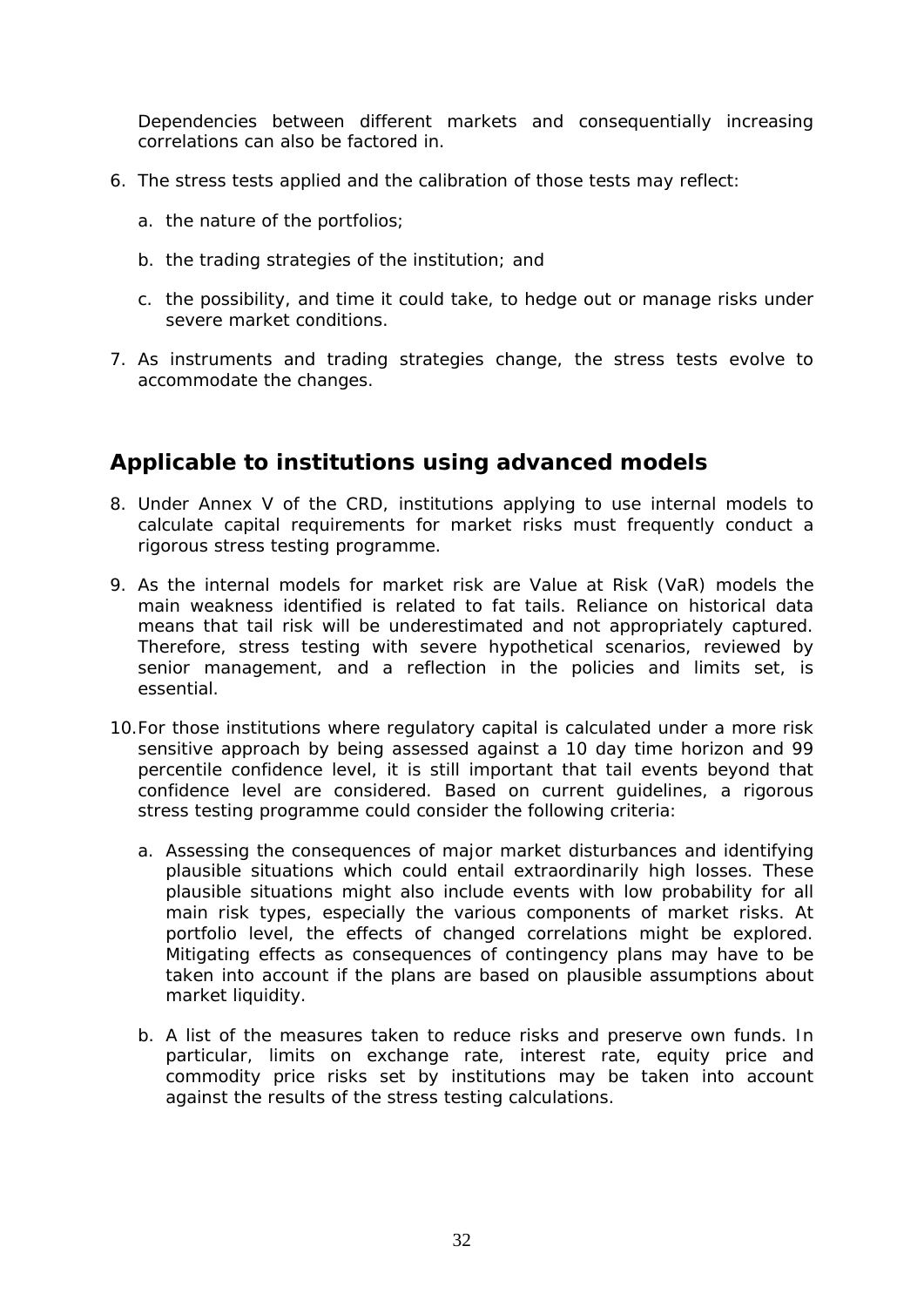# <span id="page-32-0"></span>**Annex 2 – Securitisation**

### *Applicable to all institutions*

- 1. With respect to securitisation the stress testing programme could cover complex and bespoke products such as structured credit products (securitisation positions). Stress tests for securitised assets consider the underlying assets, their exposure to systemic market factors, relevant contractual arrangements and embedded triggers in the securitisation structure, and the impact of leverage, particularly as it relates to the subordination level in the securitisation structure.
- 2. Institutions have underestimated the risk of some products (such as CDOs of ABS) by relying too much on external credit ratings or historically observed credit spreads related to (seemingly) similar products like corporate bonds with the same external rating. Such approaches cannot capture the relevant risk characteristics of complex, structured products under severely stressed conditions. Therefore, stress tests could include all relevant information related to the underlying asset pools - their dependence on market conditions - dependence of the securitisation positions on market conditions, complicated contractual arrangements and effects related to the subordination level of the specific tranches.
- 3. Institutions enhance their stress testing methodologies to capture the effect of reputational risk. Institutions integrate risks arising from off-balance sheet vehicles and other related entities in their stress testing programmes.
- 4. In particular, to mitigate reputational spill-over effects and maintain market confidence, institutions can develop methodologies to measure the effect of reputational risk on other risk types, with particular focus on credit, liquidity and market risks. For instance, an institution might include non-contractual off-balance sheet exposures in its stress tests to determine the effect on its credit, liquidity and market risk profiles.
- 5. Careful assessment of the risks associated with commitments to off-balance sheet vehicles related to structured credit securities and of the possibility that assets will need to be taken on balance sheet for reputational reasons. Therefore, stress testing programmes could include scenarios assessing the size and soundness of such vehicles relative to their own financial, liquidity and regulatory capital positions. This analysis could include structural, solvency, liquidity and other risk issues, including the effects of covenants and triggers.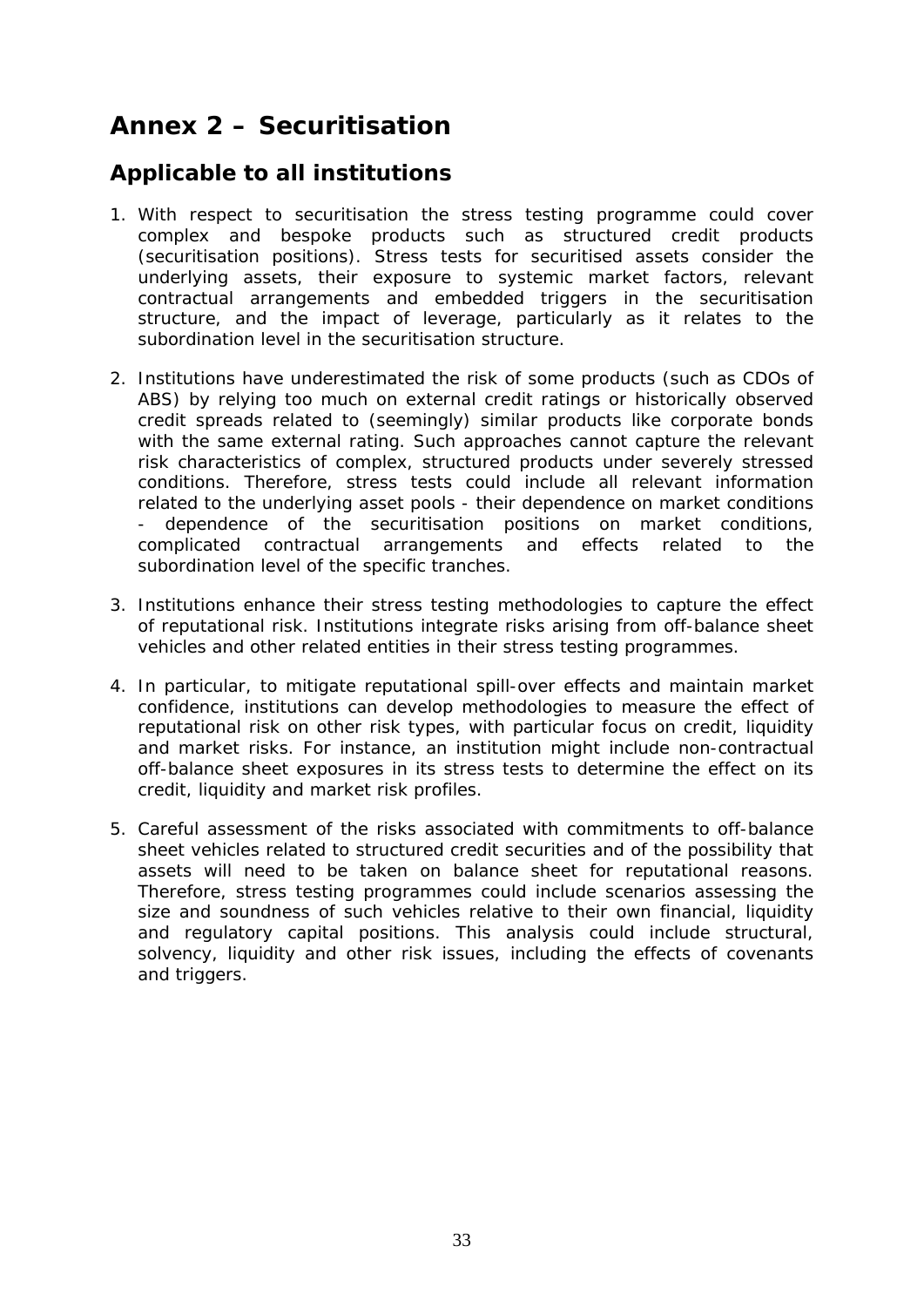# <span id="page-33-0"></span>**Annex 3 - Credit risk and counterparty risk**

### *Applicable to all institutions*

- 1. All institutions exposed to credit risk as a material risk are subject to credit risk stress testing. An important aspect of testing is the method applied for capital requirement calculations as there are specific requirements for IRB  $institutions<sup>26</sup>$  $institutions<sup>26</sup>$  $institutions<sup>26</sup>$ . Credit risk concentration and credit risk parameters are subject to stress testing. Credit risk concentration stress tests play an important role for Pillar 2 risk. For IRB institutions relevant parameters are PD for all IRB institutions and LGD and CF, if own estimates of LGD and CF are used for calculating the capital requirement.
- 2. Often institutions using the standardised method for calculation of credit risk capital requirements are exposed to credit risk as a material risk and the requirements for stress testing apply.
- 3. Stress tests may have to assess future credit losses and changes in capital requirements due to, for example, changes in credit quality and collateral values.
- 4. For credit losses, the estimation of future losses in stress tests may in some cases rely on institutions' credit risk parameters although these would not be applied in the calculation of capital requirements. Credit risk model approaches for losses and approaches which challenge historical relations and data are encouraged.
- 5. Institutions may simulate credit quality migrations among categories of exposure and provide an estimate of the losses.
- 6. Collateral values of residential real estate may be a relevant risk driver for institutions using the standardised approach.
- 7. Credit quality effects include changes in risk weights of externally rated companies and changes in past due credits.
- 8. In computing the effect of stress tests on capital requirements, institutions may use methodologies coherent with the standardised framework. This requires developing a link between internal risk parameters and regulatory weights. If the institution uses external ratings it can infer, by the movements of the internal risk estimation, the rating migration. Credit stock volume may be treated in various ways in stress tests; as a risk driver in sensitivity analysis, part of a scenario or an indirect effect from a scenario. Whether the volume change is part of the scenario or an indirect effect from the scenario, careful consideration is given to market factors. Different institutions may end up with different views about market factors such as credit supply, credit demand and competitors' behaviour in a stress situation which may limit the use of the result.

<span id="page-33-1"></span><sup>&</sup>lt;sup>26</sup> According to Annex XI, paragraph 1a of the CRD, results of the stress tests performed by the institutions applying IRB is one of particular focus for SREP. Annex VII Part 4 of the CRD, Section 1.8, paragraphs 40 to 42 and paragraph 114.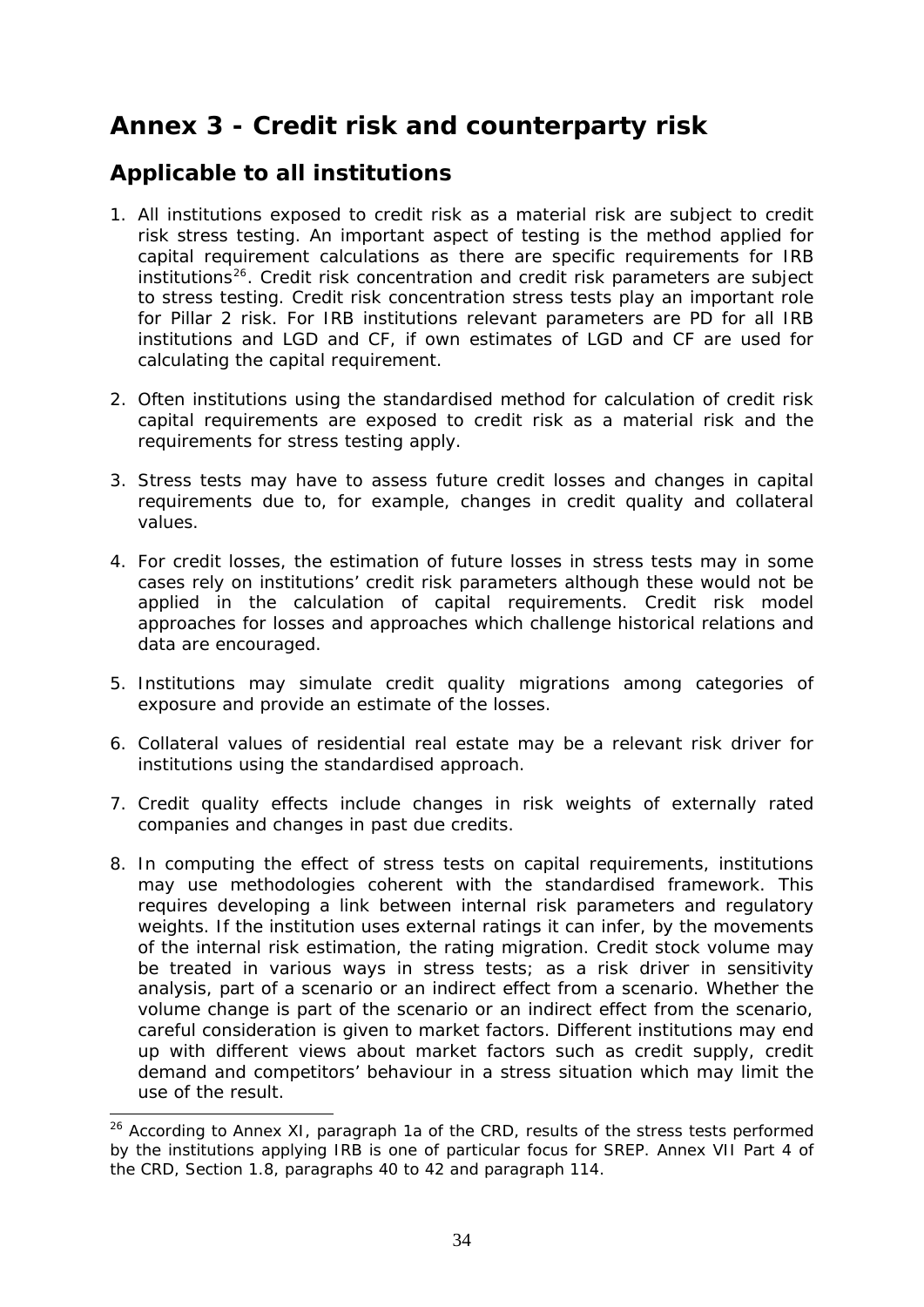<span id="page-34-0"></span>

### *Applicable to institutions using advanced models*

- 9. For IRB institutions, the levels of applied risk parameters form the basis for the stress tests. Depending on the IRB approach applied, parameters are PD, LGD and CF. Stress tests also consider rating migrations, risk-weighted assets and credit losses. Capital requirements for the IRB approach could change depending on the stage within the economic cycle and stress tests should show the potential impact on capital requirements. The stress tests could thus show the need for possible action on the part of the institution, including the possible need for an increase in own funds.
- 10.Stress tests may assess the impacts of ratings migrations, as well as PD changes, on capital requirements with respect to the economic cycle. The approach towards pro-cyclicality of the IRB capital requirement outlined in the  $C$ EBS Position paper on pro-cyclicality<sup>[27](#page-34-1)</sup> is not directly linked to stress tests and the ongoing discussion in international and EU fora regarding the approach to pro-cyclicality of the Basel 2 framework should be noted.
- 11.Institutions may determine specific risk drivers for credit risk and how these risk drivers in turn affect an institution's total capital requirements for credit risk. Institutions may find it helpful to develop these linkages on an asset class by asset class basis. For example, factors relevant to mortgages may be different to corporate asset classes.
- 12.Where an institution has numerous businesses, questions of diversification may arise, particularly across different geographic areas which may be subject to economic conditions that are not synchronised. Therefore it is not

<span id="page-34-1"></span> $27$  See CEBS position paper on a countercyclical capital buffer published on 17 July 2009 (see [http://www.c-ebs.org/getdoc/715bc0f9-7af9-47d9-98a8-778a4d20a880/CEBS](http://www.c-ebs.org/getdoc/715bc0f9-7af9-47d9-98a8-778a4d20a880/CEBS-position-paper-on-a-countercyclical-capital-b.aspx)[position-paper-on-a-countercyclical-capital-b.aspx\)](http://www.c-ebs.org/getdoc/715bc0f9-7af9-47d9-98a8-778a4d20a880/CEBS-position-paper-on-a-countercyclical-capital-b.aspx)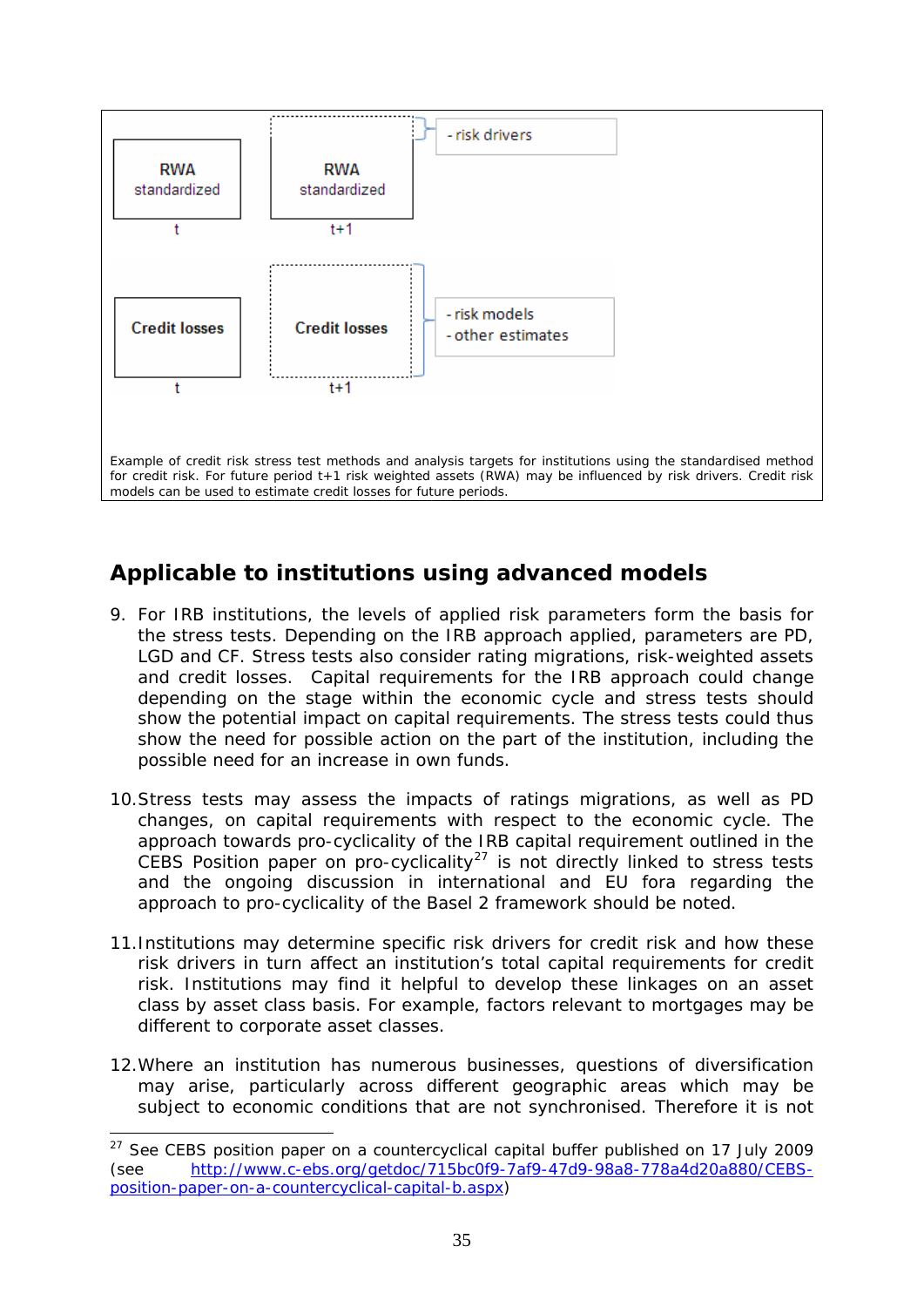necessarily assumed that the aggregated impact is equal to the simple sum of each business's figures. However, in the spirit of the stress test, institutions may apply reasonable conservatism in specifying dependencies and be able to justify their choices. Analysis of the effects from simultaneous realisation of risks would support diversification effects.

- 13.Stress test results may include changes in relevant credit parameters, in RWA and in EL levels. For the PD parameter, institutions may apply different estimates for purposes other than capital requirement calculation, such as pricing or economic capital models. Under stressed conditions it is expected first point-in-time PD estimates will be affected and as a consequence there may be a need to adjust through-the-cycle estimates of parameters.
- 14.There is no expectation that the stress tests will necessarily produce an LGD that is either lower than, or higher than, the LGD estimated according to the IRB downturn requirement. To the extent that the identification of downturn periods coincides with the stress tests the calculation may turn out to be similar. More generally, some stress test calculations may function as one tool for assessing the robustness of the LGD estimation.
- 15.Stressed LGD rates may reflect downturn conditions; if observed LGD rates for a given obligor cohort are higher than those implied by the downturn LGD figures, then the stress tests may be updated to include the observed conditions and perhaps might also include scenarios where LGD rates deteriorate even further.
- 16.The level of capital needed to absorb potential credit migration/default losses is a function of the relationship between obligors in a given portfolio. As the correlation between portfolio obligors typically increases significantly during stressed periods, institutions may test the impact of changes in the relationships between obligors using plausible yet adverse scenarios. In particular the relationship between the largest standalone capital consumers in a given portfolio.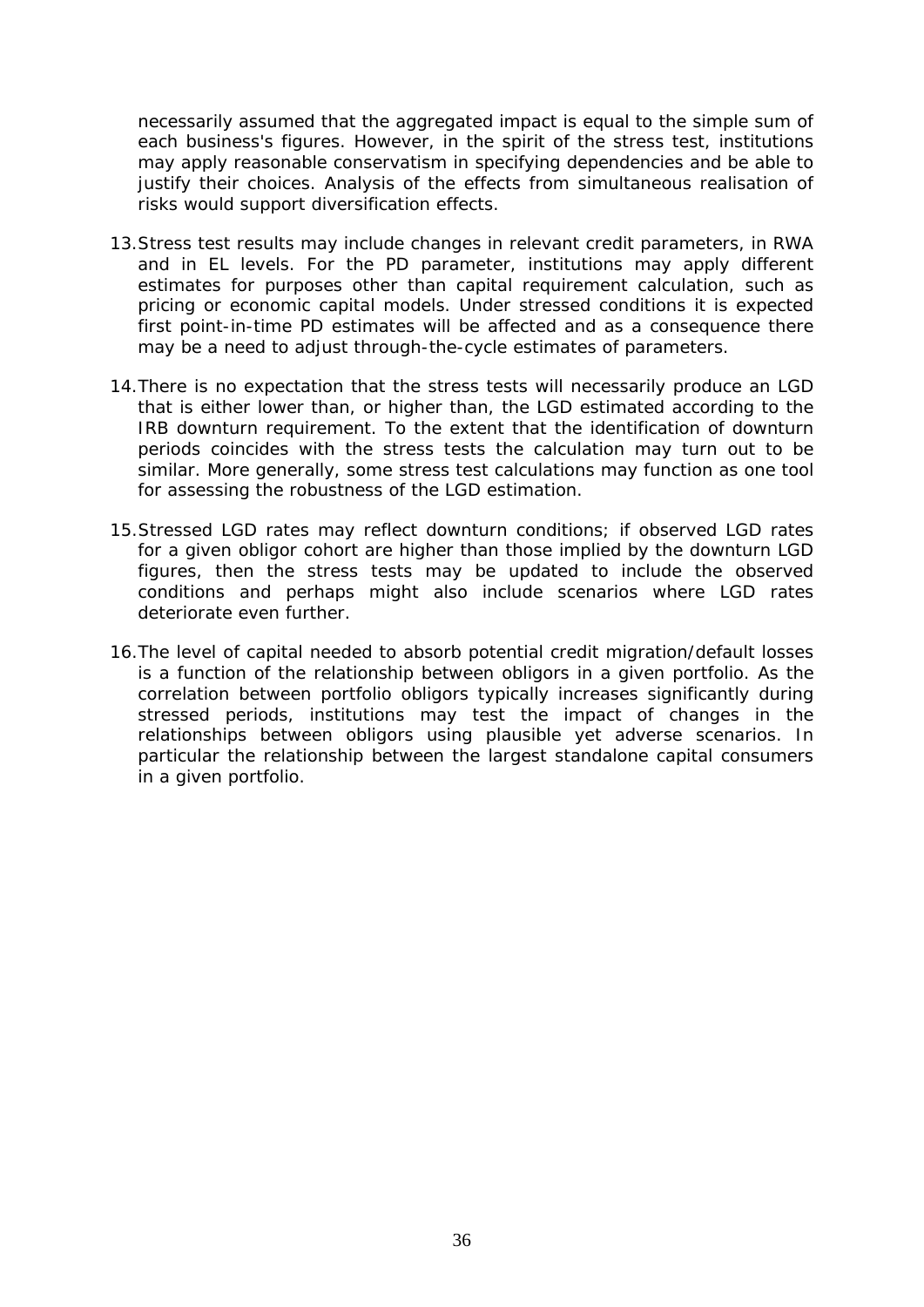<span id="page-36-0"></span>

### *Financial collateral values (in connection with large exposures) [28](#page-36-1)*

- 17.The following text focuses on one specific aspect of credit concentration risk, i.e. financial collateral values in connection with large exposures.
- 18.When considering stress testing of financial collateral values in relation to large exposures, institutions using the comprehensive method may identify conditions which would adversely affect the realisable value of the specific collateral held by the institution including deterioration in the credit quality of collateral issuers or market illiquidity. In doing this, institutions are taking account of the specific characteristics of the financial collateral they hold.
- 19.Institutions using the comprehensive method for calculating the effects of financial collateral, or permitted to use their own estimates of LGDs and conversion factors, may identify conditions which would adversely affect the realisable value of their financial collateral.
- 20.These conditions are not defined in the CRD. Such conditions may include scenarios for which the appropriate degree of severity is discussed in Section 3 of these guidelines. Additionally, events which may affect the realisation of the collateral's estimated value, such as a decrease in the credit quality of the collateral issuers or market illiquidity which impacts the liquidation period, may be taken into account when calculating the effects of financial collateral for those institutions using the comprehensive method based either on

<span id="page-36-1"></span> $28$  This section should be read in conjunction with the CEBS Guidelines on the implementation of the revised large exposures regime (GL26) published on 11 December 2009 (see [http://www.c-ebs.org/documents/Publications/Standards---](http://www.c-ebs.org/documents/Publications/Standards---Guidelines/2009/Large-exposures_all/Guidelines-on-Large-exposures_connected-clients-an.aspx) [Guidelines/2009/Large-exposures\\_all/Guidelines-on-Large-exposures\\_connected-clients](http://www.c-ebs.org/documents/Publications/Standards---Guidelines/2009/Large-exposures_all/Guidelines-on-Large-exposures_connected-clients-an.aspx)[an.aspx](http://www.c-ebs.org/documents/Publications/Standards---Guidelines/2009/Large-exposures_all/Guidelines-on-Large-exposures_connected-clients-an.aspx))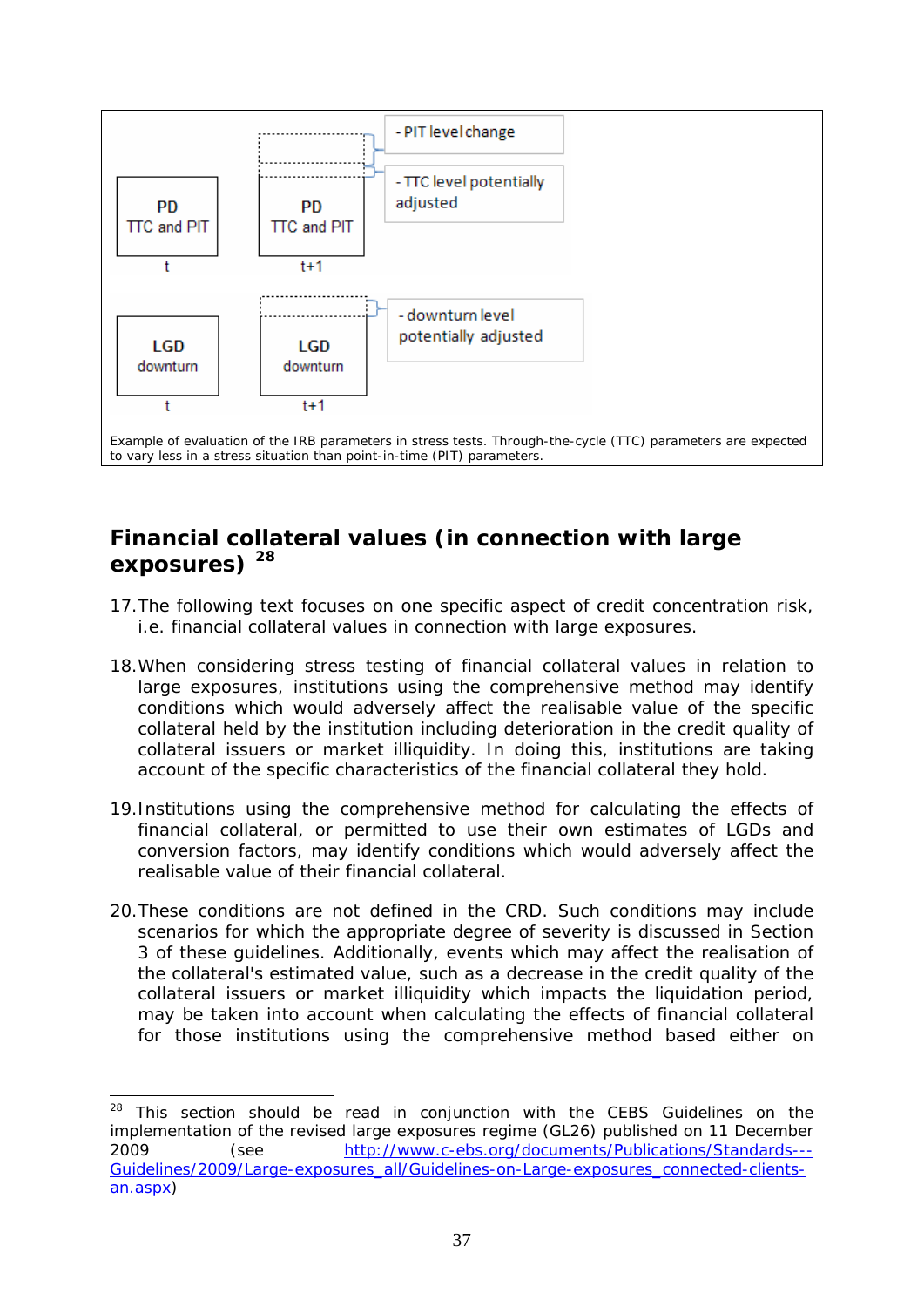<span id="page-37-0"></span>supervisory volatility adjustments or on their own estimates of volatility adjustments.

- 21.The potential for such events to occur may be determined by institutions based on the type of financial collateral used. Different assumptions may legitimately be used for sovereign debt collateral and equities/convertible bonds collateral. Other examples which may affect the financial collateral's estimated value include currency mismatches between exposure and financial collateral, arrangements for marking to market and the realisation of value from large amounts of financial collateral from a single source in a 'distressed sale'.
- 22.According to Article 114(3) of the CRD, where the results of the stress testing indicate a lower realisable value of the collateral, the value of collateral taken into account for the purpose of determining an institution's LE limits should be adjusted accordingly. To avoid such adjustments, institutions may think it prudent to ensure that an appropriate margin over the collateralised exposure is maintained. This would cover fluctuations in the market value of the collateral to ensure that it does not fall below the reported level.

### *Counterparty risk*

- 23.Enhancing stress testing approaches for highly leveraged counterparties is appropriate when considering vulnerability to specific asset categories or market movements and when assessing potential wrong-way risk related to risk mitigating techniques.
- 24.Institutions may have large gross exposures to leveraged counterparties including hedge funds, financial guarantors, investment banks and derivatives counterparties that may be particularly exposed to specific asset types and market movements. Under normal conditions, these exposures are typically completely secured by posted collateral and continuous re-margining agreements yielding zero or very small net exposures. In cases of severe market shocks, however, these exposures may increase abruptly and potential cross-correlation of the creditworthiness of such counterparties with the risks of the assets being hedged may emerge (i.e. wrong-way risk). Institutions may enhance their stress testing approaches related to these counterparties in order to capture adequately such correlated tail risks.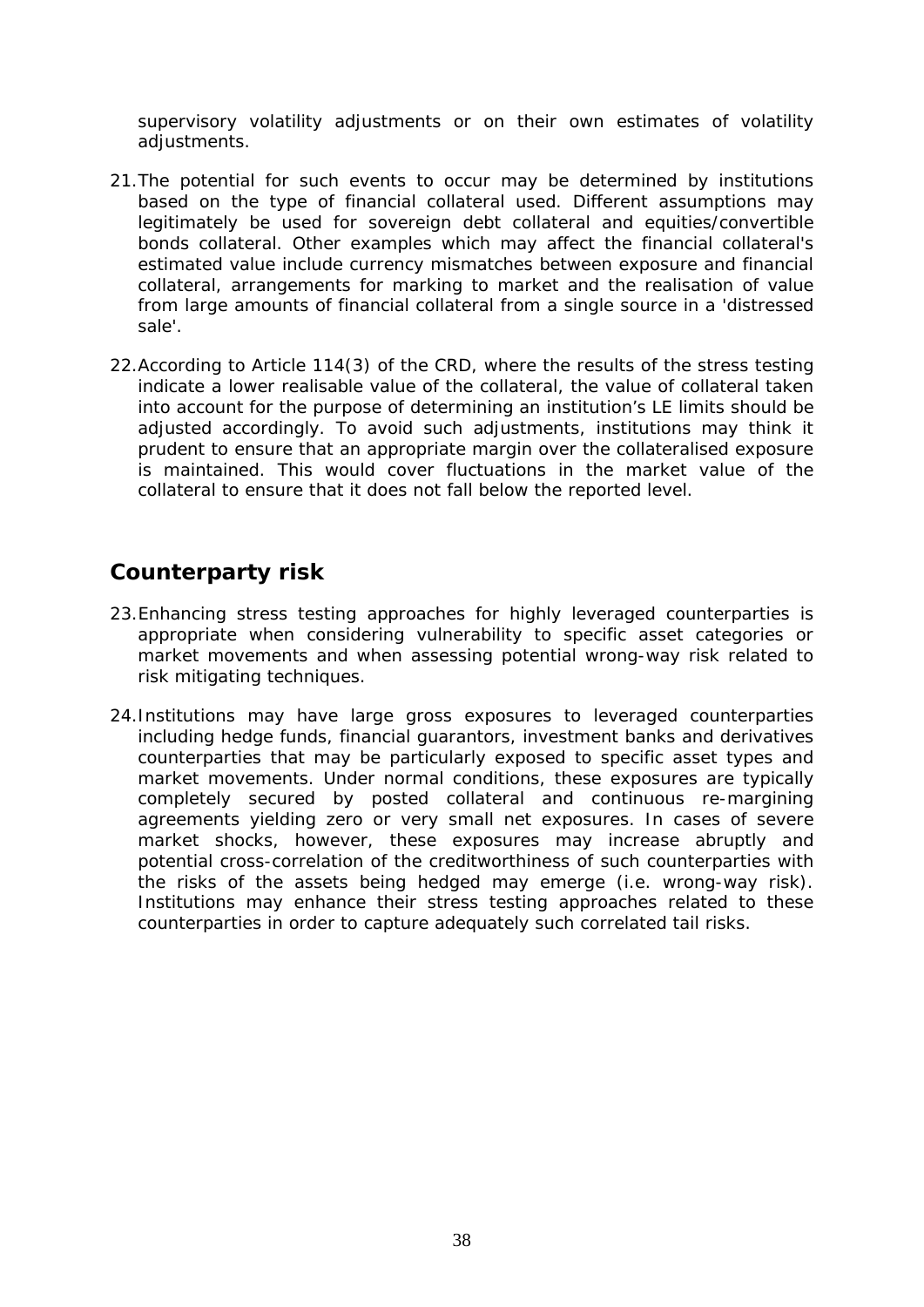# <span id="page-38-0"></span>**Annex 4 – Operational risk**

#### *Applicable to all institutions*

- 1. Institutions may use either the simpler approaches (i.e. Basic Indicator Approach, Standardised Approach or Alternative Standardised Approach) or the Advanced Measurement Approach (AMA) to calculate the capital requirement for operational risk, provided that the corresponding provisions are complied with. Institutions should ensure that operational risks are sufficiently and adequately stressed; however, in the AMA some requirements already include stress testing components.
- 2. The stress assumptions may be different from the ones used in credit and market risk stressed scenarios and should be based on external (for example damage to tangible assets due to a natural disaster) and internal events (such as new products, systems, areas of business and outsourced activities.). Especially in new areas with a lack or scarcity of loss data, stress tests may be based on scenario analysis.
- 3. Besides stressing the operational risk capital requirements, institutions should consider whether an operational risk scenario might impact capital planning analysis.
- 4. A robust analysis of major operational risks includes stresses and analyses of historical and hypothetical operational risk events and assessments of the adequacy of the capital calculated against these stressed events.
- 5. Stress tests may be based on severe, but plausible, operational risk events. Historical and plausible hypothetical operational risk events (e.g. rogue trader scenarios, natural disasters) used for stress testing have the nature of low frequency and high severity. The stressed operational risk exposure in Pillar 2 should also take account of the overall operational risk exposure.
- 6. The analysis of operational risks may be based on a top-down or bottom-up assessment of the risk or may comprise both elements. The chosen approach should be consistent with the size and complexity of the business (proportionality principle). Senior staff may be involved in the assessment of operational risk exposures that result from possible events that impact multiple business lines at the same time.
- 7. The analysis of the stress test events could involve expert opinion and include the macro-economic environment (e.g. to reflect increasing fraud risk in an economic downturn) and other external risks and factors.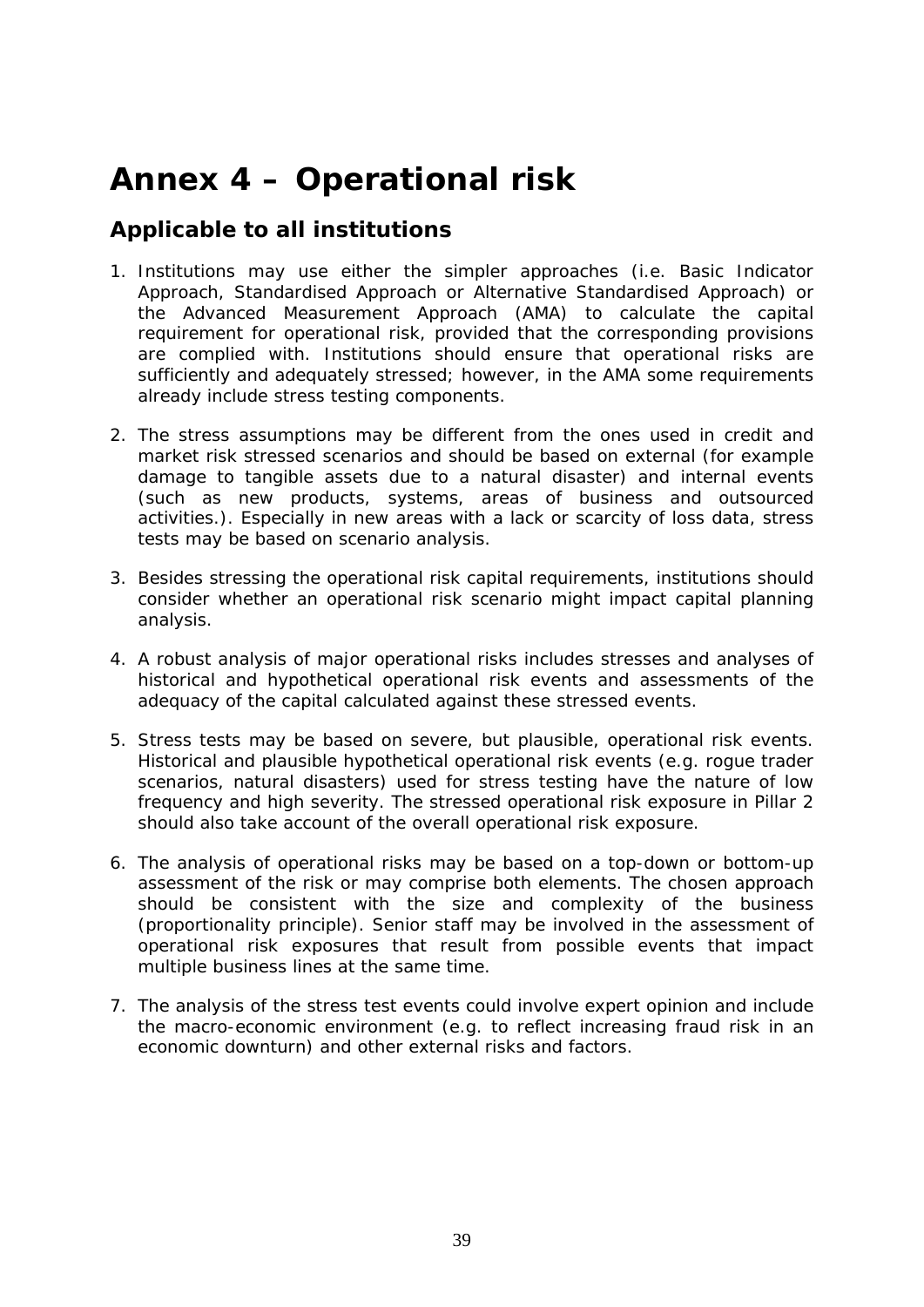### <span id="page-39-0"></span>*Applicable to institutions using advanced models*

- 8. Relevant variables of the model, including the four AMA elements need to be adequately stress tested within the AMA capital calculation and validation as well as the additional Pillar 2 capital calculation.
- 9. The CRD, Annex X, Part 3 defines the four elements (internal and external data, scenario analysis, and business environment and internal control factors) which must be used within the AMA, and which must take into account all significant risk exposures and capture the major risk drivers. If the AMA is used together with a simpler approach (Partial Use) to calculate the operational risk capital requirements, the stress test results for the latter should be added to the stressed AMA capital within Pillar 2.
- 10.Stress tests based on internal and external data may consider the occurrence of additional severe tail events, carefully analyse the boundaries of operational risk losses (e.g. large losses which are related to market risk are to be considered in the scope of the capital requirement for operational risk, for example, rogue trading due to sharp falls in market values), use scaling factors (e.g. in a situation where external data were scaled down, the scaling may be reduced or the data may even be scaled up accounting for, e.g., expectations on increasing inflation rates) and the criteria for determining the relevance of data (e.g. large loss data considered not to be relevant may be used within the stress test).
- 11.Institutions also stress their business environment and internal control factors, as well as considering macroeconomic developments and other relevant external factors.
- 12.Stress tests may include scenario analysis as an input to the model for extreme values (e.g. by assuming combined scenarios, an increasing number or probability of high severity events, or taking into account possible chain reactions and possible effects on/of other risk types).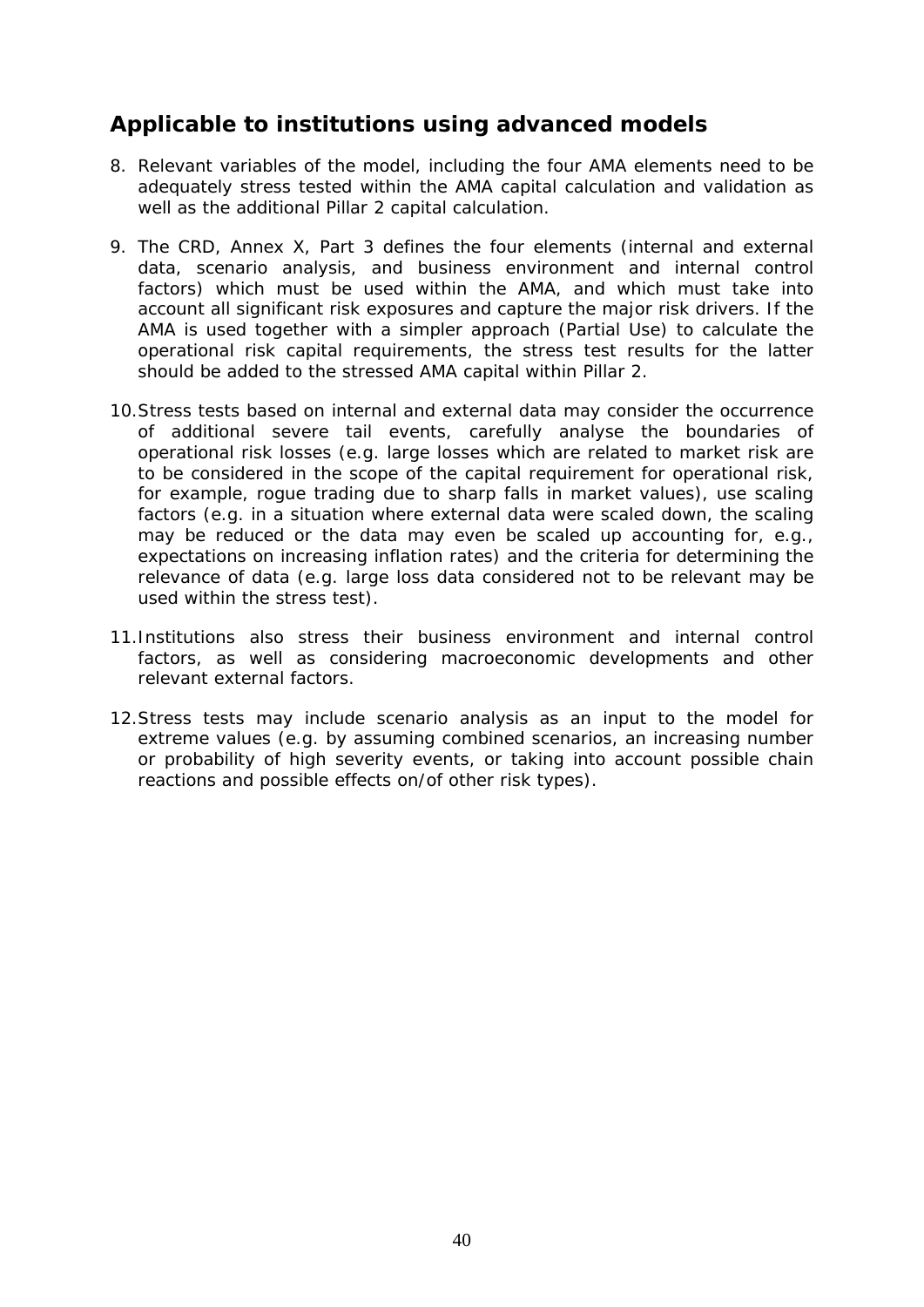# <span id="page-40-0"></span>**Annex 5 - Liquidity risk[29](#page-40-1)**

- 1. It should be noted that liquidity risk has two dimensions:
	- a. funding liquidity risk: the current or prospective risk arising from an institution's inability to meet its liabilities/obligations as they fall due without incurring unacceptable losses; and
	- b. market liquidity risk: the risk that a bank cannot easily offset or sell a position without influencing the market price (and incurring a significant loss) because of inadequate depth in the market or market disruption.
- 2. Each institution is expected to manage its individual funding liquidity risk, taking into account the possible impact of market liquidity risk.

### *Applicable to all institutions*

- 3. All material liquidity risk drivers are expected to be considered in identifying the potential liquidity gap. The drivers incorporate both asset and liability side factors. The methodology used for calculating the shock effects is to estimate the net cash flows. For each scenario, at each stress level, the institution identifies cash inflows and outflows that can be expected to occur in each future time period and the resulting net cash flows.
- 4. Liquidity risk arises for two sets of reasons, liability side and asset side, Both are considered when identifying liquidity risk drivers. The liability side reasons include diminishing ability to raise new funding, failure to roll over liabilities and withdrawal risk (e.g. unforeseen withdrawal of deposits). The asset side (on– and off-balance sheet) reasons include the unexpected utilisation by customers of committed credit lines, back-up/stand-by facilities and other lending facilities. In asset side scenarios declines in market liquidity and/or value of liquid assets may also have to be taken into account as they determine the amount of liquidity an institution is able to generate from them. Asset side shocks could also cause declines in asset values which might lead to liquidity stress through margin calls (when those assets are pledged).

<span id="page-40-1"></span><sup>&</sup>lt;sup>29</sup> This section should be read in conjunction with CEBS's technical advice on liquidity risk management (second part), published September 2008, (see [http://www.c](http://www.c-ebs.org/getdoc/bcadd664-d06b-42bb-b6d5-67c8ff48d11d/20081809CEBS_2008_147_%28Advice-on-liquidity_2nd-par.aspx)[ebs.org/getdoc/bcadd664-d06b-42bb-b6d5-](http://www.c-ebs.org/getdoc/bcadd664-d06b-42bb-b6d5-67c8ff48d11d/20081809CEBS_2008_147_%28Advice-on-liquidity_2nd-par.aspx)

[<sup>67</sup>c8ff48d11d/20081809CEBS\\_2008\\_147\\_%28Advice-on-liquidity\\_2nd-par.aspx\)](http://www.c-ebs.org/getdoc/bcadd664-d06b-42bb-b6d5-67c8ff48d11d/20081809CEBS_2008_147_%28Advice-on-liquidity_2nd-par.aspx); Liquidity Identity Card, June 2008, (see [http://www.c-ebs.org/getdoc/9d01b79a-04ea-](http://www.c-ebs.org/getdoc/9d01b79a-04ea-44e3-85d2-3f8e7a9d4e20/Liquidity-Identity-Card.aspx)[44e3-85d2-3f8e7a9d4e20/Liquidity-Identity-Card.aspx](http://www.c-ebs.org/getdoc/9d01b79a-04ea-44e3-85d2-3f8e7a9d4e20/Liquidity-Identity-Card.aspx)); and CEBS Guidelines on liquidity buffers and survival period, published December 2009 (see [http://www.c](http://www.c-ebs.org/documents/Publications/Standards---Guidelines/2009/Liquidity-Buffers/Guidelines-on-Liquidity-Buffers.aspx)[ebs.org/documents/Publications/Standards---Guidelines/2009/Liquidity-](http://www.c-ebs.org/documents/Publications/Standards---Guidelines/2009/Liquidity-Buffers/Guidelines-on-Liquidity-Buffers.aspx)[Buffers/Guidelines-on-Liquidity-Buffers.aspx](http://www.c-ebs.org/documents/Publications/Standards---Guidelines/2009/Liquidity-Buffers/Guidelines-on-Liquidity-Buffers.aspx))

In the implementation of principles contained in this annex, national supervisory authorities and institutions should be aware of ongoing discussions regarding the proposals for changes of the liquidity regime to be introduced in the CRD IV. CEBS is closely monitoring the regulatory developments, has participated in the public consultation of the proposals for the CRD IV, and will amend, if necessary, the principles put forward here, once the legislative proposals are finalised.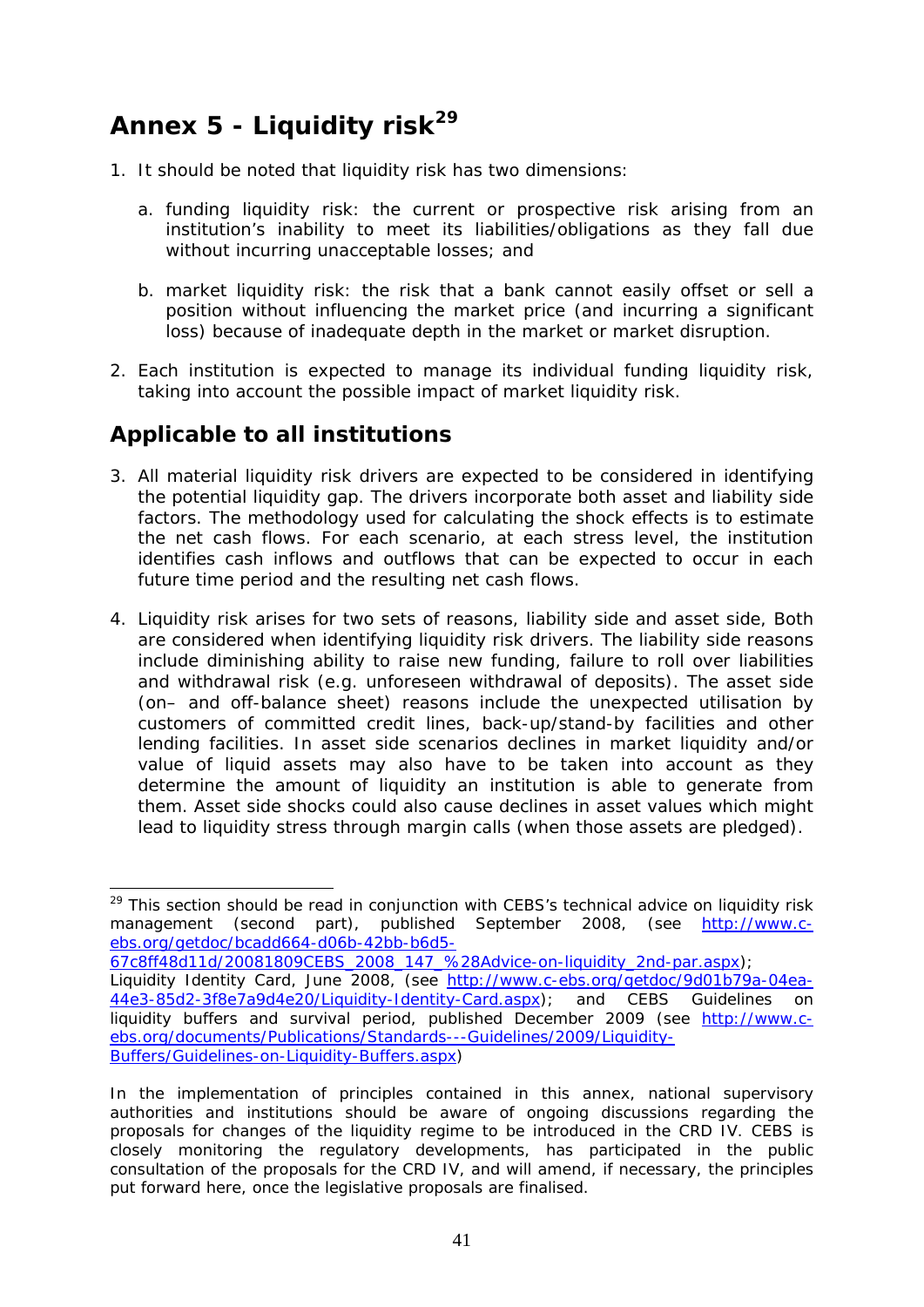- 5. In each scenario at each stress level there are two types of cash flows that can be expected to occur, the contractual cash inflows and outflows, either discretionary or non-discretionary, e.g. liquidity drains from margin calls and required posting of collateral; and the cash inflows and outflows resulting from customer behaviour. They may also cover the following, where applicable:
	- a. impact of covenants downgrade triggers;
	- b. impact of non-contractual liquidity support (reputation-linked); and
	- c. impact of liquidity back-up/stand-by facilities.
- 6. By summing up all the cash flows an institution may end up with the forecast liquidity requirement for each time period in each scenario at each stress level. It may then calculate the net cash flow for each time bucket in each scenario at each stress level. This is the amount by which the forecast cash inflows exceed (or fall short of) the forecast outflows.
- 7. Potential liquidity gaps are identified and quantified through liquidity stress testing in specified stress scenarios, as well as means of closing those gaps and the funding cost. The liquidity gaps are created by loss of available funding (e.g. reduction in deposits) and/or increased demand for liquidity (e.g. funding contingent liabilities). The institution may define the different ways at its disposal to close those gaps according to the scenario contemplated (unsecured funding if assumed to be available, secured funding). Changes of business structure like reducing credit expansion may be contemplated for long-lasting stress scenarios depending on the business model of the institution. In each case the funding cost is an important parameter.
- 8. Three types of stress scenarios are expected to be applied: idiosyncratic, market-wide, and a combination of the two. The idiosyncratic stress might assume no rollover of unsecured wholesale funding and some outflows of retail deposits. In addition, a typical bank-specific scenario is, for example, a downgrading (for example, a 3 notches downgrade) of an institution's debt instruments (including SPV issued CP) by external rating agencies. The market-wide stress might assume a decline in the liquidity value of some assets and deterioration in funding market conditions. In addition, market stress scenarios can involve market disruptions or changes in the macroeconomic environment in which the institution is operating, or the downgrading of countries in which the institution is operating.
- 9. To provide a complete view of the various risk positions, stress testing of other risks are considered in constructing 'alternative liquidity scenarios'.
- 10.Institutions increasingly rely on funding sources that are more sensitive to interest rate, market, credit, and reputation risks. Therefore, in assessing stress testing scenarios the impact of other risks on liquidity risk may be considered. As these other risks can generate liquidity drains (through increased funding costs or through margin calls or required posting of collateral, for example), sound management of these risks helps but does not provide sufficient liquidity risk mitigation.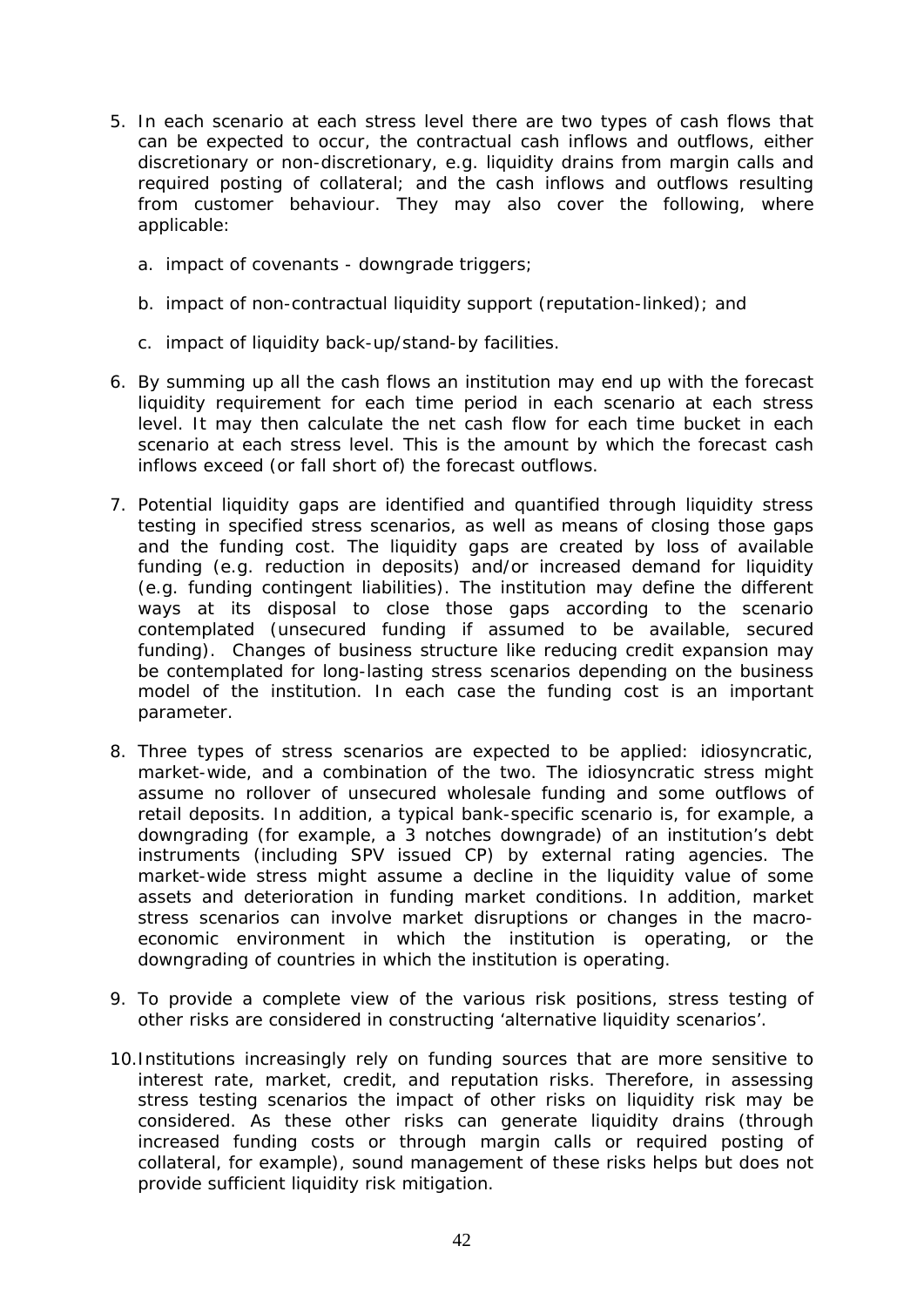- 11.Furthermore, assumptions used when constructing liquidity stress scenarios should be proportionate with other risks' stress scenarios (results and assumptions). As, when other risks materialise, they usually have an impact on the liquidity position of an institution and so it is necessary to acknowledge the assumptions and results of other risks' specific stress testing to attain a coherent system of stress tests. In particular the impact of market risk on assets value, credit risk on assets value and expected cash flows and reputation risk can be appropriately incorporated into all liquidity stress scenarios.
- 12.To the extent that liquidity risks may derive from other sources of risk positions, 'alternative liquidity scenarios' may be designed in liaison with other risks. When other risks materialise, they may impact the liquidity position of an institution. Those spill-over effects may be analysed and measured within a globally consistent stress test framework. As an example, the impact of market risk on asset value, credit risk on asset value and expected cash flows and reputation risk may be appropriately incorporated into liquidity stress scenarios. Another example is when an institution relies on funding sources that are sensitive to interest rate, market, credit, and reputation risks.
- 13.A survival period of at least one month is applied in specifying the chosen stress scenarios. Within this period, a shorter time horizon of at least one week may also be considered to reflect the need for a higher degree of confidence over the very short term. The time period considered may be divided into two phases: a short acute phase of stress (for example, up to one or two weeks for idiosyncratic risks in order to cover such periods without having to change the business model) followed by a longer period of less acute but more persistent stress (for example, up to one or two months for more general liquidity risk). This approach has the merit of looking at different levels of severity for the stress scenarios. Beyond these basic time horizons, longer time horizons may be considered (for example, 1 year to cover the structural liquidity position) and alternative remedial measures such as a contingency funding plan, activity adjustment, business model change, etc.
- 14.A set of behavioural assumptions may have to be designed for each different scenario and time horizon. The behaviour of depositors and funds providers will be driven by several factors influencing their actions with regard to the specific institution. The degree to which these factors will result in withdrawal or withholding of funds is determined by their sensitivities to the perception of the soundness of the institution. This behaviour can be analysed and some assumptions can be made when constructing the stressed liquidity scenarios.
- 15.The basic impact of the liquidity shock is on the net cash flow. However, the analysis may be extended to other metrics, such as liquidity ratios, liquidity buffer. Although net cash flows is the basic measure for liquidity stress testing, the impact may be extended. The institution may have to continue the analysis by calculating the effect on its liquidity ratios and liquidity buffer. The liquidity ratios can be simple liquidity ratios (e.g. loans/deposits) or more complicated supervisory liquidity ratios. The definition of the liquidity buffer is derived from the CEBS paper on liquidity buffers and survival periods: "the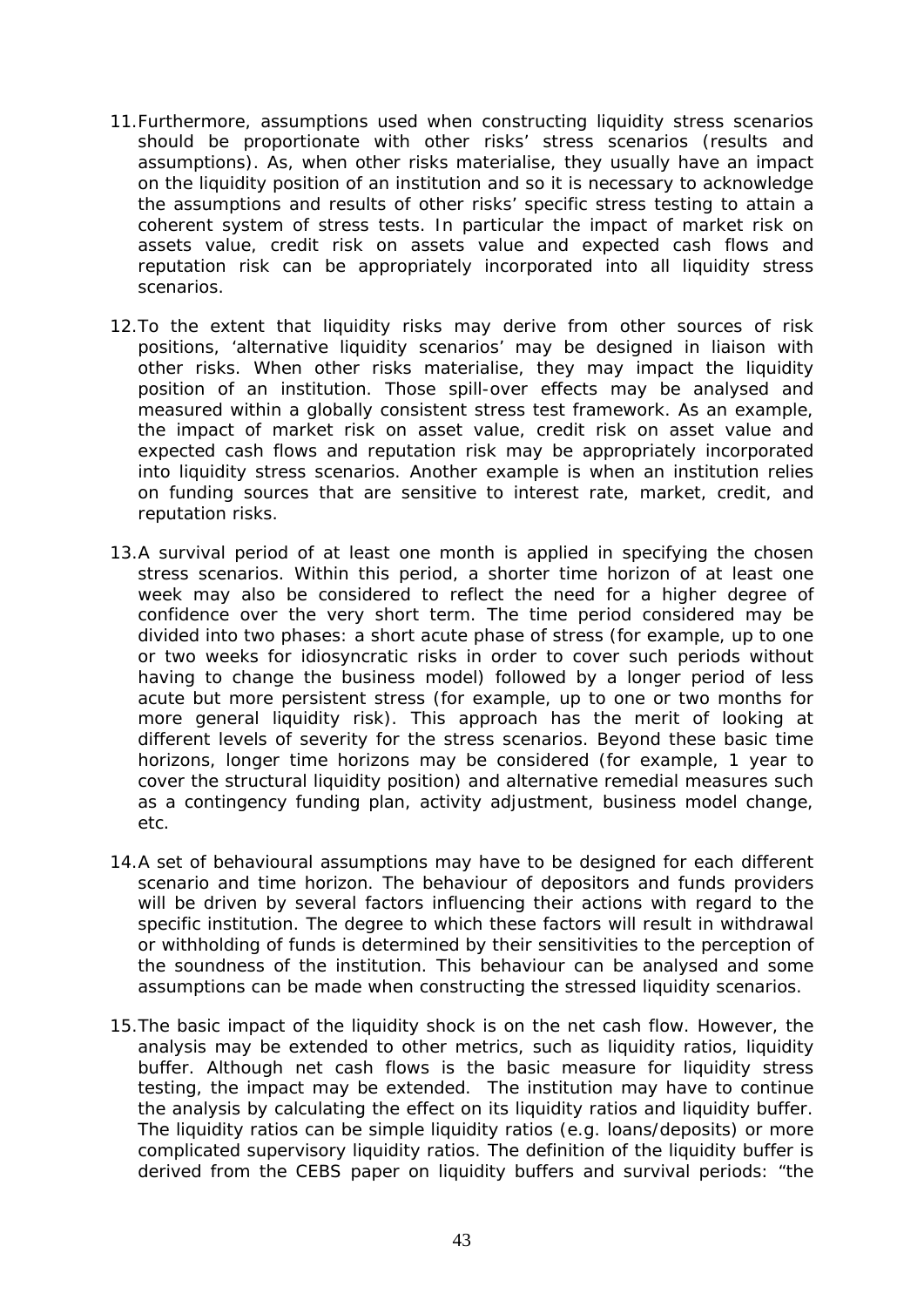liquidity buffer should be the short end of the counterbalancing capacity. It is defined as the excess liquidity available outright to be used in liquidity stress situations within a given short-term period. In other words, it is liquidity available without the need to take any extraordinary measures"<sup>30</sup>. Thus the liquidity ratios and the liquidity buffer should comply with regulatory minima after the conduct of the stress test exercise.

- 16.When conducting liquidity stress testing exercises on a consolidated basis, possible strains on transfers of liquidity among the entities in the group are considered and may have to be incorporated into the relevant scenarios.
- 17.Stress testing on a consolidated basis means that there should be free and unconstrained "movement" of liquidity among the entities of the group. In some cases there are legal and other types of obstacles and these may be built in to the scenarios. The problem may be particularly acute in the case of entities located in other countries. In these cases cross-border liquidity transfer problems may have to be considered. Apart from legal risk, other types of risk (e.g. country risk in the form of transfer risk) may have to be considered and incorporated into the liquidity stress testing scenarios. The potential for ring fencing also underlines the need for performing stress tests at different levels, since the legal entity by itself needs to hold a certain amount of liquidity.
- 18.All-in-all, the results of the stress tests can provide input into adjusting and improving liquidity risk management, including internal policies, limits and contingency funding plans.

<sup>&</sup>lt;sup>30</sup> See also CEBS Guidelines on liquidity buffers and survival period (GL28) published on 9 December 2009 (see [http://www.c-ebs.org/documents/Publications/Standards---](http://www.c-ebs.org/documents/Publications/Standards---Guidelines/2009/Liquidity-Buffers/Guidelines-on-Liquidity-Buffers.aspx) [Guidelines/2009/Liquidity-Buffers/Guidelines-on-Liquidity-Buffers.aspx\)](http://www.c-ebs.org/documents/Publications/Standards---Guidelines/2009/Liquidity-Buffers/Guidelines-on-Liquidity-Buffers.aspx)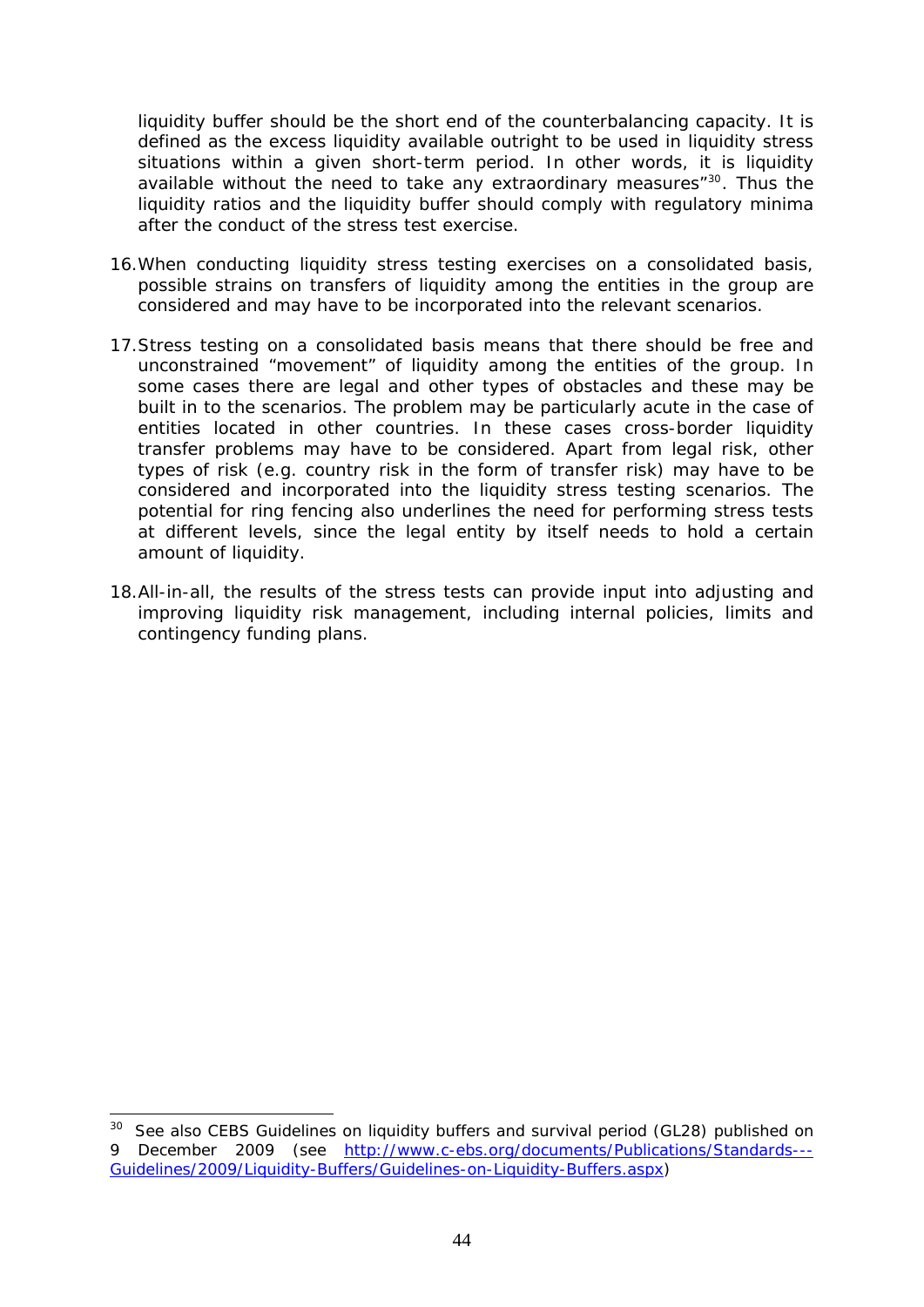# <span id="page-44-0"></span>**Annex 6 - Interest rate risk from non-trading activities[31](#page-44-1)**

1. For the purposes of these annexes, interest rate risk is the exposure of institutions' positions to adverse movements in interest rates. For the purposes of this Annex, positions in the banking book only are considered, as positions in the trading book are considered as an element of market risk and subject to the market risk stress tests (see Annex 1 of these quidelines). Interest rate risk includes current and future effects on the institution's earnings and capital.

### *Applicable to all institutions*

1

- 2. All sources of interest rate risk in the banking book are relevant for stress testing interest rate risk in the non-trading book, namely,` re-pricing risk, yield curve risk, basis risk and option risk. Pursuant to Article 124(5) of the CRD, institutions must assess their exposures to the interest rate risk arising from non-trading activities. Should the economic value decline by more than 20% of an institution's own funds as a result of a sudden and unexpected change in interest rates, supervisors should require the institution to undertake appropriate measures. This test is usually achieved by means of a 200 basis point parallel shift of the yield curve.
- 3. However, the purpose of this annex is to demonstrate that a simple parallel shift may not suffice. Therefore, institutions may have to consider movements and changes in the shape of their yield curves in their scenario analysis, as a non-parallel shift in the curve can entail additional declines in both the net interest income and the economic value of an institution.
- 4. Basis risk is an important aspect of interest rate risk. Basis risk can arise from mismatching between funding and investments with regard to a reference interest rate, despite the funding and investments being matched in terms of time.
- 5. In adverse situations, the holder of an embedded option may make use of the right to terminate the contract early, which can force the institution into a new transaction on less favourable terms.
- 6. The complexity of interest rate risk varies from institution to institution with regard to the sophistication of the financial instruments used. Where less complex financial instruments are employed, the effect of a shock can be calculated by the institution using sensitivity analysis (without identification of the origin of the shock, and by means of the simple application of the shock to the portfolio). Where an institution uses more complex financial instruments on which the shock has multiple and indirect effects, it should use more advanced approaches with specific definition of the adverse (stress) situations.

<span id="page-44-1"></span> $31$  This section should be read in conjunction with CEBS Guidelines on Technical aspects of the management of interest rate risk arising from non-trading activities under the supervisory review process, 3 October 2006 (see [http://www.c](http://www.c-ebs.org/getdoc/e3201f46-1650-4433-997c-12e4e11369be/guidelines_IRRBB_000.aspx)[ebs.org/getdoc/e3201f46-1650-4433-997c-12e4e11369be/guidelines\\_IRRBB\\_000.aspx\)](http://www.c-ebs.org/getdoc/e3201f46-1650-4433-997c-12e4e11369be/guidelines_IRRBB_000.aspx)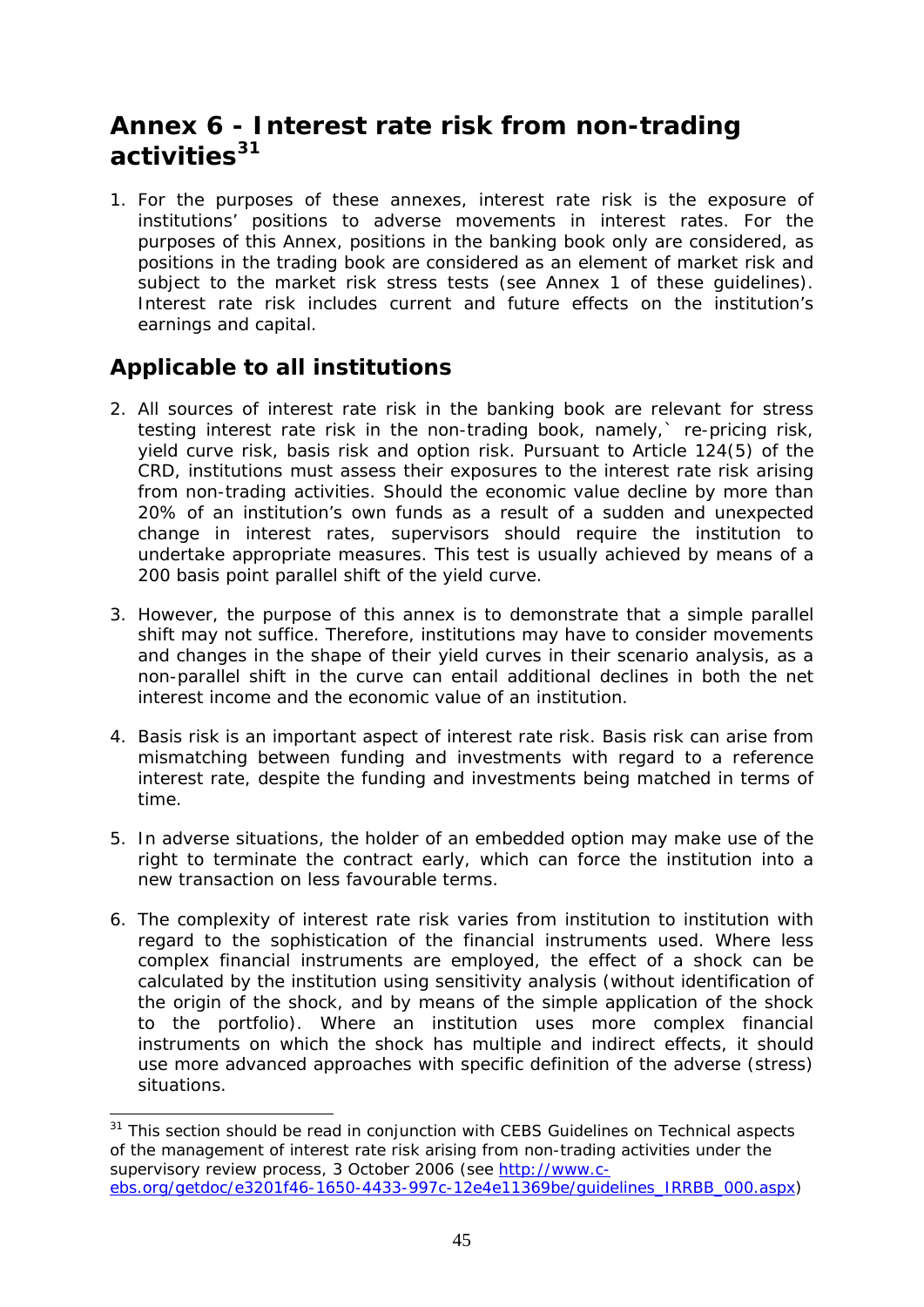# <span id="page-45-0"></span>**Annex 7 - Concentration risk[32](#page-45-1)**

### *Applicable to all institutions*

- 1. Considerations affecting concentration risk (both intra- and inter-risk) are an important part of the stress testing framework, since stress tests can be helpful in revealing interrelationships between risk drivers and their impact on an institution under adverse economic conditions.
- 2. Stress testing is a key tool in the identification of concentration risk. Such analysis, like concentration risk management, is most useful when it is performed on an institution-wide basis and is able to transcend business unit or risk type focus on concentrations, to which it can be a useful complement.
- 3. In addition, stress testing would allow institutions to identify interdependencies between exposures, which may only become apparent in stressed conditions as well as hidden concentrations, even though the probability of such adverse scenarios is significantly low.
- 4. In stress testing, especially firm-wide stress testing, institutions could identify risk concentrations taking into account single risk concentrations and interrelated risk types considering on- and off-balance sheet exposures, as well as banking, trading and hedging positions.
- 5. Stress tests are expected to take into account changes in the business environment that may occur which would lead to risk concentrations materialising. In particular, stress tests may consider unusual but plausible changes in correlations between various types of risk drivers as well as extreme and unusual changes in risk parameters, going beyond single risk drivers or risk types, to look at scenarios that take account of interrelated risk drivers and that feature not only first round effects but also feedback effects.
- 6. The link between a macro-economic scenario and the impact on a particular concentrated risk factor, such as geographic region or industry sector can be identified. The way in which concentrated exposures perform in response to the same risk drivers may be factored into the stress tests, including the risk of short-term large increases in losses as a result of concentrated exposures across, say, the retail and corporate credit books or across different entities in a group.
- 7. Institutions would also consider inter-risk concentrations, aggregating across risk types notably market and credit risk, to gain a better understanding of their potential credit, liquidity and trading book risk concentrations in a stress. Institutions may identify potential links between exposures and question assumptions about correlations between risk types in a stress.
- 8. Institutions may have to consider these correlations in extreme events and question what confluence of events could lead to correlations of such magnitude that they would threaten the viability of the institution. It is in this

1

<span id="page-45-1"></span> $32$  This section should be read in conjunction with the CEBS Guidelines on aspects of the management of concentration risk under the supervisory review process.